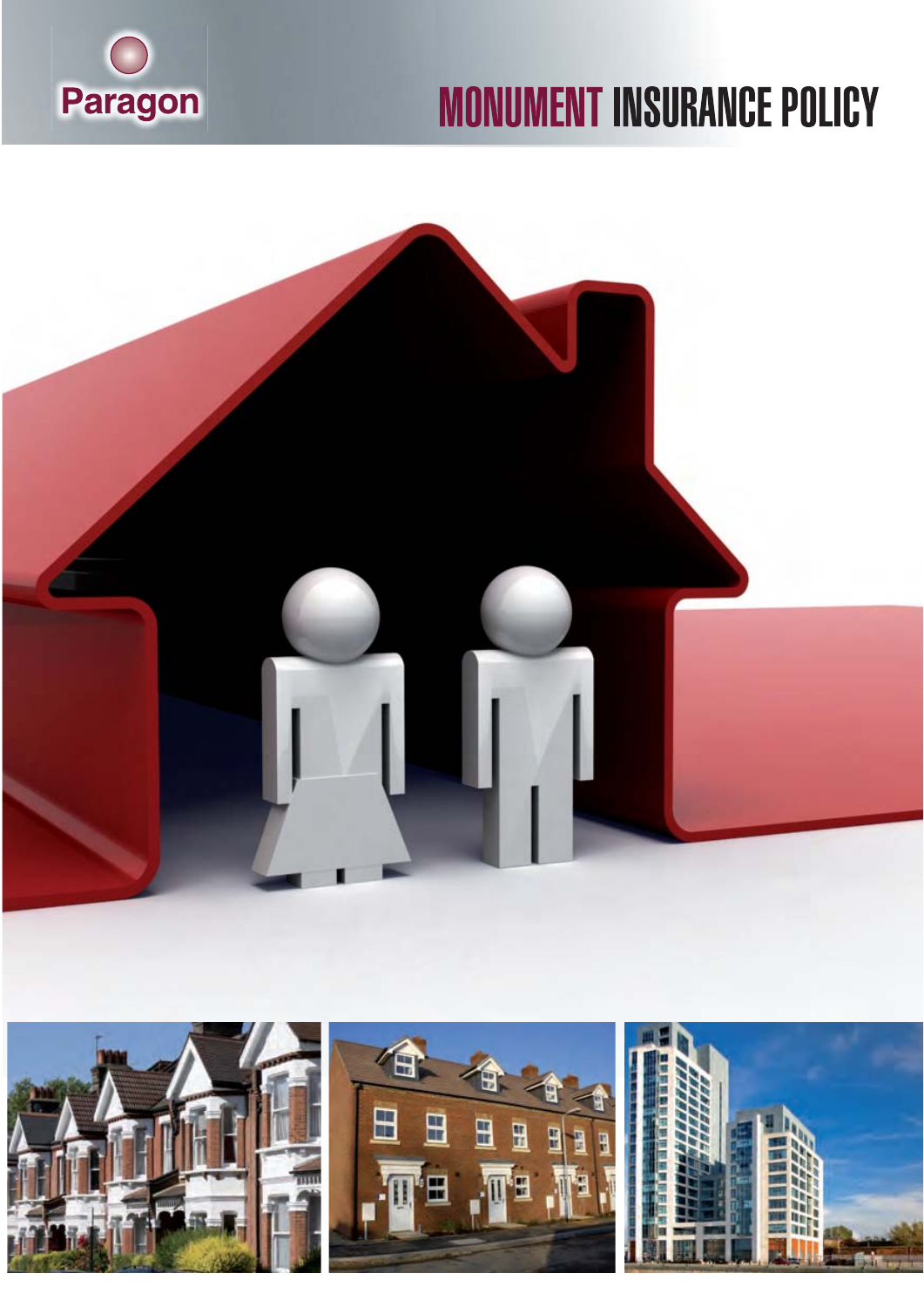# Contents

| Valuables and Personal Possessions | .27 |
|------------------------------------|-----|
|                                    |     |
|                                    |     |
|                                    |     |
|                                    |     |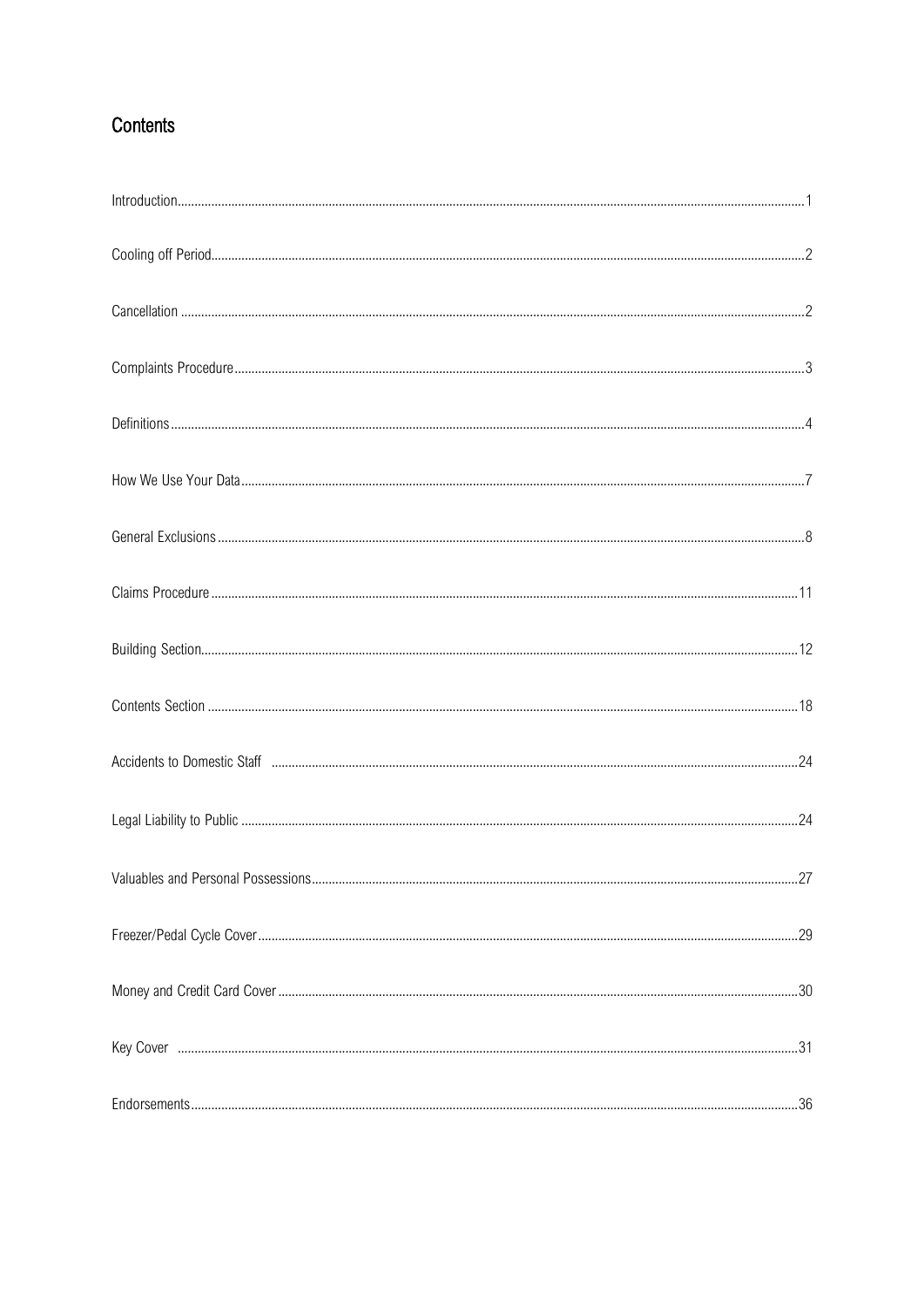## Introduction

Paragon Car Ltd is committed to treating customers fairly and providing a first-class customer service. Subsequently, we therefore expect the same high standards from all **brokers** or insurance advisors who use our facilities and follow strict quidelines to ensure compliance matters, complaints trends, persistency rates and customer comments are recorded to guide future business decisions in order to improve our long term business relationships with our agency base and the Insurers whose products we market on their behalf.

This is your Certificate of Home Insurance. This Certificate, your schedule of insurance and any endorsement applying to your Certificate make up your insurance documents.

Please read your insurance documents carefully and keep them in a safe place. It is important that:

You are clear which sections you have requested and want to be included;

You are clear what each section covers and does not cover;

You understand vour own duties under each section and under the insurance as a whole.

If your insurance documents are incorrect or if you have any questions or concerns about your insurance or the handling of a claim you should, in the first instance contact your broker or insurance advisor.

This policy will be governed by English law, and you and we agree to submit to the courts of England and Wales to determine any dispute arising under or in connection with it, unless you are resident in the United Kingdom i.e. Great Britain, Northern Ireland, the Isle of Man or the Channel Islands, in which case the law applicable to that jurisdiction will apply and its courts will have exclusive jurisdiction, unless agreed to the contrary by you and us.

This certificate is a legally binding contract of insurance between you and the Insurer in respect of Sections 1-8 of the policy and us-in respect of Section 9 of the policy. This contract does not give or intend to give, rights to anyone else. No one else has the right to enforce any part of this contract. We may cancel or change any part of this contract without getting anyone else's permission.

When drawing up this contract, we have relied on the information and statements which you have provided in the proposal form (or declaration) on the date shown in the schedule.

The insurance relates ONLY to those sections of the certificate which are shown in the schedule as being included.

Paul Barnerd.

Paul Barnard For and on behalf of Paragon Car Ltd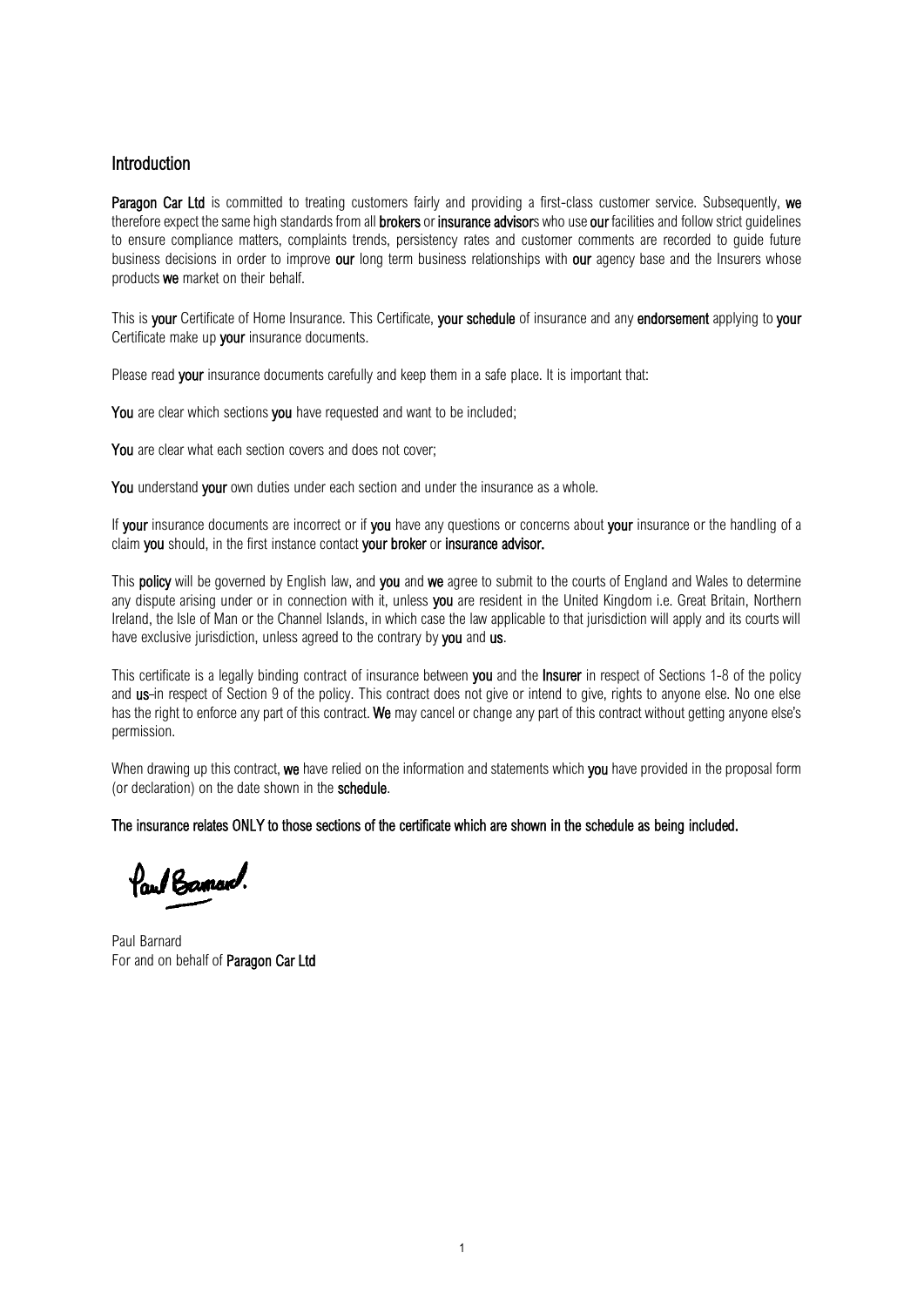The parties involved in your insurance

Your Policy (Sections 1-8) is arranged and administered by Paragon Car Ltd on behalf of the insurer, Trafalgar Insurance Company Limited, who are registered in Guernsey (Company registration number: 54460).

Paragon Car Ltd. is registered in England company no. 04133312 with a registered office at 1<sup>st</sup> Floor Jupiter House Orbital One, Green Street Green Road, Dartford, Kent DA1 1QG and is authorised and regulated by the Financial Conduct Authority (FRN 312028).

Trafalgar Insurance Company Limited is authorised and regulated by the Guernsey Financial Services Commission under the Insurance Business (Bailiwick of Guernsey) Law 2002, as amended. Registered Office: Town Mills, Rue du Pre, St. Peter Port, Guernsey GY1 6HS.

These parties can be checked on the Guernsey Financial Services Commission Register at [www.gfsc.gg/commission/regulated](http://www.gfsc.gg/commission/regulated-entities)[entities.](http://www.gfsc.gg/commission/regulated-entities)

Section 9 of the policy is underwritten by **Inter Partner Assistance SA (IPA)** which is fully owned by the AXA Assistance Group.

Inter Partner Assistance is a Belgian firm authorised by the National Bank of Belgium and subject to limited regulation by the Financial Conduct Authority. Details about the extent of its regulation by the Financial Conduct Authority are available from Us on request. Inter Partner Assistance SA firm register number is 202664.

## Cooling Off Period

You may cancel this insurance by writing to your broker or insurance intermediary within 14 days of either the start of the period of insurance or the date, on which you receive your documents, whichever is the later, this is known as a cooling off period. If you cancel your policy during this period, provided you have not made a claim, we will refund your full premium, less Paragon's administration charge for cancellation of £30.00 plus IPT.

## Cancellation

- a) We may cancel this insurance by giving you 14 days' notice in writing. Any return premium due to you will depend on how long this insurance has been in force and whether you have made a claim, you will receive a pro rata refund of your premium, less Paragon Car Limited's administration charge for cancellation of £30.00 plus IPT.
- b) You may also cancel this insurance at any time by writing to your broker or insurance intermediary. Any return premium due to vou will depend on how long this insurance has been in force and whether you have made a claim, you will receive a pro rata refund of your premium, less Paragon Car Limited's administration charge for cancellation of £30.00 plus IPT.

#### Applicable to All Policies

Paragon Car Ltd will charge a policy administration fee, for further details refer to the Insurance Product Information Document.

#### Complaints Procedure

We are dedicated to providing you with a high standard of service and we want to ensure we maintain these standards at all times.

If you are unable to resolve the matter with your broker or insurance advisor and wish to make a complaint you may do so at any time by referring the matter to the Managing Director, Paragon Car Ltd, 1<sup>st</sup> Floor Jupiter House, Orbital One, Green Street Green Road, Dartford, Kent, DA1 1QG or by email t[o complaints@paragon-uk.net](mailto:complaints@paragon-uk.net)

If your complaint is in relation to the way in which your insurance was sold, the administrator will pass your complaint, within one working day, to the firm that arranged your insurance with us; who will deal with your complaint.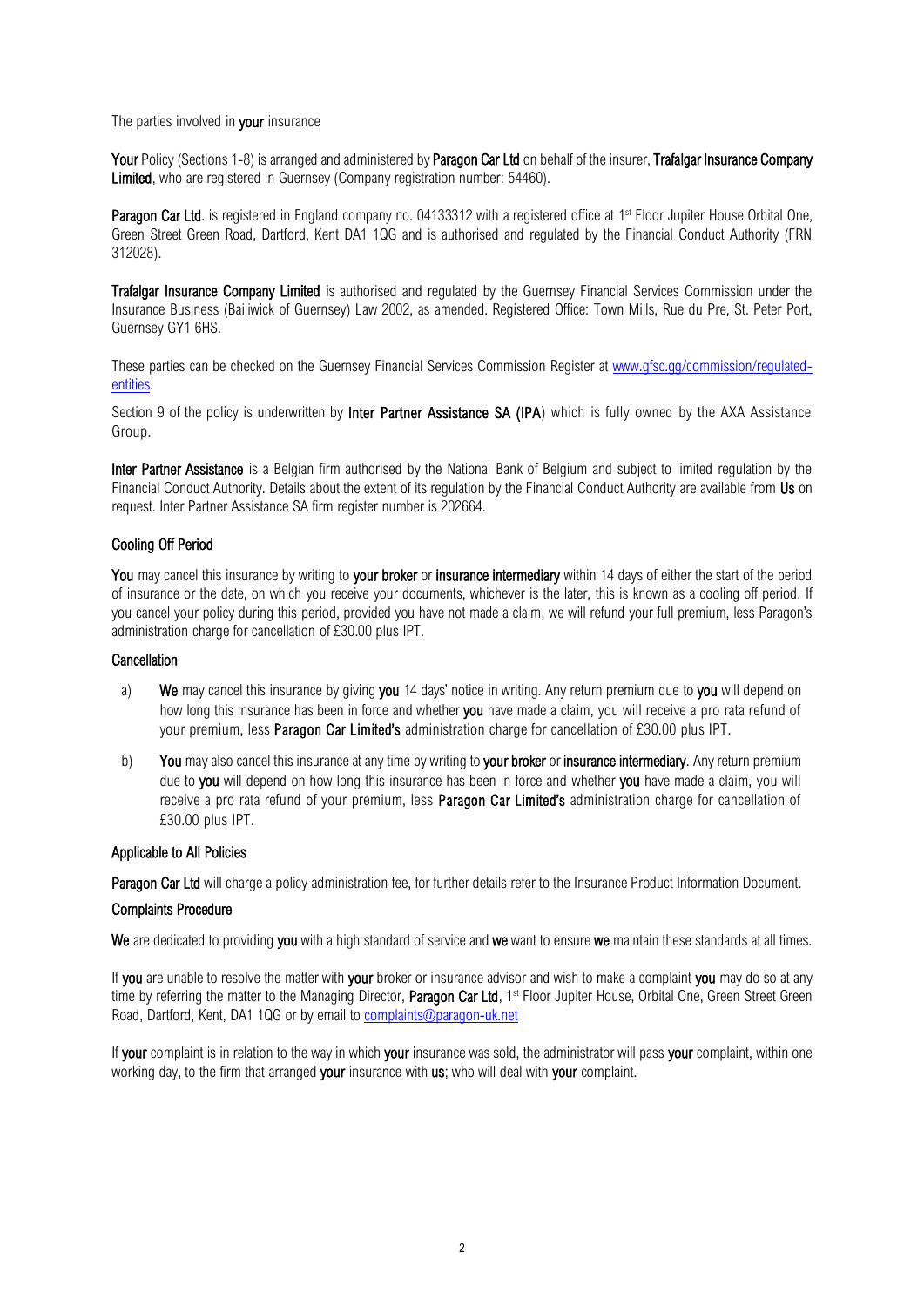Complaints that cannot be resolved by **Paragon Car Ltd** for (sections 1 to 8) of your policy:

If your complaint about your policy cannot be resolved by the end of the next working day, your agent will pass it to: -

Complaints/Compliance Officer: Trafalgar Insurance Company Limited Town Mills, Rue du Pre, St. Peter Port, Guernsey GY1 6HS

Please ensure that you quote your policy number (which can be found on your insurance schedule) in all correspondence, so that your complaint can be dealt with speedily. A senior Director in Guernsey is responsible for monitoring the quality of our services and compliance with the laws and regulatory practice codes applying to **us.** 

They will acknowledge receipt of **your** complaint within five business days, detailing who is dealing with your complaint and, if possible, give you our response at that time. If investigations take longer you will be provided with a full written response within four weeks, or the current position of your complaint will be explained and you will be provided with an indication as to when we expect to provide our final response which will, at the latest, be within eight weeks of receipt of your complaint.

Trafalgar Insurance Company Limited is not covered by the Financial Ombudsman Service (FOS). However, if you are not satisfied with our final response you may be entitled to register your complaint with the Channel Islands Financial Ombudsman (CIFO).

You can contact CIFO at: Channel Islands Financial Ombudsman PO Box 114 Jersey Channel Islands JE4 9QG

Email: enquiries@ci-fo.org Website: [www.ci-fo.org](http://www.ci-fo.org/)

#### Privacy and your Personal Information

Guernsey is not within the European Economic Area (EEA), but has a robust and effective regulatory framework. Trafalgar Insurance Company Limited is required to comply with the EU General Data Protection Requlation (GDPR) when handling the personal data of European Citizens and secondly the Data Protection (Bailiwick of Guernsey) Law, 2017 which provides an equivalent framework for handling the personal data on any non-EU citizen.

More information about our use of personal data is set out in the Trafalgar Insurance Privacy Notice (Privacy & your Personal Information) which can be found on our websit[e www.trafalgarinsurance.gg](http://www.trafalgarinsurance.gg/) alternatively you may also request a copy of the Privacy Notice by contacting the Data Protection Officer at:

Trafalgar Insurance Company Limited Town Mills, Rue du Pre, St. Peter Port, Guernsey GY1 6HS.

#### For section 9 of your policy

You can write to the Group Quality and Customer Relations Manager at: Inter Partner Assistance SA, The Quadrangle, 106-118 Station Road, Redhill, Surrey, UK RH1 1PR,

Or, you can phone 01737 815 215 or email [quality.assurance@axa-assistance.co.ukIf](mailto:quality.assurance@axa-assistance.co.uk) it is impossible to reach an agreement, you may have the right to make an appeal to the Financial Ombudsman Service by writing to:

Financial Ombudsman Service Exchange Tower, London E14 9SR.

Telephone 0800 023 4567 Email[: complaint.info@financial-ombudsman.org.uk](mailto:complaint.info@financial-ombudsman.org.uk)

These procedures do not affect your right to take legal action.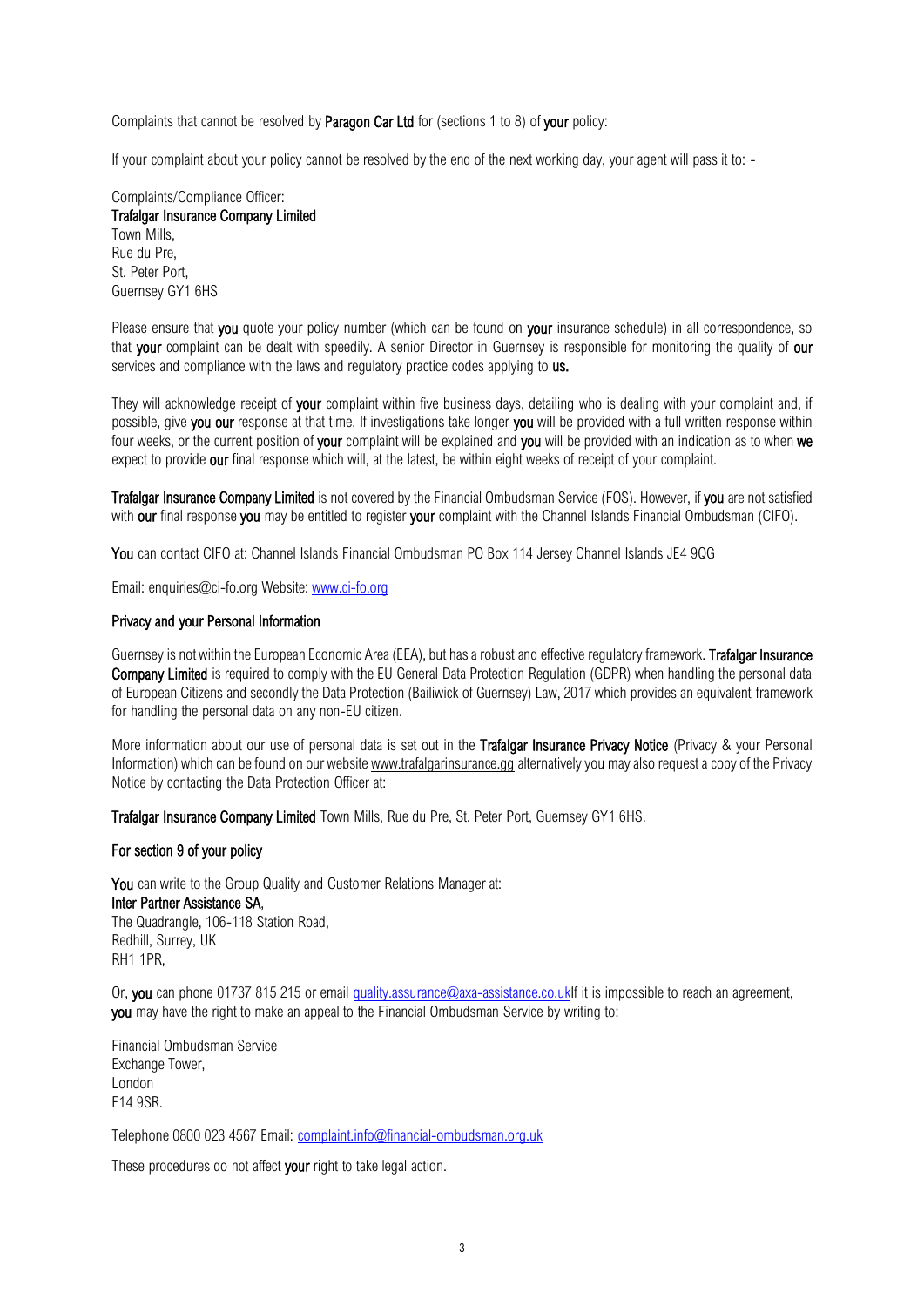# Definitions

Wherever the following words appear in this insurance certificate they will have the meanings shown below.

| <b>Accidental Damage</b> | Damage caused suddenly and unexpectedly by an<br>outside force                                                                                                                                                               |
|--------------------------|------------------------------------------------------------------------------------------------------------------------------------------------------------------------------------------------------------------------------|
| <b>Bodily injury</b>     | Bodily injury includes death or disease.                                                                                                                                                                                     |
| <b>Buildings</b>         | The <b>home</b> and its decorations<br>$\bullet$                                                                                                                                                                             |
|                          | fixtures and fittings attached to the home                                                                                                                                                                                   |
|                          | permanently installed swimming pools, ornamental<br>ponds or fountains, hard tennis courts, drives, patios<br>and terraces, walls, gates fences, hedges and fixed<br>fuel tanks                                              |
|                          | you own or for which you are legally responsible within the<br>premises named in the schedule.                                                                                                                               |
| <b>Contents</b>          | Household goods and personal property, within the <b>home</b> , which<br>are your property or which you are legally responsible for.                                                                                         |
|                          | <b>Contents includes:</b>                                                                                                                                                                                                    |
|                          | tenant's fixtures and fittings                                                                                                                                                                                               |
|                          | radio and television aerials, satellite dishes, their<br>fittings and masts which are attached to the home                                                                                                                   |
|                          | property in the open but within the <b>premises</b> up to<br>£1,000 in total (other than radio and television<br>aerials, satellite dishes, their fittings and masts which<br>are attached to the home)                      |
|                          | office equipment up to £10,000 in total                                                                                                                                                                                      |
|                          | money up to £500 in total, and credit cards up to<br>£2,500 in total                                                                                                                                                         |
|                          | deeds and registered bonds and other personal<br>documents up to £1,500 in total                                                                                                                                             |
|                          | valuables up to 30% of the sum insured for Contents<br>within the private dwelling subject to a £2,500 limit for<br>any one item unless stated otherwise in the schedule<br>or the specification(s) attached to the schedule |
|                          | domestic oil in fixed fuel oil tanks up to £1,000                                                                                                                                                                            |
|                          | <b>Contents</b> does NOT include:                                                                                                                                                                                            |
|                          | motorised vehicles (other than garden machinery)<br>caravans, trailers or watercraft or their accessories                                                                                                                    |
|                          | any living creature                                                                                                                                                                                                          |
|                          | any part of the <b>buildings</b>                                                                                                                                                                                             |
|                          | any property held or used for business purposes<br>other than office equipment                                                                                                                                               |
|                          | any property insured under any other insurance.                                                                                                                                                                              |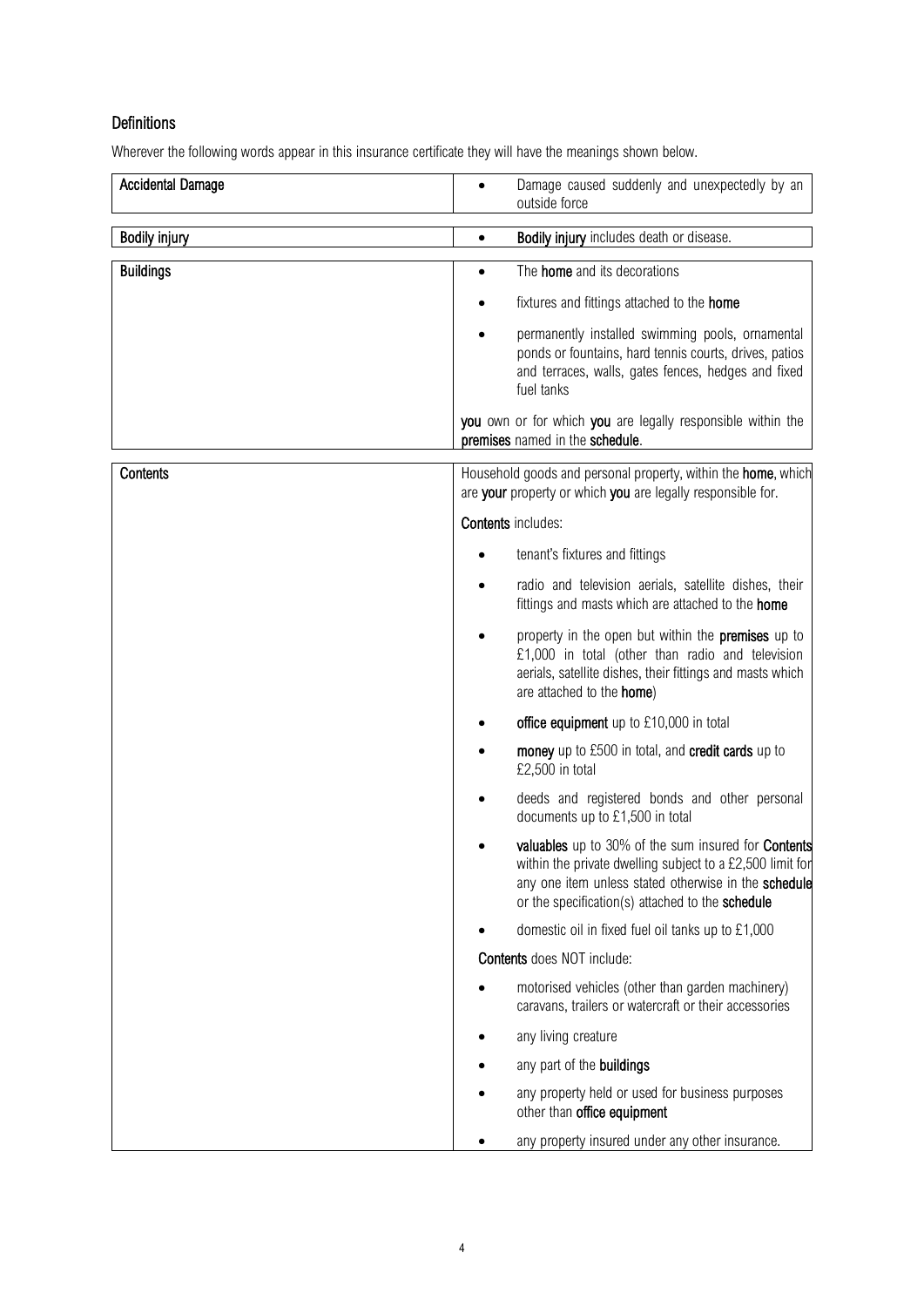| <b>Credit cards</b>        | Credit cards, charge cards, debit cards, bankers<br>cards and cash dispenser cards which belong to you,<br>which you are responsible for and are held for private<br>or domestic purposes only.                                                                                            |
|----------------------------|--------------------------------------------------------------------------------------------------------------------------------------------------------------------------------------------------------------------------------------------------------------------------------------------|
| Endorsement                | A change in the terms and conditions of this<br>insurance.                                                                                                                                                                                                                                 |
| Europe                     | Europe 'Europe' includes:<br>The continent of Europe;<br>all Mediterranean Islands;<br>The Republic of Ireland;                                                                                                                                                                            |
|                            | the Canary Islands;<br>Madeira; and journeys between these countries.                                                                                                                                                                                                                      |
| Family                     | You, your spouse (meaning a legal husband/wife or<br>$\bullet$<br>civil partnership relationship), any common law<br>partner (cohabiting at the same address for a<br>continuous period of at least 6 months), dependent<br>children and other relatives who permanently live<br>with you. |
| <b>Geographical Limits</b> | The UK: Northern Ireland, Isle of Man and the Channel<br>$\bullet$<br>Islands and anywhere else in the world for up to 60<br>days in any one period of insurance.                                                                                                                          |
| Home                       | The private dwelling of standard construction and the<br>garages and outbuildings used for domestic<br>purposes at the premises shown in the schedule.                                                                                                                                     |
| <b>Insurer</b>             | Trafalgar Insurance Company Limited<br>$\bullet$                                                                                                                                                                                                                                           |
| Money                      | current legal tender, cheques, postal and money<br>$\bullet$<br>orders<br>postage stamps not forming part of a stamp<br>collection                                                                                                                                                         |
|                            | savings stamps and savings certificates, travellers'<br>cheques                                                                                                                                                                                                                            |
|                            | premium bonds, and gift tokens                                                                                                                                                                                                                                                             |
|                            | travel tickets and phone cards                                                                                                                                                                                                                                                             |
|                            | all held for private, charitable or domestic purposes.                                                                                                                                                                                                                                     |
| Occupant                   | A person or persons authorised by you to stay in<br>$\bullet$<br>the home overnight.                                                                                                                                                                                                       |
| Office equipment           | Computers, printers, scanners and their accessories,<br>office furniture, photocopiers, fax machines and<br>phone equipment in your home, other than<br>equipment belonging to your employer.                                                                                              |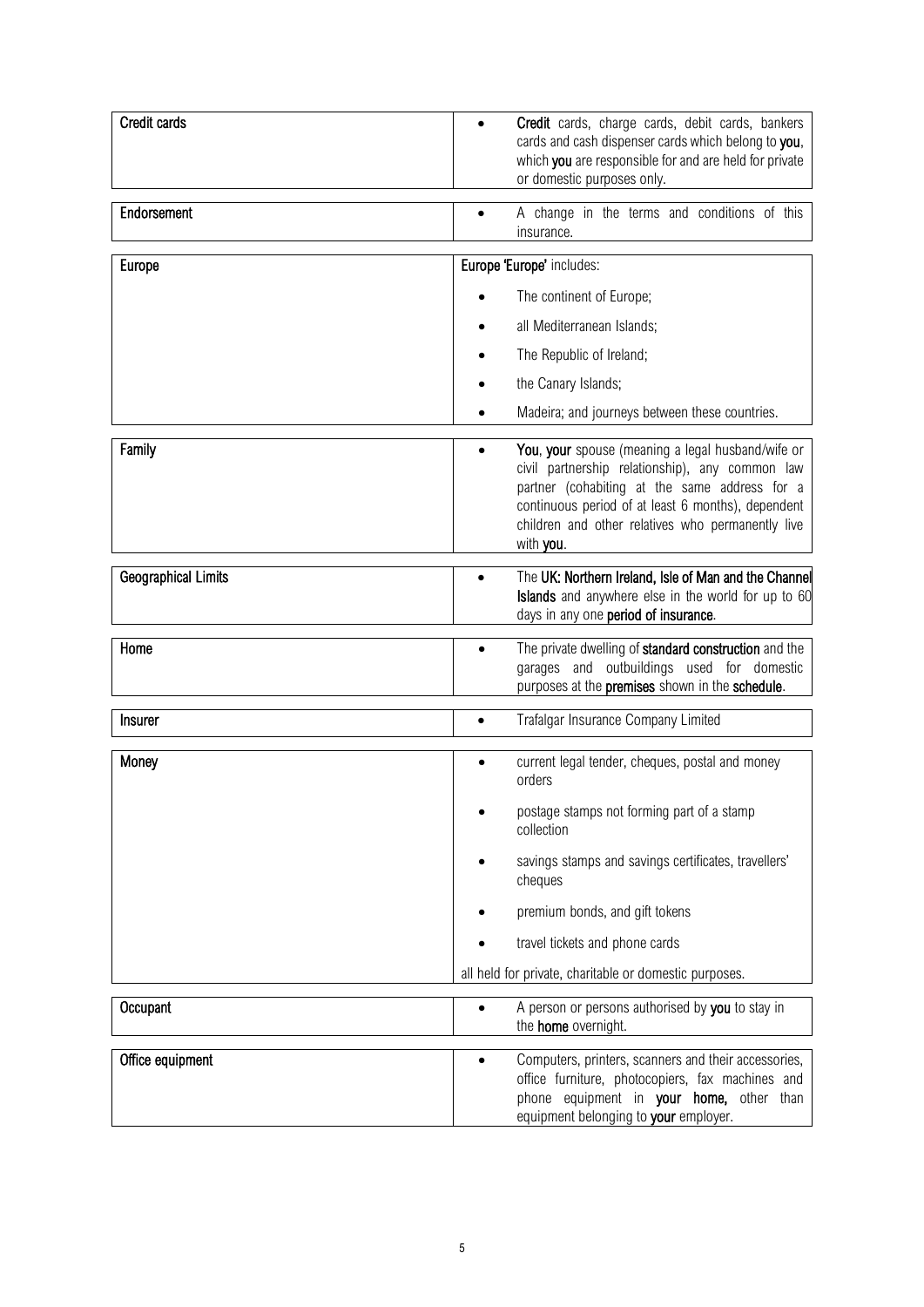| Period of insurance             | The length of time for which this insurance is in force,<br>as shown in the schedule and for which you have<br>paid, and we have accepted a premium.                                                        |
|---------------------------------|-------------------------------------------------------------------------------------------------------------------------------------------------------------------------------------------------------------|
| Personal possessions            | Clothing, baggage, sports equipment, guns and<br>$\bullet$<br>items specifically designed to be carried or worn<br>about the person and all of which belong to you or<br>you are legally responsible for.   |
|                                 | Personal possessions do NOT include:                                                                                                                                                                        |
|                                 | money and credit cards                                                                                                                                                                                      |
|                                 | any property which is more specifically insured by<br>any other insurance                                                                                                                                   |
|                                 | pedal cycles                                                                                                                                                                                                |
|                                 | computer equipment and mobile telephones.                                                                                                                                                                   |
| Premises                        | The address which is named in the schedule.<br>$\bullet$                                                                                                                                                    |
| Sanitary ware                   | Washbasins, sinks, bidets, lavatory pans and<br>$\bullet$<br>cisterns, shower trays, shower screens, baths and<br>bath panels.                                                                              |
| <b>Schedule</b>                 | The schedule is part of this insurance and contains<br>$\bullet$<br>details of you, the premises, the sums insured, the<br>period of insurance and the sections of this insurance<br>which apply.           |
| Standard construction           | Built of brick, stone or concrete and roofed with<br>slates, tiles, asphalt.                                                                                                                                |
| <b>United Kingdom</b>           | The 'United Kingdom' will include England, Wales,<br>$\bullet$<br>Scotland, Northern Ireland, the Isle of Man and the<br>Channel Islands, and journeys between these<br>countries.                          |
| Valuables                       | jewellery and watches                                                                                                                                                                                       |
|                                 | furs                                                                                                                                                                                                        |
|                                 | gold, silver, gold- and silver-plated articles and other<br>precious metals                                                                                                                                 |
|                                 | pictures, paintings and other works of art                                                                                                                                                                  |
|                                 | collections of stamps or coins.                                                                                                                                                                             |
| Value                           | The amount of money you would have received if you<br>$\bullet$<br>sold the article or property undamaged.                                                                                                  |
| We / us / our                   | Paragon Car Ltd on behalf of Trafalgar Insurance<br>$\bullet$<br>Company Ltd or, in respect of Section 9 Inter Partner<br>Assistance SA (IPA) on behalf of which is fully owned<br>by AXA Assistance Group. |
| You / your / insured            | The person or persons named in the schedule and<br>$\bullet$<br>all members of your family who permanently live in<br>the home.                                                                             |
| Your broker / insurance advisor | The person or persons who place this insurance on<br>your behalf.                                                                                                                                           |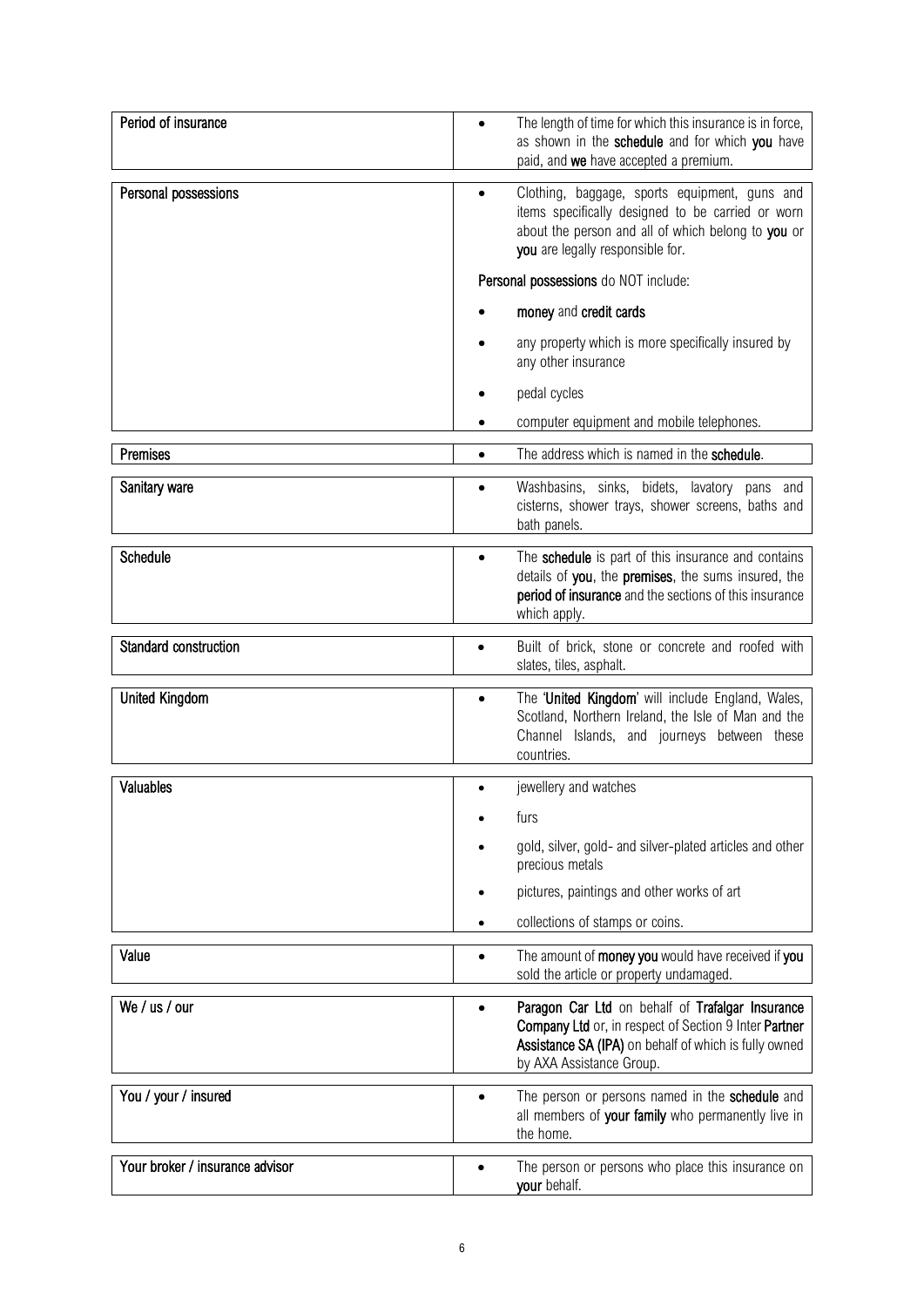## How We Use Your Data

## Data Protection

It is understood by you that any information that is provided to us about you will be processed by us for the purposes of providing insurance and handling any claims which may necessitate providing such information to third parties. We will ensure that your data is protected at all times and handled in accordance with the provisions of the **data protection requlations**. In order to prevent and detect fraud we may at any time:

- share information about you with other organisations and public bodies including the police
- check and/or file your details with fraud prevention agencies and databases, and if you provide us with false or inaccurate information and we suspect fraud, we will record this. We and other organisations may also search these agencies and databases to:
	- help make decisions about the provision and administration of insurance, credit and credit related services for you and members of your household
	- trace debtors or beneficiaries, recover debt, prevent fraud and to manage your insurance policies;
	- check your identity to prevent financial crime, unless you furnish us with satisfactory proof of identity;
	- undertake credit searches and additional fraud searches.

On request, we can supply further details of the databases we access or contribute to.

Should you have any questions or comments or wish to access, correct, modify or delete your information, or, where relevant, withdraw your consent to the use of your information or receiving communications from us, please send your request to:

Paragon Car Ltd 1st Floor Jupiter House Orbital One Green Street Green Road **Dartford** Kent DA1 1QG Email[: info@paragon-uk.net](mailto:info@paragon-uk.net)

#### Credit Searches or Third-Party Information Sources

In considering your application for this insurance policy Paragon Car Ltd may consult several data agencies and credit reference agencies to assess insurance risk, to establish your identity, to maintain policy records and to combat fraud. Paragon Car Ltd may also pass on information that we hold about you and yo[ur p](https://www.vigilis.co.uk/legal-stuff/#privacy)ayment record to credit reference agencies. Please check our privacy policy at<http://www.paragon-uk.net/Privacy%20Policy.html>[,](https://www.vigilis.co.uk/legal-stuff/#privacy) which can be found [at](http://www.vigilis.co.uk/) [www.paragon-uk.net](http://www.paragon-uk.net/privacy%20Policy.html) for details of these third parties This information may be used by other credit lenders for making credit decisions about you and other people to whom **vou** are financially associated for fraud prevention, money laundering reason or for tracing debtors.

We may ask credit reference agencies to give us your credit score, which may affect your insurance application but will not affect your credit score.

We may also use information relating to you and your property supplied to us by other third parties.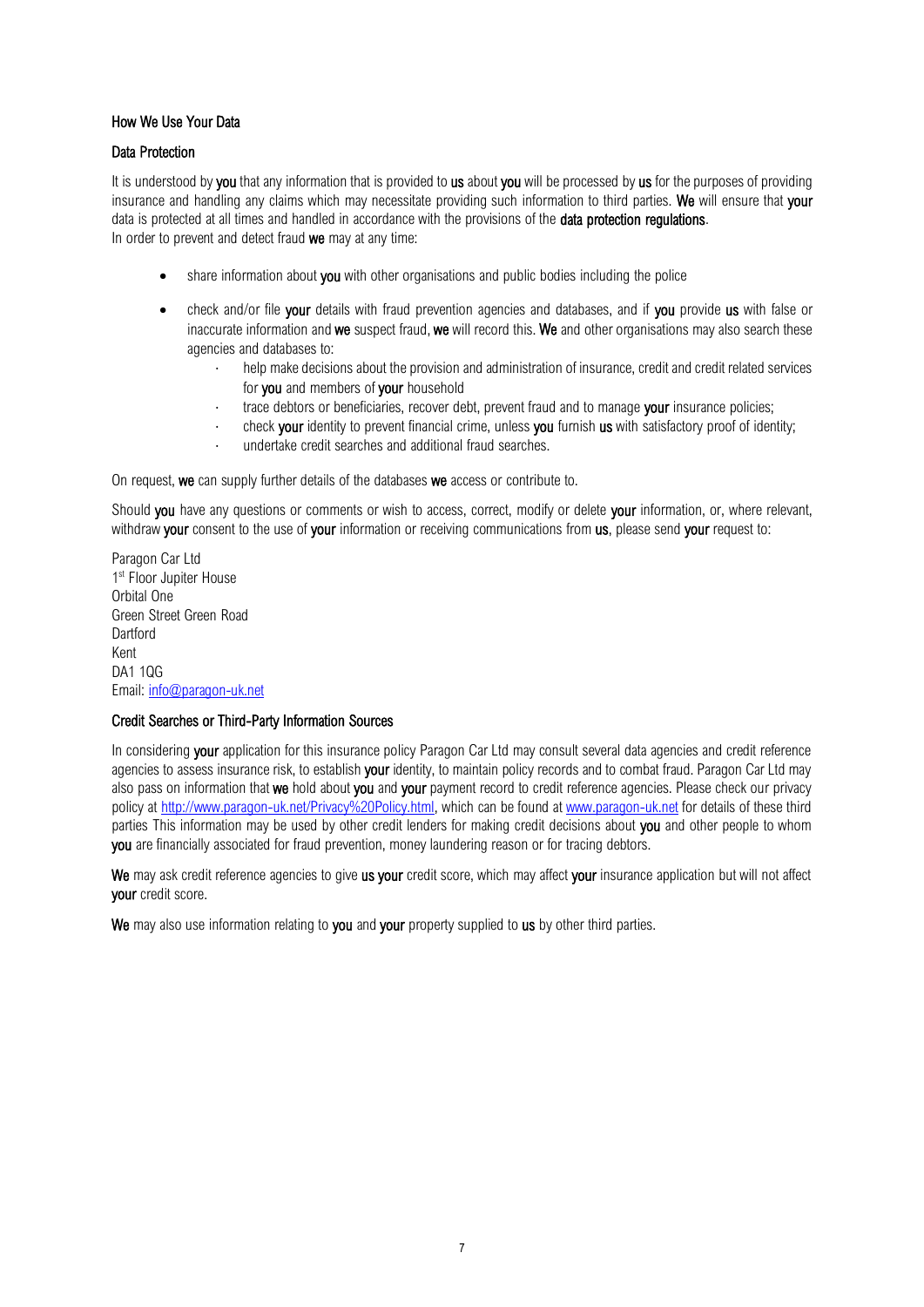## General Conditions applicable to the whole of this insurance

Each home included under this insurance is considered to be covered as if separately insured.

## Your duties

a) You must take all reasonable steps to prevent loss, damage or an accident and keep the buildings in a good state of repair.

## b) You must tell your broker or insurance advisor immediately if you

- stop using the **home** as your permanent private residence;
- regularly leave the **home** unattended by day or by night; or
- leave the **home** without an **occupant** for more than 30 consecutive days.

When we receive this notice, we have the option to change the terms and conditions of this insurance.

c) You must tell your broker or insurance advisor before you start any conversions, extensions or other structural work to the **buildings.** When we receive this notice, we have the option to change the terms and conditions of this insurance.

If you fail to comply with any of the above duties this insurance may become invalid.

## General Exclusions applicable to the whole of this insurance

## a) Radioactive Contamination and Nuclear Assemblies Exclusion

Insurers will not pay for:

1. Loss or destruction of or damage to any property whatsoever, or any loss or expenses whatsoever resulting or arising therefrom;

2. Any legal liability of whatsoever nature directly or indirectly caused by or contributed to by or arising from:-

i) Ionising radiations or contamination by radioactivity from any nuclear fuel or from any nuclear waste from the combustion of nuclear fuel,

ii) The radioactive, toxic, explosive or other hazardous properties of any explosive nuclear assembly or nuclear component thereof.

## b) War Exclusion

We will not pay for any loss or damage or liability directly or indirectly occasioned by, happening through or in consequence of war, invasion, acts of foreign enemies, hostilities (whether war be declared or not), civil war, rebellion, revolution, insurrection, military or usurped power, or confiscation or nationalisation or requisition or destruction of or damage to property by or under the order of any government or public or local authority.

## c) Contracts (Rights of Third Parties) Act 1999 Clarification Clause

A person who is not a party to this insurance has no right under the Contracts (Rights of Third Parties) Act 1999 to enforce any term of this insurance but this does not affect any right or remedy of a third party which exists or is available apart from that Act.

## d) Existing and Deliberate Damage

We will not pay for loss or damage

- occurring before cover starts or arising from an event before cover starts
- caused deliberately by you or any member of your home.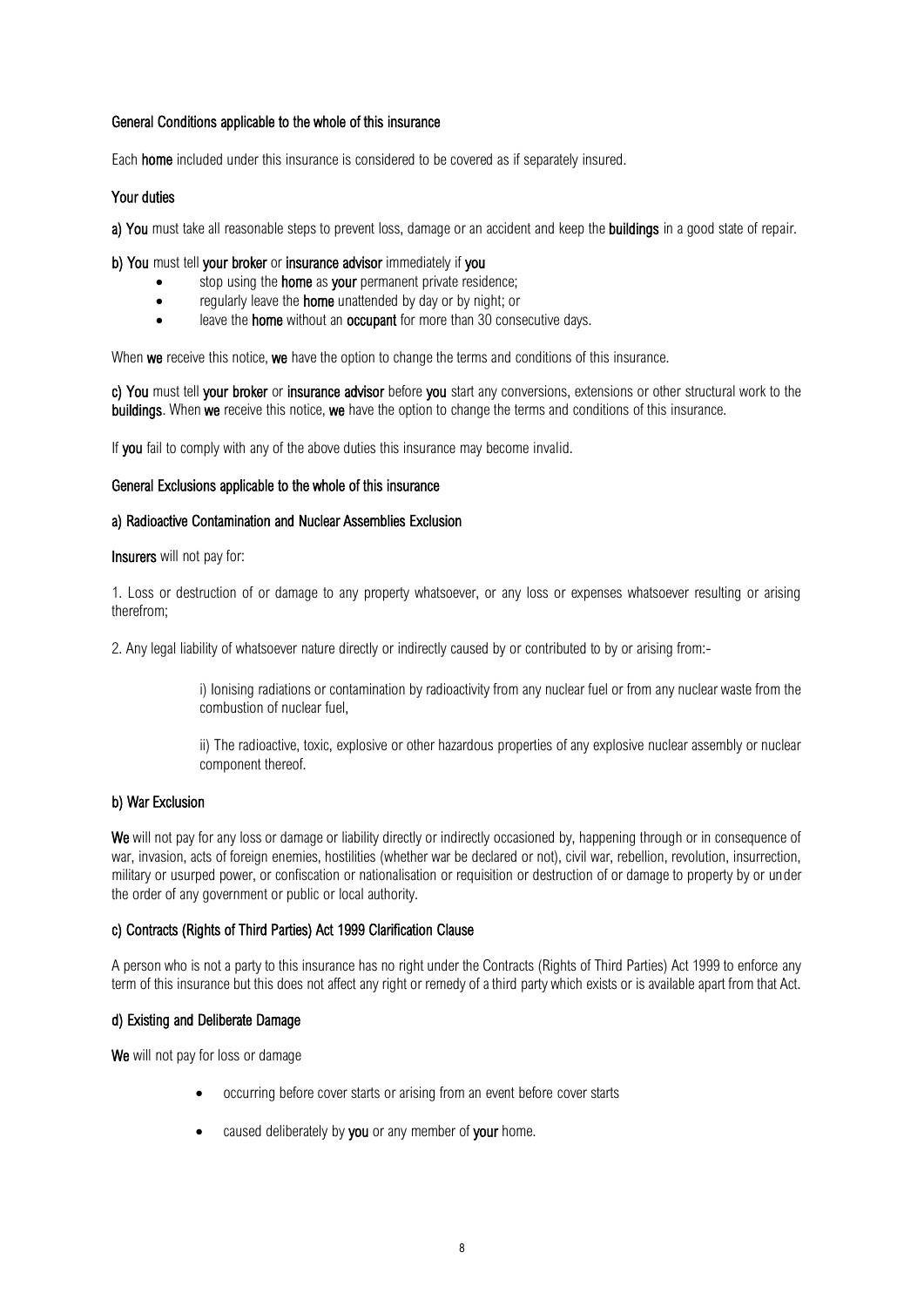## e) Loss of Value Clause

This insurance does not cover you for direct or indirect loss or damage to any property, or any legal liability, caused by or contributed to, or arising from the loss of value following a claim payment.

## f) Electronic Data Exclusion Clause

We will not pay for

1. Loss or destruction of or damage to any property whatsoever, or any loss or expenses whatsoever resulting or arising therefrom;

2. Any legal liability of whatsoever nature directly or indirectly caused by or contributed to by or arising from:

- Computer viruses, erasure or corruption of electronic data;
- The failure of any equipment to correctly recognise the date or change of date.

For the purposes of this exclusion "computer virus" means a corrupting, harmful or unauthorised instruction or code from an unauthorised source that propagates itself via or through a computer system or network.

## g) Biological and Chemical Contamination Clause

We will not pay for:

1. Loss or destruction of or damage to any property whatsoever, or any loss or expenses whatsoever resulting or arising therefrom;

2. Any legal liability of whatsoever nature;

3. Death or injury to any person;

directly or indirectly caused by or contributed to by or arising from Biological or Chemical contamination due to or arising from;

- Terrorism; and/or
- Steps taken to prevent, suppress, control or reduce the consequences of any actual, attempted, threatened, suspected or perceived terrorism.

For the purposes of this exclusion "terrorism" means any act(s) of any person(s) or organisation(s) involving:

- a) The causing, occasioning or threatening of harm of whatever nature and by whatever means;
- b) Putting the public or any section of the public in fear,

in circumstances in which it is to conclude that the purpose(s) of the person(s) or organisation(s) concerned are wholly or partly of a political, religious, ideological or similar nature.

#### h) Confiscation/Holding Clause

This insurance does not cover **you** for Customs or other government or local authority officials legally taking and holding or keeping your property.

#### i) Aircraft Pressure Waves

This insurance does not cover loss, destruction or damage directly occasioned by pressure waves caused by aircraft and other aerial devices travelling at sonic or supersonic speeds.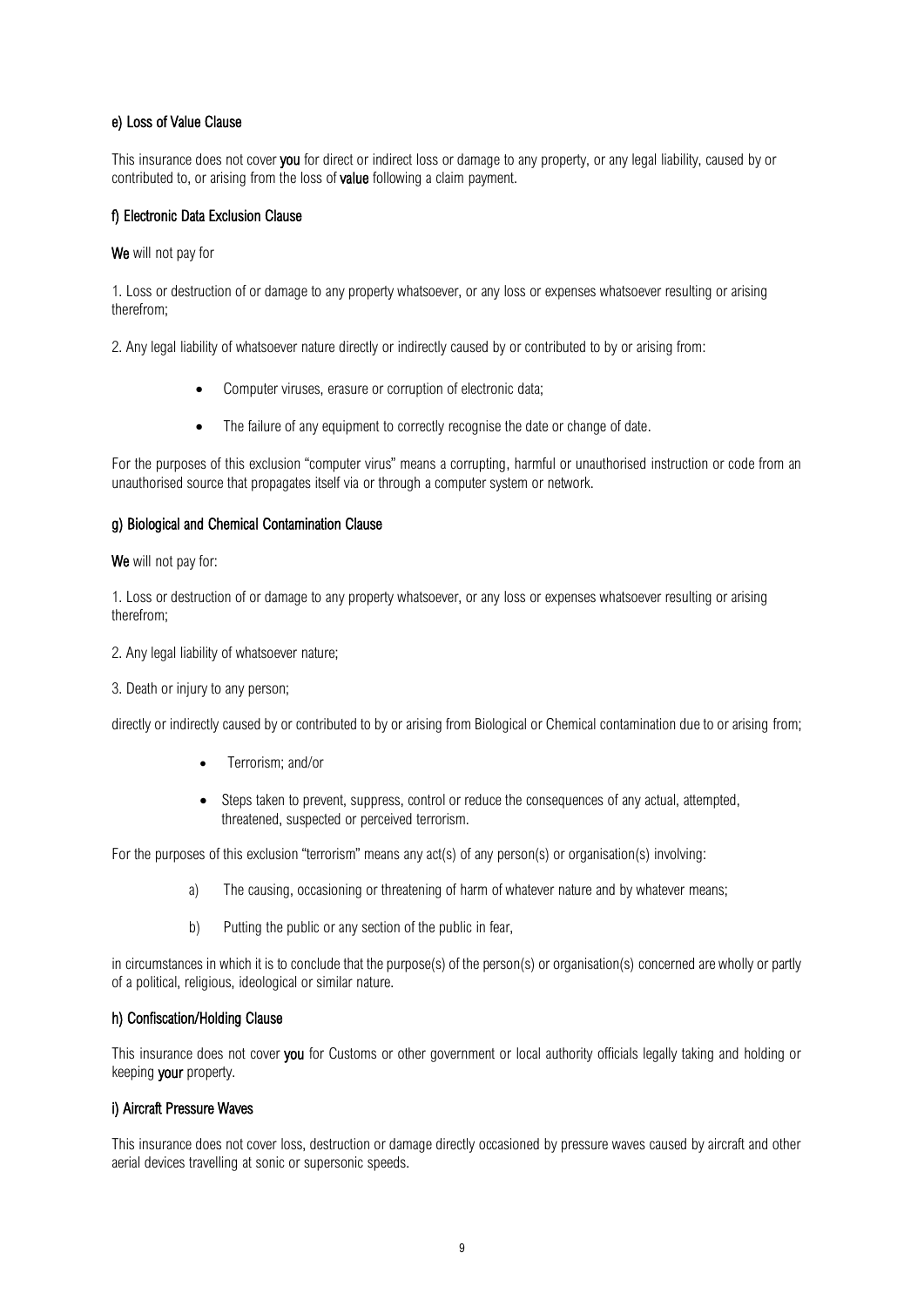## j) Wear and Tear

We will not pay for damage caused by wear and tear or any other gradually operating cause.

## k) Indirect Loss or Damage

We will not pay for any losses that are not directly associated with the incident that caused you to claim, unless expressly stated in this insurance.

## l) Asbestos

We will not pay for any loss damage or liability caused by or arising out of the removal or, disposal of asbestos or materials containing asbestos

## m) Coronavirus Exclusion Clause

Your Insurance Policy does not cover any claim in any way caused by or resulting from:

- a) Coronavirus disease (COVID-19);
- b) Severe acute respiratory syndrome coronavirus 2 (SARS-CoV-2);
- c) any mutation or variation of SARS-CoV-2;
- d) any fear or threat of a), b) or c) above.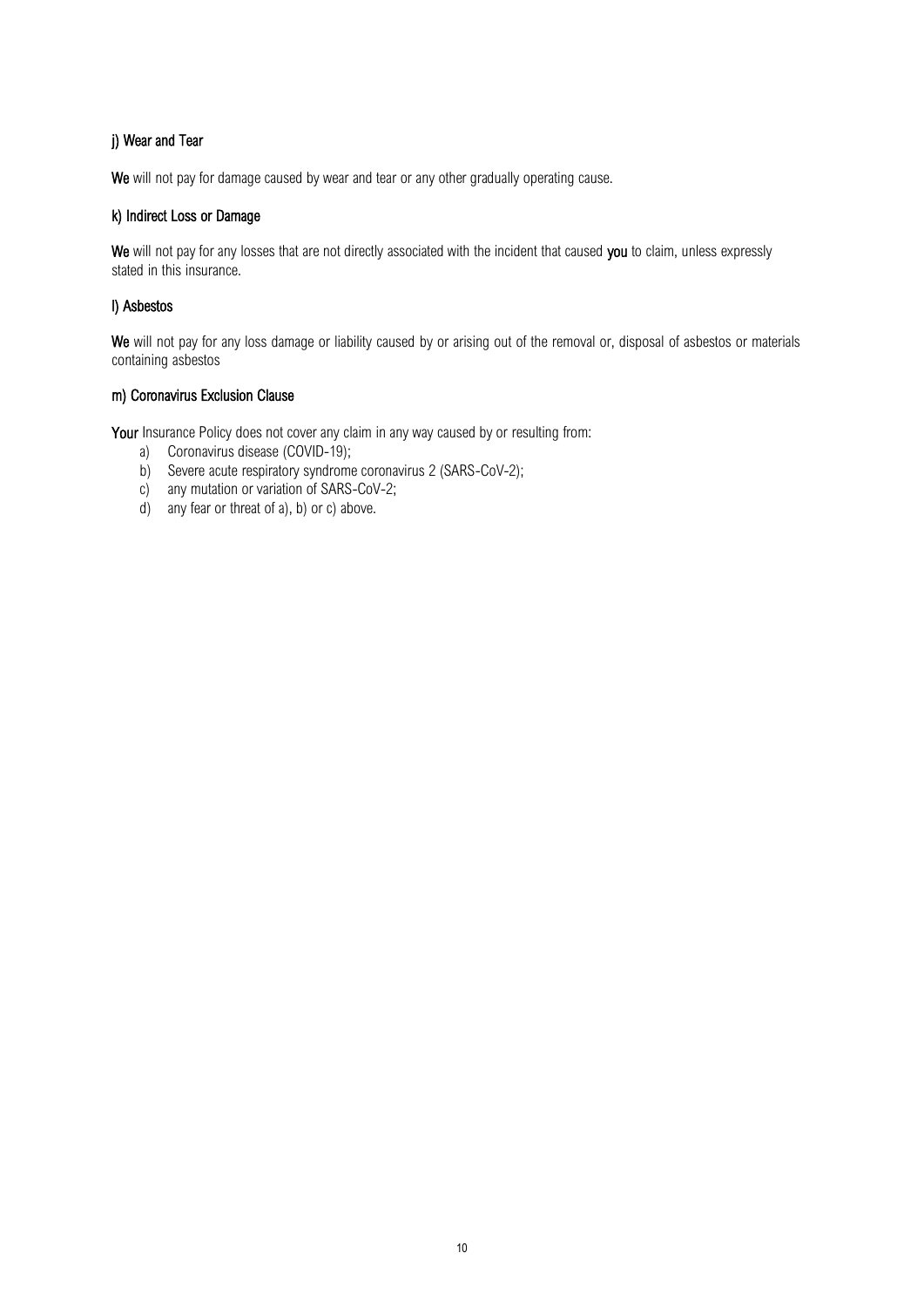## How Insurers will deal with your claim

#### Defence of claims

Insurers may:

- take full responsibility for conducting, defending or settling any claim in your name;
- take any action we considered necessary to enforce your rights or Insurers rights under this insurance.

## Other insurance

Insurers will not pay any claim if any loss, damage or liability covered under this insurance is also covered wholly or in part under any other insurance except in respect of any excess beyond the amount which would have been covered under such other insurance had this insurance not been effected.

This clause does not apply to fatal injury (Section two-J).

## Fraudulent claims

If you, or anyone acting on your behalf, make a claim knowing it to be false or fraudulent in amount or in any other respect, this insurance shall be invalid, and all claims shall be forfeited.

## Claims Conditions applicable to the whole of this insurance

## Your duties

In the event of a claim or possible claim under this insurance

• You must notify: Charles Taylor General Adjusting Services Unit 3 St. Philipp's Courtyard, Church Hill, Coleshill, Birmingham, B46 3AD

Dedicated Claims line (Business & Out of Hours): 01675 466558 Dedicated E Mail: [trafalgarclaims@ctplc.com](mailto:trafalgarclaims@ctplc.com)

- You must provide the Claims Centre with written details of what has happened within 30 days and provide any other information we may require.
- You must forward to the Claims Centre within 3 days, any letter, claim, writ, summons or other legal document you receive if a liability claim is made against you.
- You must inform the Police as soon as possible following malicious acts, violent disorder, riots or civil commotion, theft, attempted theft or lost property.
- You must not admit liability or offer or agree to settle any claim without our prior written permission.
- You must take care to limit any loss, damage or injury.
- You must provide evidence of value or age (or both) for all items involved in a claim.

If you fail to comply with any of the above duties this insurance may become invalid.

#### Financial Services Compensation Scheme

Trafalgar Insurance Company Limited does not subscribe to the FSCS. However, in the unlikely event of any default or insolvency, additional security has been put in place with details available upon request via mail@trafalgarinsurance.gg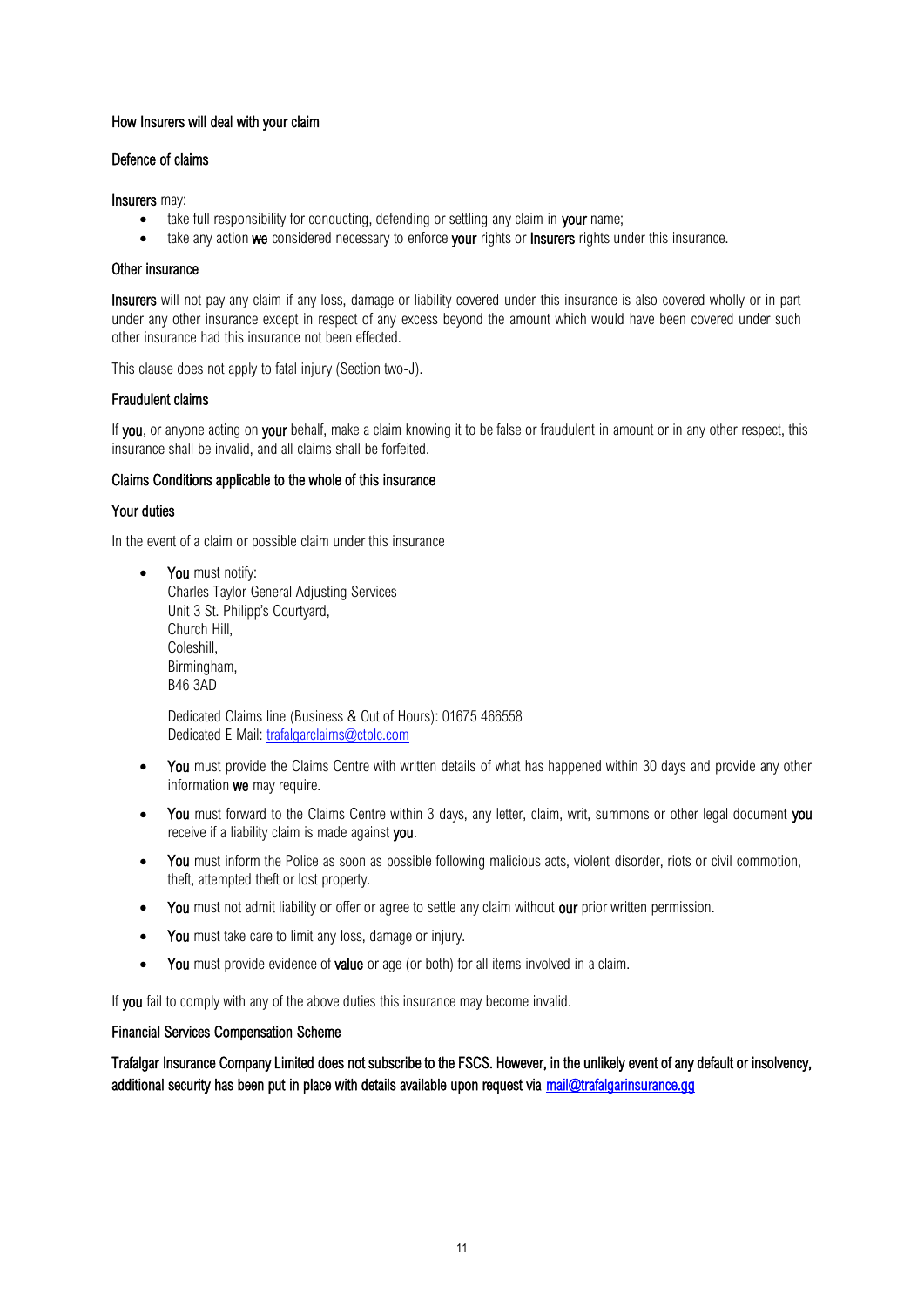## Section one Buildings

| What is covered                                                                              | What is not covered                                                                                                     |
|----------------------------------------------------------------------------------------------|-------------------------------------------------------------------------------------------------------------------------|
| This insurance covers the <b>buildings</b> for physical loss or<br>damage directly caused by | Insurers will not pay<br>The excess(es) shown on your schedule<br>(no excess applies to extensions D and H)             |
| 1a) fire, lightning, explosion or earthquake                                                 |                                                                                                                         |
|                                                                                              |                                                                                                                         |
| 1b) smoke damage                                                                             | for loss or damage by any gradually operating cause                                                                     |
| 2) aircraft and other flying devices or items dropped from<br>them                           |                                                                                                                         |
| 3) storm, flood or hail, weight of snow                                                      | a) for loss or damage caused by subsidence, heave or<br>landslip other than as covered under number 9 of Section<br>one |
|                                                                                              | b) for loss or damage to drives, patios and terraces, gates,<br>fences and hedges                                       |
| 4) escape of water from and frost damage to fixed water                                      | a) for loss or damage caused by subsidence, heave or                                                                    |
| tanks, apparatus or pipes                                                                    | landslip other than as covered under number 9 of Section<br>one                                                         |
|                                                                                              | b) for loss or damage to domestic fixed fuel oil tanks and<br>swimming pools                                            |
|                                                                                              | c) for loss or damage while the <b>buildings</b> are not<br>furnished enough to be normally lived in                    |
| 5) escape of oil from a fixed domestic oil-fired heating                                     | a) for loss or damage caused by faulty workmanship                                                                      |
| installation caused by a fault in any fixed domestic heating                                 |                                                                                                                         |
| installation                                                                                 | b) for loss or damage while the <b>buildings</b> are not<br>furnished enough to be normally lived in                    |
|                                                                                              |                                                                                                                         |
| 6) theft or attempted theft                                                                  | a) for loss or damage while the <b>home</b> is not furnished<br>enough to be normally lived in                          |
|                                                                                              | b) Unless the loss or damage follows a violent and<br>forcible entry                                                    |
|                                                                                              |                                                                                                                         |
| collision by any vehicle or animal                                                           |                                                                                                                         |

| 8) any person taking part in a riot, violent disorder, strike, | for loss or damage while the <b>buildings</b> are not furnished |
|----------------------------------------------------------------|-----------------------------------------------------------------|
| labour disturbance, civil commotion or acting maliciously      | enough to be normally lived in                                  |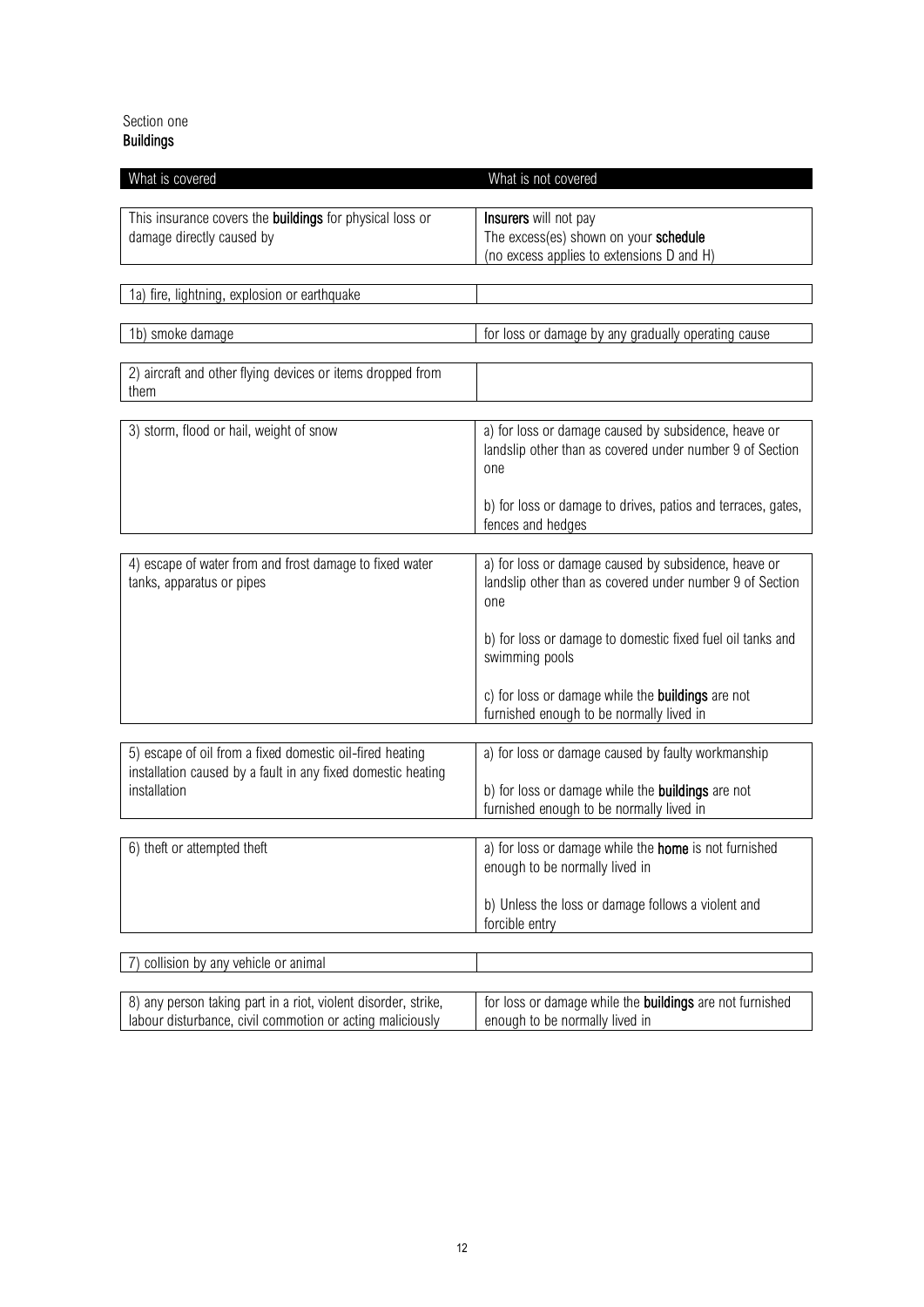## Section one Buildings (continued)

| What is covered                                                                                                        | What is not covered                                                                                                                                                                                                                  |
|------------------------------------------------------------------------------------------------------------------------|--------------------------------------------------------------------------------------------------------------------------------------------------------------------------------------------------------------------------------------|
| This insurance covers the <b>buildings</b> for physical loss or<br>damage directly caused by                           | Insurers will not pay                                                                                                                                                                                                                |
| 9) subsidence or heave of the site upon which the buildings<br>stand or landslip or landslide                          | a) for loss or damage to domestic fixed fuel-oil tanks,<br>swimming pools, tennis courts, drives, patios and terraces,<br>walls, gates and fences unless the private dwelling is also<br>affected at the same time by the same event |
|                                                                                                                        | b) for loss or damage to solid floors unless the walls of the<br>private dwelling are damaged at the same time by the same<br>event                                                                                                  |
|                                                                                                                        | c) for loss or damage arising from faulty workmanship or<br>defective materials                                                                                                                                                      |
|                                                                                                                        | d) for loss or damage which compensation has been<br>provided for or would have been but for the existence of this<br>insurance under any contract or a guarantee or by law                                                          |
|                                                                                                                        | e) for loss or damage caused by river erosion and or coastal<br>erosion                                                                                                                                                              |
|                                                                                                                        | f) for loss or damage whilst the <b>buildings</b> are undergoing<br>any structural repairs, alterations or extensions                                                                                                                |
|                                                                                                                        |                                                                                                                                                                                                                                      |
| 10) breakage or collapse of fixed radio and television aerials,<br>fixed satellite dishes and their fittings and masts | for loss or damage to fixed radio and television aerials,<br>fixed satellite dishes and their fittings and masts                                                                                                                     |
|                                                                                                                        |                                                                                                                                                                                                                                      |
| 11) falling trees, telegraph poles or lampposts                                                                        | a) for loss or damage caused by trees being cut down or<br>cut back within the premises                                                                                                                                              |
|                                                                                                                        | b) for loss or damage to gates and fences                                                                                                                                                                                            |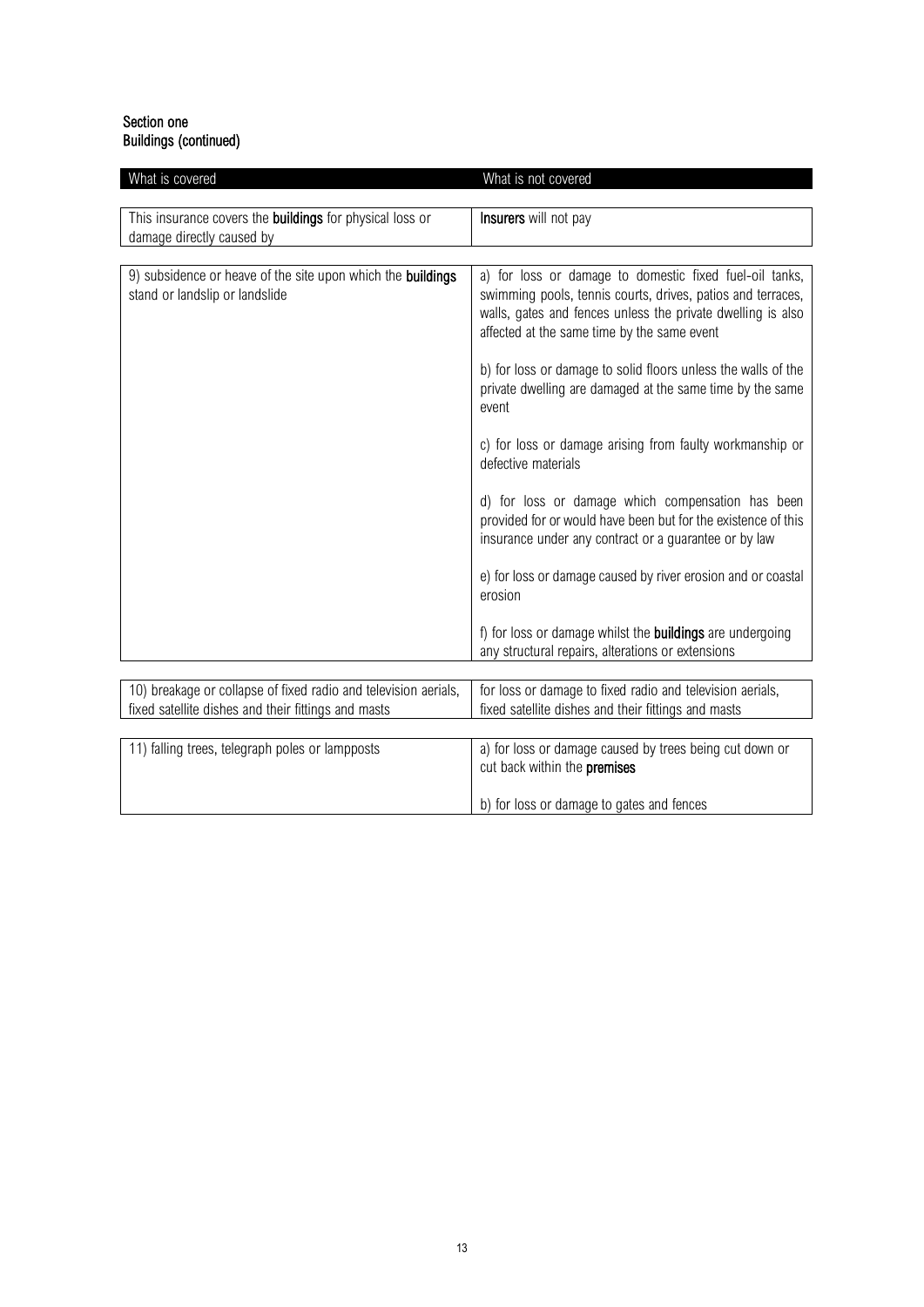## Section one Buildings (continued)

| What is covered                                                                                 | What is not covered                                                                                             |
|-------------------------------------------------------------------------------------------------|-----------------------------------------------------------------------------------------------------------------|
| This section of the insurance also covers                                                       | Insurers will not pay                                                                                           |
|                                                                                                 |                                                                                                                 |
| A) the cost of repairing accidental damage to                                                   | for damage while the <b>buildings</b> are not furnished enough                                                  |
| fixed glass and double glazing (including the cost<br>of replacing frames)                      | to be normally lived in                                                                                         |
| solar panels                                                                                    |                                                                                                                 |
| sanitary ware                                                                                   |                                                                                                                 |
| ceramic hobs                                                                                    |                                                                                                                 |
| all forming part of the buildings                                                               |                                                                                                                 |
| B) the cost of repairing accidental damage to<br>domestic oil pipes                             | for damage while the buildings are not furnished enough<br>to be normally lived in                              |
| underground water-supply pipes                                                                  |                                                                                                                 |
| underground sewers, drains and septic tanks                                                     |                                                                                                                 |
| underground gas pipes                                                                           |                                                                                                                 |
| underground cables                                                                              |                                                                                                                 |
| which you are legally responsible for                                                           |                                                                                                                 |
| C) increased domestic metered water changes you have to                                         | a) more than £1,500 in any period of insurance.                                                                 |
| pay following an escape of water which gives rise to an                                         | b) If you claim such loss under Sections one and two,                                                           |
| admitted claim under number 4 of Section one                                                    | Insurers will not pay more than £1,500 in total.                                                                |
| D) expenses you have to pay and which we have agreed in<br>writing for                          | a) any expenses for preparing a claim or an estimate of<br>loss or damage                                       |
| architects', surveyors', consulting engineers' and<br>legal fees                                | b) any costs if Government or local authority requirements<br>have been served on you before the loss or damage |
| the cost of removing debris and making safe the<br>buildings                                    |                                                                                                                 |
| costs you have to pay in order to comply with any<br>Government or local authority requirements |                                                                                                                 |
| following loss or damage to the <b>buildings</b> which is covered<br>under Section one          |                                                                                                                 |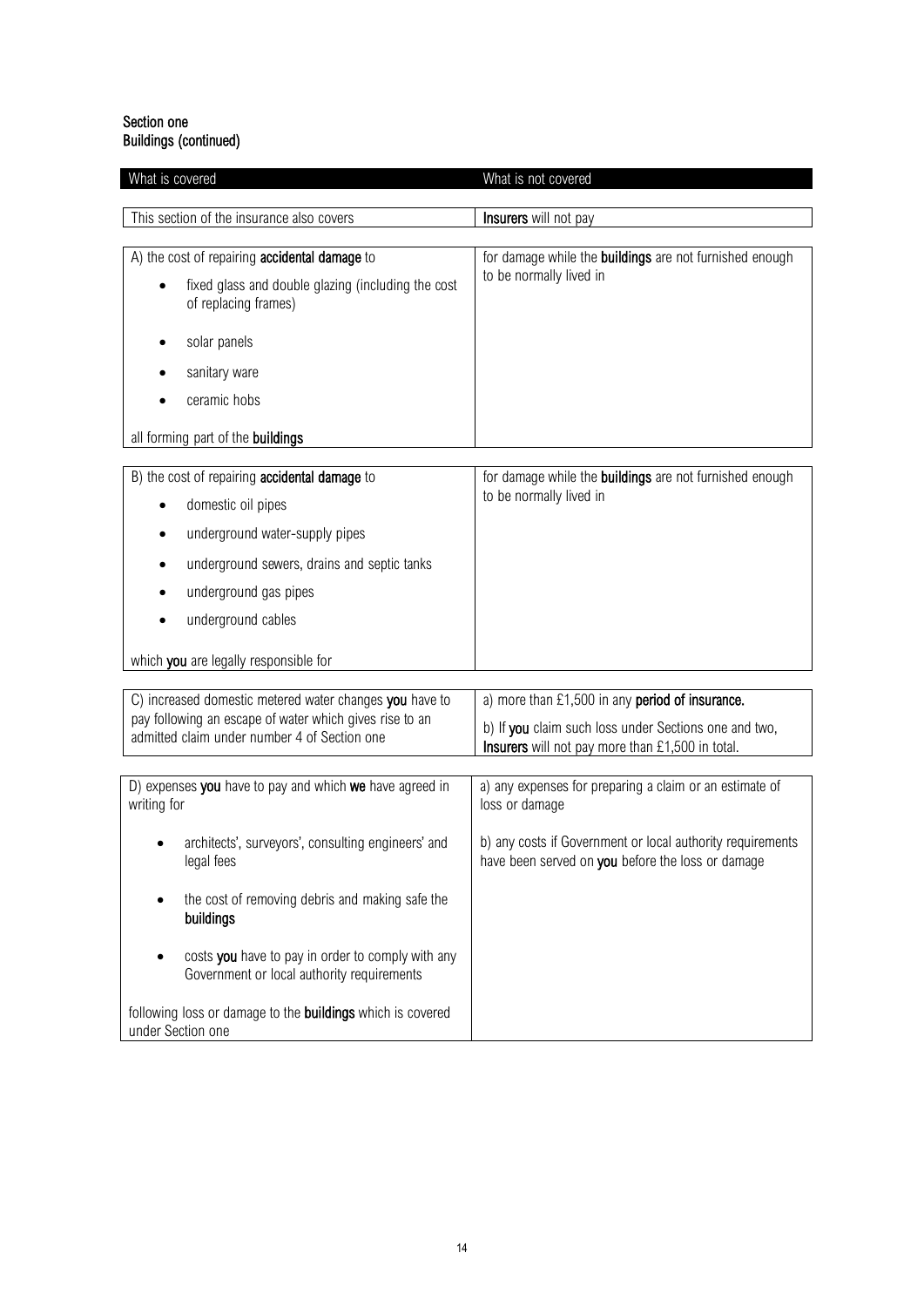## Section one Buildings (continued)

| What is covered                                                                                                                                                                                                                     | What is not covered                                                                                                                                                                                                                                                                    |
|-------------------------------------------------------------------------------------------------------------------------------------------------------------------------------------------------------------------------------------|----------------------------------------------------------------------------------------------------------------------------------------------------------------------------------------------------------------------------------------------------------------------------------------|
| E)<br>loss of rent due to you which you are unable to<br>recover<br>additional costs of alternative accommodation,<br>substantially the same as your existing<br>accommodation, which you have to pay for                           | a) any amount over 20% of the sum insured for the<br>buildings damaged or destroyed up to a maximum of 12<br>months                                                                                                                                                                    |
| while the buildings cannot be lived in following loss or<br>damage which is covered under Section one                                                                                                                               |                                                                                                                                                                                                                                                                                        |
| F) anyone buying the buildings who will have the benefit of<br>Section one until the sale is completed or the insurance<br>ends, whichever is sooner                                                                                | if the <b>buildings</b> are insured under any other insurance                                                                                                                                                                                                                          |
| G) the cost of tracing and accessing the source of any<br>escape of water or oil from fixed water tanks or pipes or<br>domestic oil-fired heating installation which you are legally<br>responsible for                             | more than £1,000 in any period of insurance. If you claim<br>for such loss under Sections one and two, Insurers will not<br>pay more than £1,000 in total                                                                                                                              |
| H) damage to the home caused by forced access to attend a<br>medical emergency or an event which could result in<br>damage to the home                                                                                              | any amount over £750                                                                                                                                                                                                                                                                   |
| I) repairs following loss or damage to your garden caused by<br>fire, lightning, explosion, theft or attempted theft, impact by<br>aircraft or vehicles, any person taking part in a riot, civil<br>commotion or acting maliciously | a) any amount over 5% of the sum insured for buildings<br>b) more than £500 for any one tree, plant or shrub<br>c) any fees incurred in the preparation of your claim, and<br>costs relating to undamaged parts of the garden<br>d) for any damage to fences, gates, paddocks or woods |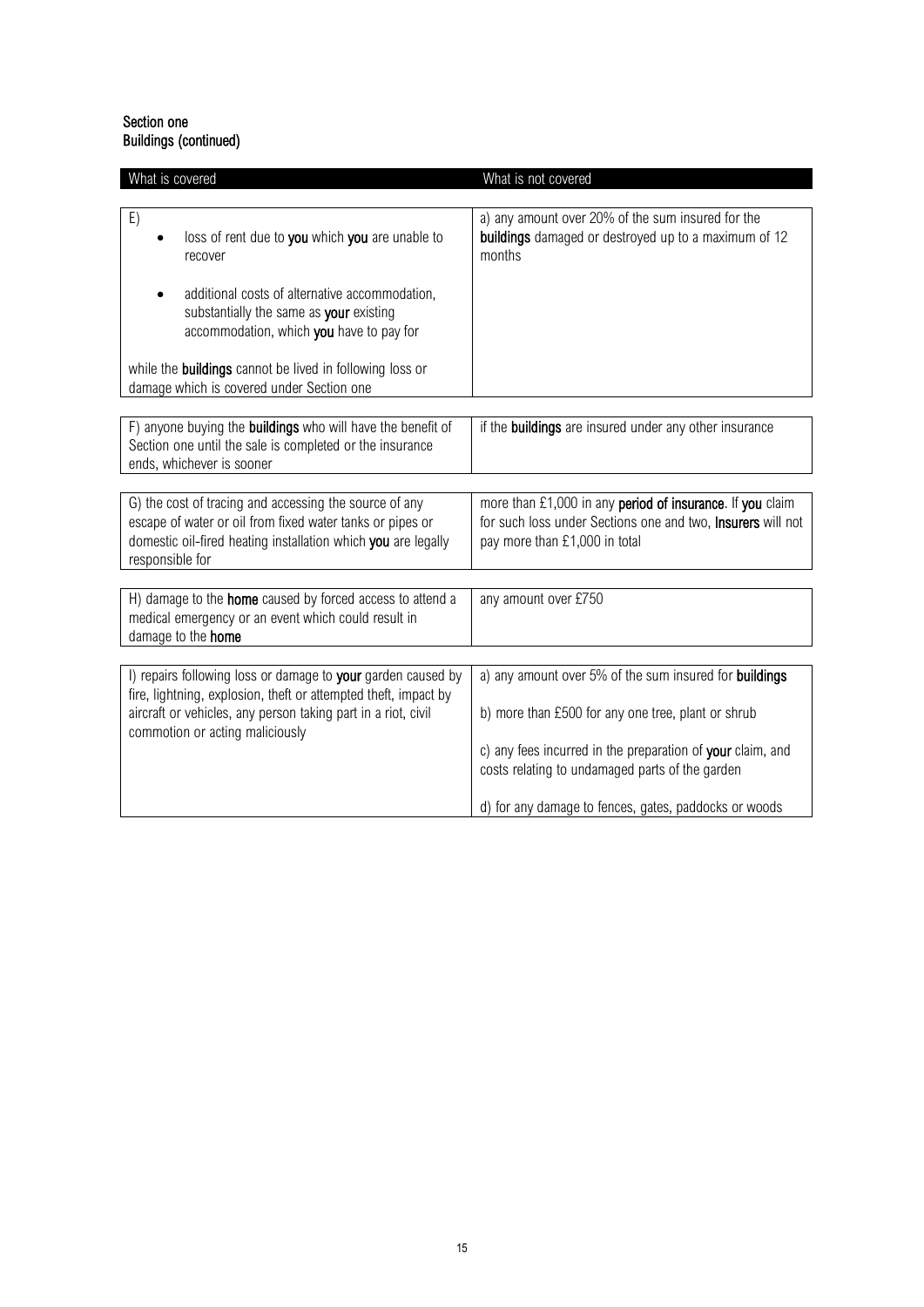# Accidental damage to buildings

The following applies only if the schedule shows that Accidental Damage to buildings is included

| What is covered                       | What is not covered                                                                                                                                 |
|---------------------------------------|-----------------------------------------------------------------------------------------------------------------------------------------------------|
| This extension covers                 | Insurers will not pay                                                                                                                               |
|                                       |                                                                                                                                                     |
| J) accidental damage to the buildings | a) for damage or any proportion of damage which Insurers<br>specifically exclude elsewhere under Section one                                        |
|                                       | b) for the <b>buildings</b> moving, settling, shrinking, collapsing or<br>cracking                                                                  |
|                                       | c) for damage while the <b>home</b> is being altered, repaired,<br>cleaned, maintained or extended                                                  |
|                                       | d) for damage to outbuildings and garages which are not of<br>standard construction                                                                 |
|                                       | e) for damage while the <b>home</b> is lent, let or sub-let                                                                                         |
|                                       | f) for the cost of general maintenance                                                                                                              |
|                                       | g) for damage caused by infestation, vermin, corrosion,<br>damp, wet or dry rot, mould or frost, fungi                                              |
|                                       | h) for damage arising from faulty design, specification,<br>workmanship or materials                                                                |
|                                       | i) for damage to any part of a machine or system arising out<br>of its own mechanical or electrical fault, breakdown, burn<br>out or failure        |
|                                       | j) for damage caused by extremes of temperature or<br>exposure to light                                                                             |
|                                       | k) for damage to swimming pools, tennis courts, drives,<br>patios and terraces, walls, gates and fences and fuel tanks                              |
|                                       | I) for any damage caused by or contributed to by or arising<br>from any kind of pollution and/or contamination unless it is<br>sudden or unforeseen |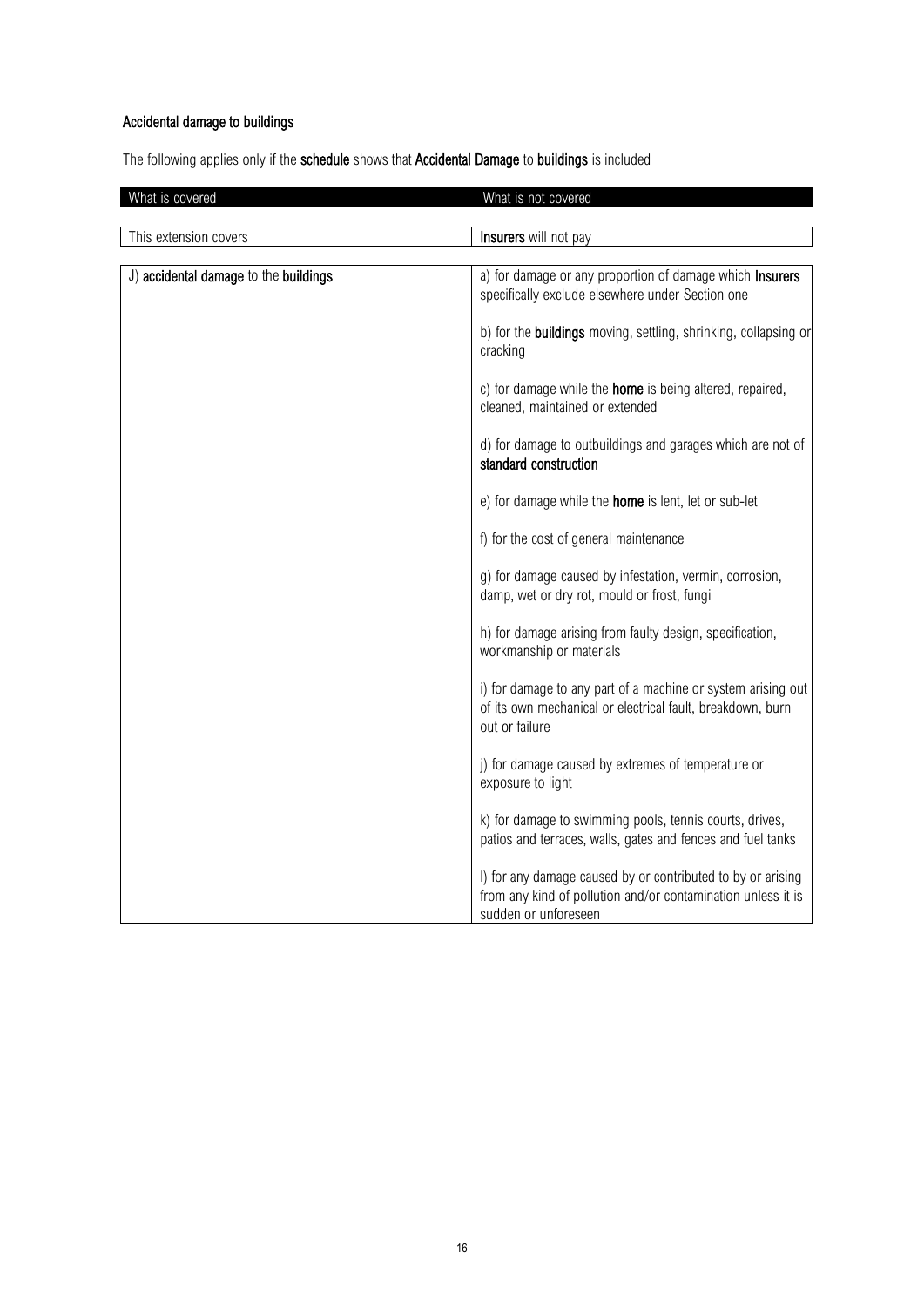## Conditions that apply to Section one (buildings) only

## Settling claims

How Insurers deal with your claim

- 1. If your claim for loss or damage is covered under Section one, Insurers will pay the full cost of repair as long as:
	- the **buildings** were in a good state of repair immediately prior to the loss or damage and
	- the sum insured is enough to pay for full cost of rebuilding the **buildings** in their present form and
	- the damage has been repaired or loss has been reinstated.

If the buildings were not in a good state of repair, Insurers will deduct an amount from your claim.

2. Insurers will not pay the cost of replacing or repairing any undamaged parts of the buildings which form part of a pair, set, suite or part of a common design or function when the loss or damage is restricted to a clearly identifiable area or to a specific part.

## Your sum insured

3. Insurers will not reduce the sum insured under section one after we have paid a claim as long as you agree to carry out Insurers recommendations to prevent further loss or damage.

4. If you are under insured, which means the cost of rebuilding the **buildings** at the time of loss or damage is more than your sum insured for the buildings, then Insurers will only pay a proportion of the claim. For example, if your sum insured only covers one half of the cost of rebuilding the buildings, Insurers will only pay one half of the cost of repair or replacement.

## Limit of Insurance

Insurers will not pay more than the sum insured for each premises shown in the schedule. The maximum sum insured under Section one is limited to £800,000 any one property at one risk address.

## The maximum amount recoverable in respect of losses arising from any one loss (all sections) shall be limited to £3,000,000 any one risk address.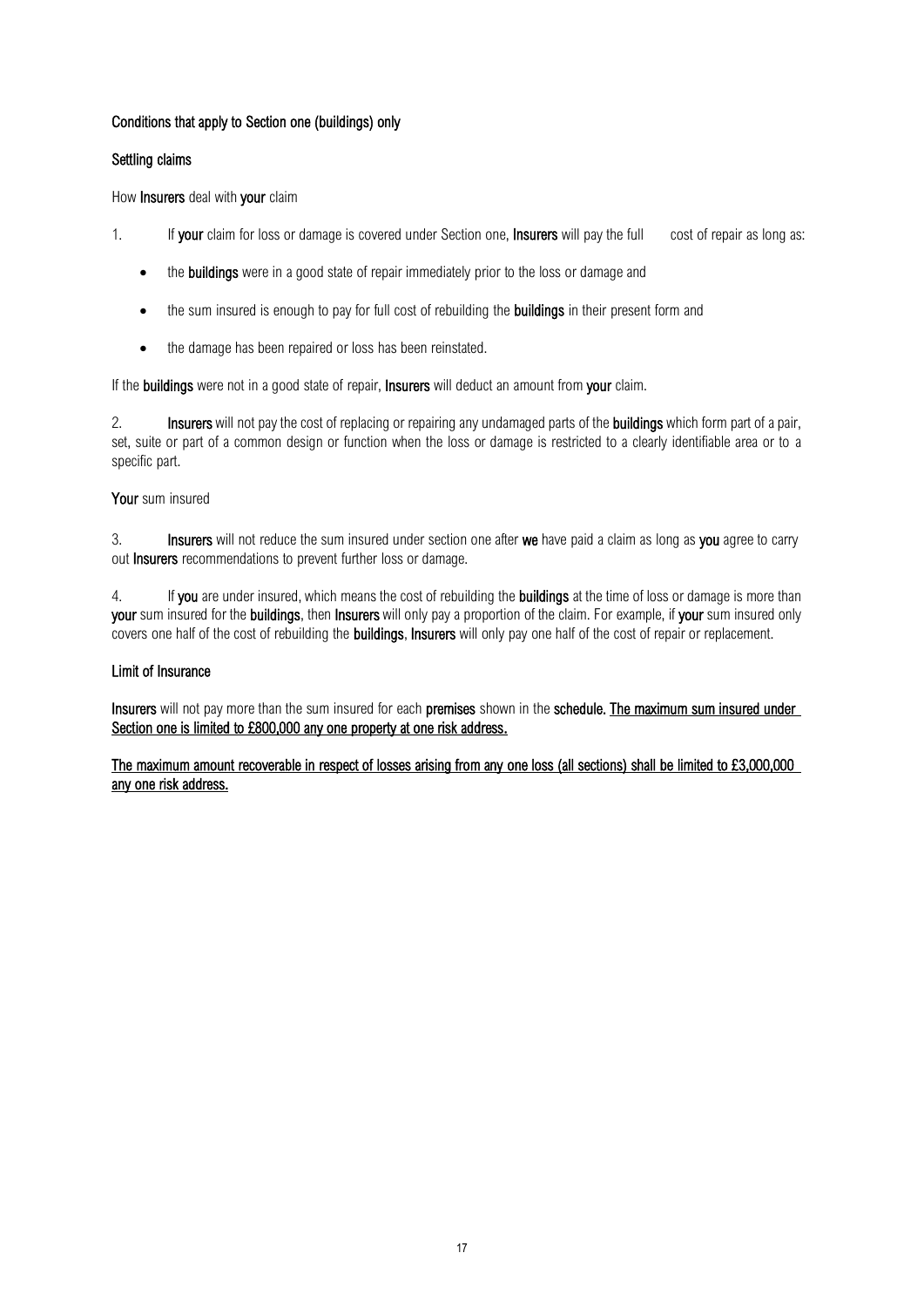## Section two **Contents**

| What is covered<br>What is not covered                                                                                                   |                                                                                                                                                         |
|------------------------------------------------------------------------------------------------------------------------------------------|---------------------------------------------------------------------------------------------------------------------------------------------------------|
| This insurance covers the contents for physical loss or<br>damage directly caused by                                                     | Insurers will not pay<br>The excess(es) shown on your schedule<br>(no excess applies to extension J)                                                    |
| 1a) fire, lightning, explosion or earthquake                                                                                             | any amount over £1,500 within detached outbuildings and<br>garages (whether such garage is attached to the property<br>or otherwise) in respect of fire |
| 1b) smoke damage                                                                                                                         | for loss or damage by any gradually operating cause                                                                                                     |
| 2) aircraft and other flying devices or items dropped from<br>them                                                                       |                                                                                                                                                         |
| 3) storm, flood hail, or weight of snow                                                                                                  | property out in the open                                                                                                                                |
| 4) escape of water from fixed water tanks, apparatus or pipes                                                                            |                                                                                                                                                         |
| 5) escape of oil from a domestic fixed oil-fired heating<br>installation caused by a fault in any fixed domestic heating<br>installation | for loss or damage caused by faulty workmanship                                                                                                         |
| 6) theft or attempted theft                                                                                                              | a) Unless the loss or damage follows a violent and forcible<br>entry                                                                                    |
|                                                                                                                                          | b) any amount over £1,500 within detached domestic<br>outbuildings and garages (whether such garage is attached<br>to the property or otherwise)        |
| collision by any vehicle or animal                                                                                                       |                                                                                                                                                         |
| 8) any person taking part in a riot, violent disorder, strike,<br>labour disturbance, civil commotion or acting maliciously              |                                                                                                                                                         |
| 9) subsidence or heave of the site upon which the buildings<br>stand or landslip or landslide                                            | a) for loss or damage following damage to solid floors<br>unless the walls of the home are damaged at the same time<br>by the same event                |
|                                                                                                                                          | b) loss or damage arising from faulty design, specification,<br>workmanship or materials                                                                |
|                                                                                                                                          | c) for loss or damage which but for the existence of this<br>insurance would be covered under any contract or a<br>guarantee or by law                  |
|                                                                                                                                          | d) for loss or damage whilst the <b>buildings</b> are undergoing<br>any structural repairs, alterations or extensions                                   |
|                                                                                                                                          | e) for loss or damage by river erosion and or coastal erosion                                                                                           |
| 10) falling trees, telegraph poles or lampposts                                                                                          | for loss or damage caused by trees being cut down or cut<br>back within the premises                                                                    |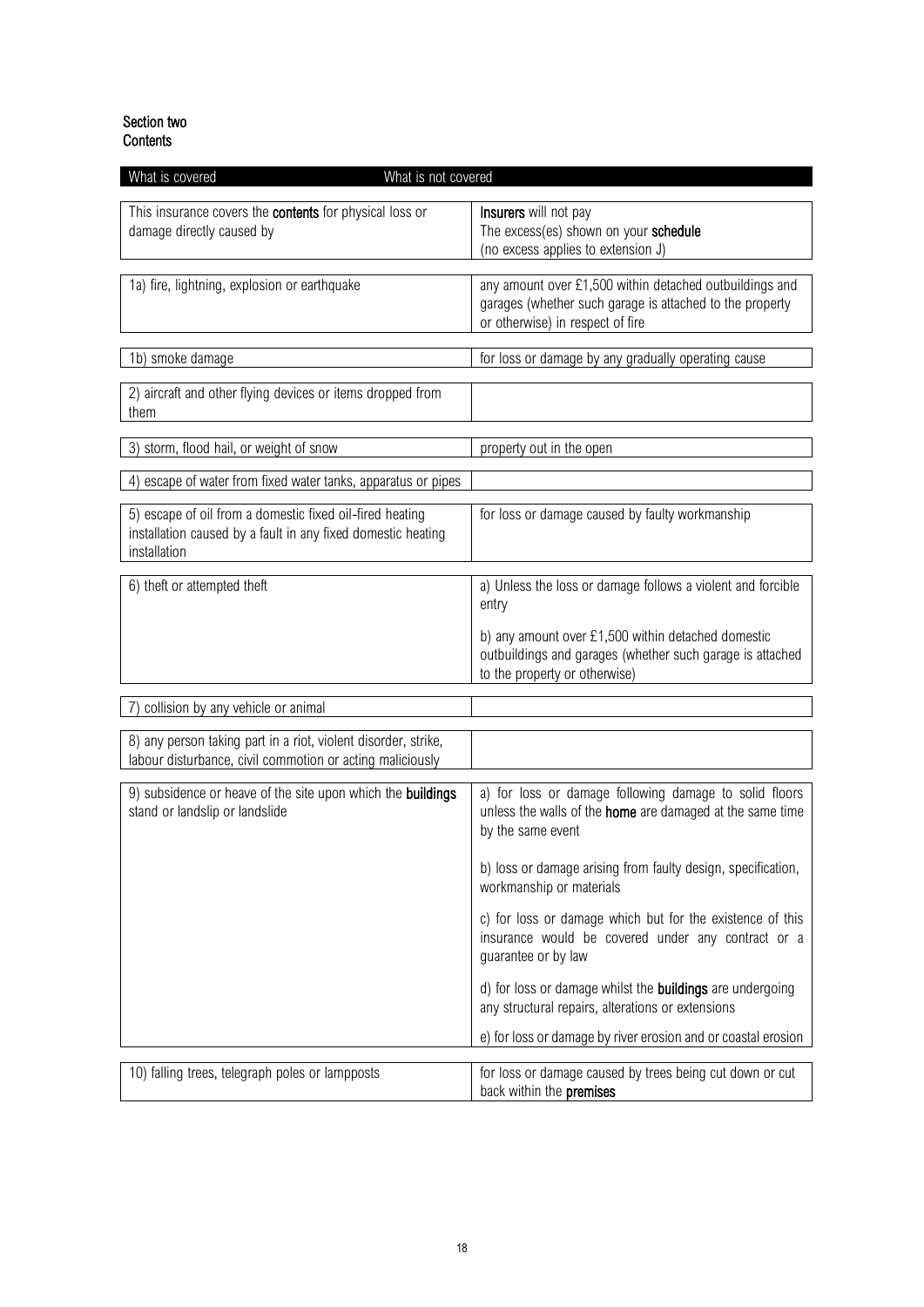## Section two Contents (Continued)

| What is covered                                                                                                                                                                         | What is not covered                                                                                                              |
|-----------------------------------------------------------------------------------------------------------------------------------------------------------------------------------------|----------------------------------------------------------------------------------------------------------------------------------|
| This Section of the insurance also covers                                                                                                                                               | Insurers will not pay                                                                                                            |
|                                                                                                                                                                                         |                                                                                                                                  |
| A) accidental damage to:<br>televisions                                                                                                                                                 | a) for damage or deterioration caused in the process of<br>cleaning, repair, renovation, or dismantling                          |
| satellite decoders<br>audio and video equipment                                                                                                                                         | b) for damage to tapes, records, cassettes, discs or<br>computer software                                                        |
| radios<br>home computers<br>video cassette recorders<br>games consoles                                                                                                                  | c) for mechanical or electrical faults or breakdown                                                                              |
| all situated within the home                                                                                                                                                            |                                                                                                                                  |
| B) accidental breakage of<br>fixed glass and double glazing<br>sanitary ware                                                                                                            | for the cost of repairing, removing or replacing frames                                                                          |
| forming part of the buildings which you are legally responsible<br>for as a tenant and do not have other insurance for                                                                  |                                                                                                                                  |
| mirrors<br>glass tops and fixed glass in furniture<br>ceramic hobs                                                                                                                      |                                                                                                                                  |
| C) the contents, if these are not already insured, whilst they<br>are temporarily out of the home against loss or damage<br>directly caused by:                                         | a) for contents outside the UK: Great Britain, Northern<br>Ireland, Isle of Man and the Channel Islands.                         |
| (i) any of the events insured under numbers 1-10 in Section<br>two while the contents are:                                                                                              | b) for money or credit cards<br>c) any amount over 20% of the sum insured under Section<br>two for contents in a furniture store |
| in any occupied private dwelling                                                                                                                                                        |                                                                                                                                  |
| in any buildings where you are living or working                                                                                                                                        |                                                                                                                                  |
| in any building for valuation, cleaning or repair                                                                                                                                       |                                                                                                                                  |
| in any furniture store                                                                                                                                                                  |                                                                                                                                  |
| in any bank or safe deposit                                                                                                                                                             |                                                                                                                                  |
| (ii) fire, lightning, explosion, earthquake, theft or attempted<br>theft while the contents are being moved to your new home<br>or to or from any bank, safe deposit or furniture store |                                                                                                                                  |
| D) up to twelve months rent you have to pay as occupier if<br>the home cannot be lived in following loss or damage which<br>is covered under Section two                                | a) any amount over 20% of the sum insured under Section<br>two for the contents of the buildings damaged or destroyed            |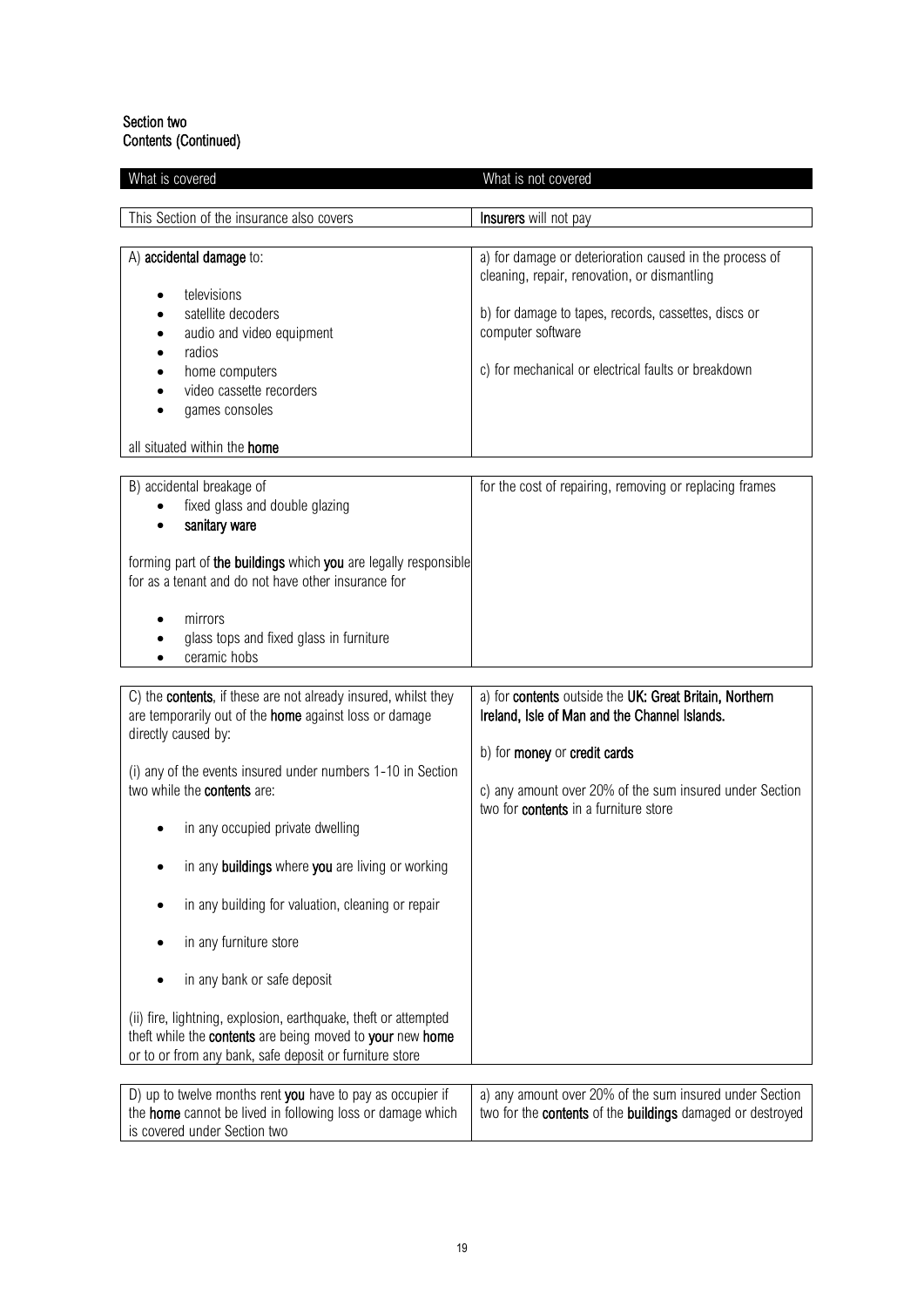## Section two Contents (continued)

| What is covered                                                                                                                                                                                                             | What is not covered                                                                                                                                                                                                                                                                                                                                                                                                                                                                                                                                                                                                               |
|-----------------------------------------------------------------------------------------------------------------------------------------------------------------------------------------------------------------------------|-----------------------------------------------------------------------------------------------------------------------------------------------------------------------------------------------------------------------------------------------------------------------------------------------------------------------------------------------------------------------------------------------------------------------------------------------------------------------------------------------------------------------------------------------------------------------------------------------------------------------------------|
| E) costs of using other accommodation, substantially the<br>same as your existing accommodation, which you have to<br>pay for if the home cannot be lived in following loss or<br>damage which is covered under Section two | a) any amount over 20% of the sum insured under Section<br>two for the contents of the buildings damaged or destroyed                                                                                                                                                                                                                                                                                                                                                                                                                                                                                                             |
| F) your legal responsibility as a tenant for loss or damage to<br>the buildings caused by loss or damage which is covered<br>under Section two                                                                              | a) any amount over 20% of the sum insured under Section<br>two for the <b>contents</b> of the <b>buildings</b> damaged or destroyed<br>b) for loss or damage caused by fire, lightning or explosion<br>to the <b>buildings</b> other than to the landlord's fixtures or<br>fittings<br>c) for loss or damage arising from subsidence, heave or<br>landslip<br>d) for loss or damage caused by any person taking part in a<br>riot, violent disorder, strike, labour disturbance, civil<br>commotion or acting maliciously<br>e) for loss or damage while the <b>buildings</b> are not furnished<br>enough to be normally lived in |
|                                                                                                                                                                                                                             |                                                                                                                                                                                                                                                                                                                                                                                                                                                                                                                                                                                                                                   |

G) increased domestic metered water charges you have to pay following an escape of water which gives rise to an admitted claim under number 4 of Section two more than  $£1,500$  in any period of insurance. If you claim for such loss under Sections one and two, we will not pay more than £1,500 in total

| H) the cost of repairing accidental damage to            |
|----------------------------------------------------------|
| domestic oil pipes<br>$\bullet$                          |
| underground water-supply pipes<br>$\bullet$              |
| underground sewers, drains and septic tanks<br>$\bullet$ |
| underground gas pipes<br>$\bullet$                       |
| underground cables<br>$\bullet$                          |
| which you are legally responsible for as tenant only     |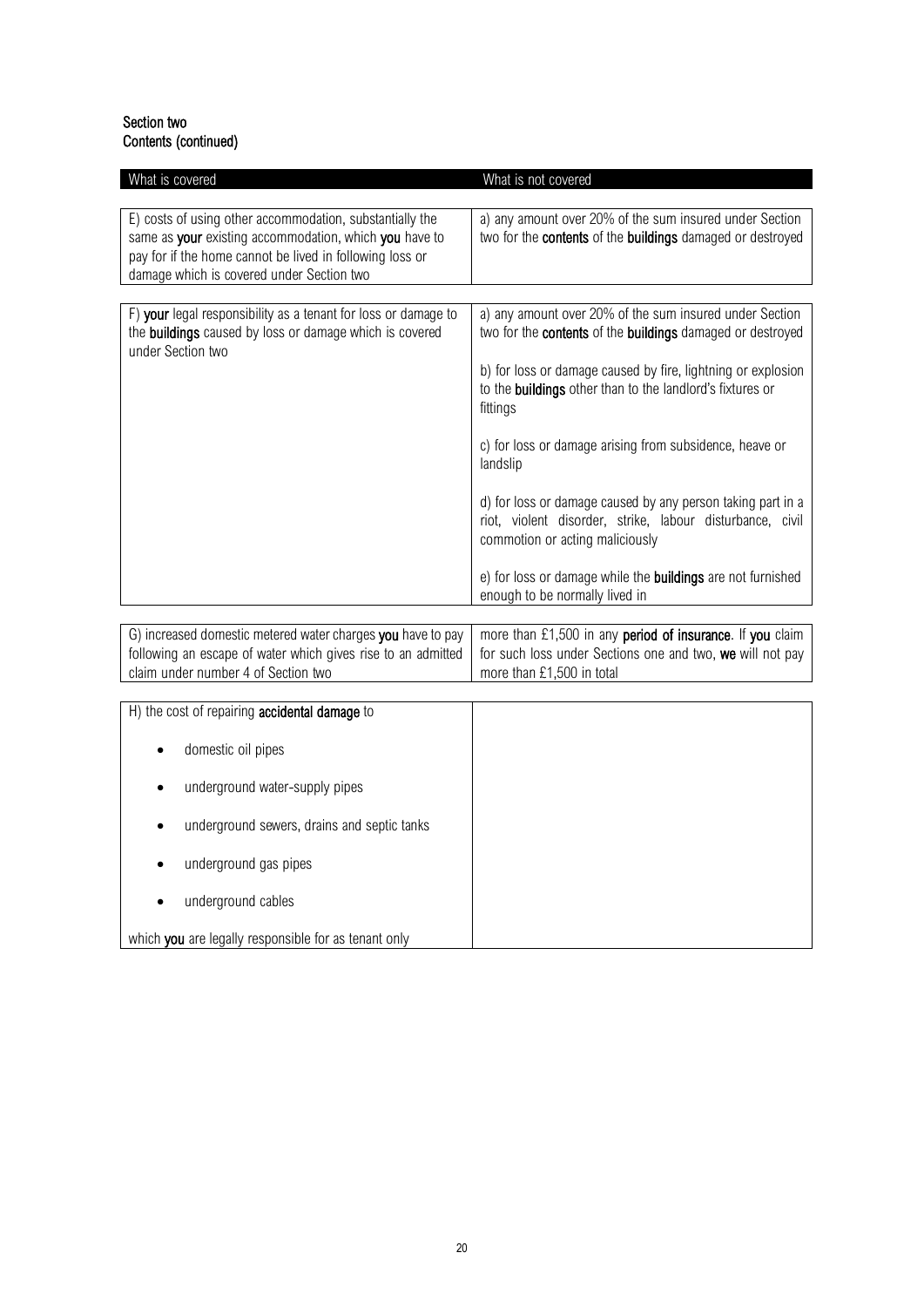## Section two Contents (continued)

month after a wedding, birthday, religious or other celebration.

| What is covered                                                                                                                                                                                                                             | What is not covered                              |
|---------------------------------------------------------------------------------------------------------------------------------------------------------------------------------------------------------------------------------------------|--------------------------------------------------|
|                                                                                                                                                                                                                                             |                                                  |
| This Section of the insurance also covers                                                                                                                                                                                                   | <b>Insurers</b> will not pay                     |
|                                                                                                                                                                                                                                             |                                                  |
| I) fatal injury to you, happening at the premises shown in the<br>schedule, caused by outward and visible violence by burglars<br>or by fire, provided that death ensues within twelve months of<br>such injury, for the following amounts: |                                                  |
| £10,000 for each insured person over sixteen<br>٠<br>years of age,                                                                                                                                                                          |                                                  |
| £5,000 for each insured person under sixteen<br>$\bullet$<br>years of age,                                                                                                                                                                  |                                                  |
| at the time of death                                                                                                                                                                                                                        |                                                  |
| J) wedding and other gifts for one month before and one                                                                                                                                                                                     | any amount over 10% of the sum insured under the |

contents section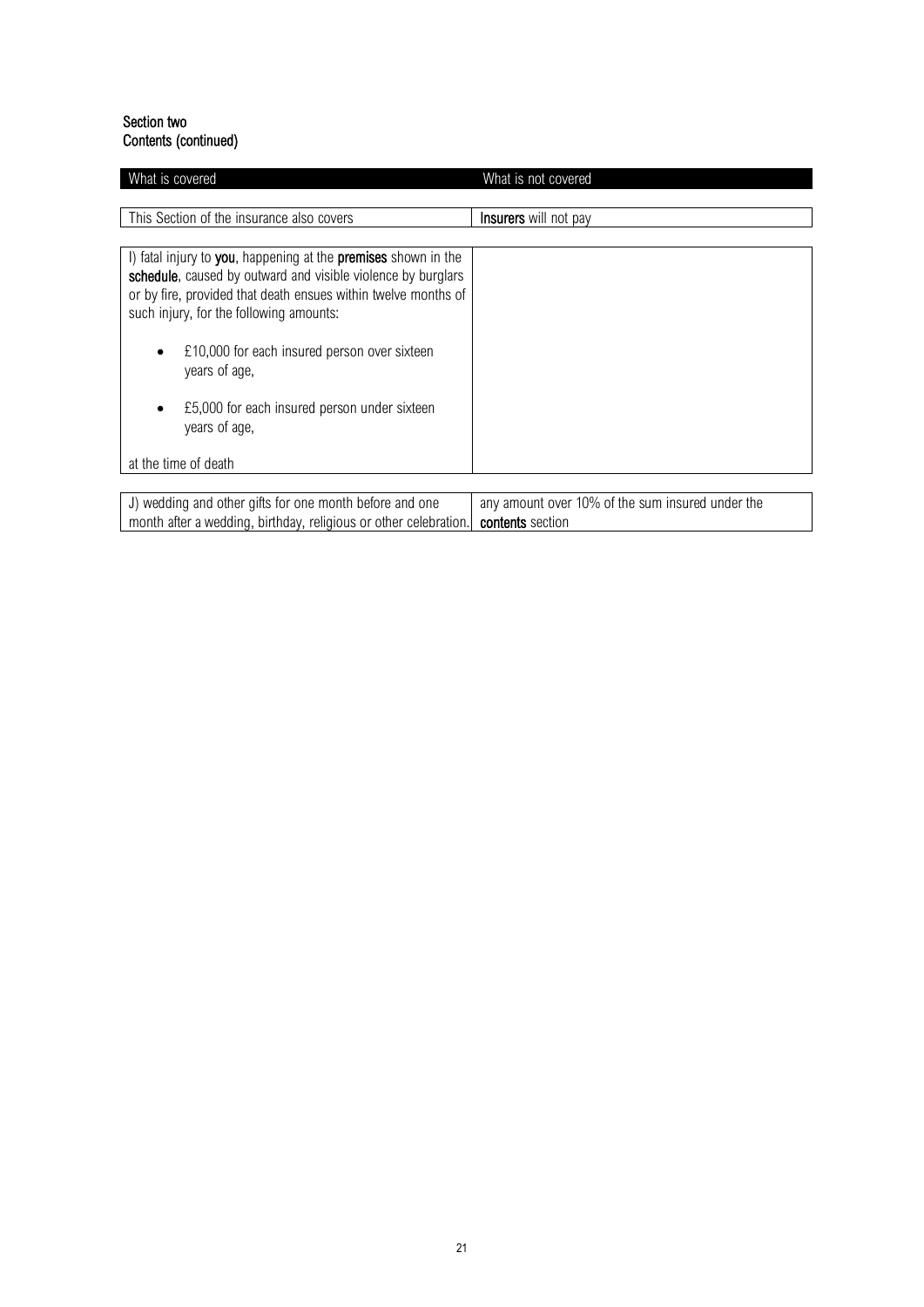## Section two Accidental damage to Contents

The following applies only if the schedule shows that Accidental Damage to contents is included.

| What is covered                                      | What is not covered                                                                                                                          |
|------------------------------------------------------|----------------------------------------------------------------------------------------------------------------------------------------------|
| This extension covers                                | Insurers will not pay                                                                                                                        |
| K) accidental damage to the contents within the home | a) for damage or any proportion of damage which Insurers<br>specifically exclude elsewhere under Section two                                 |
|                                                      | b) for damage to <b>contents</b> within garages and outbuildings                                                                             |
|                                                      | c) for damage or deterioration of any article caused by<br>dyeing, cleaning, repair, renovation or whilst being worked<br>upon               |
|                                                      | d) for damage caused by chewing, tearing, scratching or<br>fouling by your animals                                                           |
|                                                      | e) any amount over £1,000 in total for porcelain, china,<br>glass and other brittle articles                                                 |
|                                                      | f) for <b>money</b> , credit cards, documents or stamps                                                                                      |
|                                                      | g) for damage to contact, corneal or micro corneal lenses                                                                                    |
|                                                      | h) for damage while the <b>home</b> is lent, let or sub let                                                                                  |
|                                                      | i) for damage caused by insects, vermin, infestation,<br>corrosion, damp, wet or dry rot, mould or frost, fungi                              |
|                                                      | j) for damage arising out of faulty design, specification,<br>workmanship or materials                                                       |
|                                                      | k) for damage to any part of a machine or system arising<br>out of its own mechanical or electrical fault, breakdown,<br>burn out or failure |
|                                                      | I) for damage caused by extremes of temperature and<br>exposure to light                                                                     |
|                                                      | m) for any loss or damage caused by or contributed to by<br>or arising from any kind of pollution and/or contamination                       |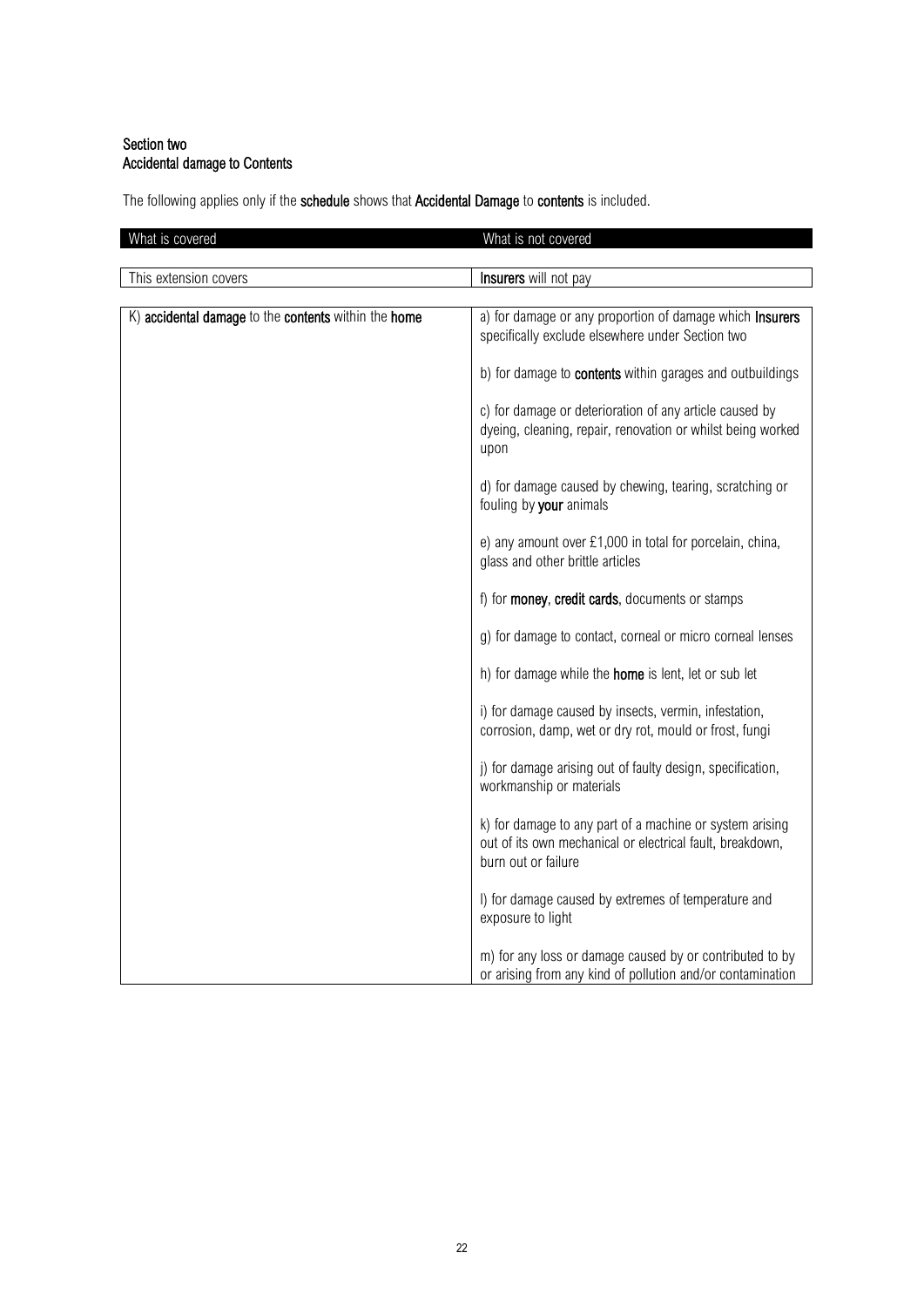Conditions that apply to Section two (contents) only

## Settling claims

## How Insurers deal with your claim

1. If you claim for loss or damage to the contents, Insurers can exercise the option to repair, replace or pay for any article covered under section two. For total loss or destruction of any article Insurers will pay you the cost of replacing the article as new, as long as:

- the new article is as close as possible to but not an improvement on the original article when it was new; and
- you have paid or Insurers have authorised the cost of replacement.

The above basis of settlement will not apply to:

- clothes
- pedal cycles

where **Insurers** will take off an amount for depreciation.

2. Insurers will not pay the cost of replacing or repairing any undamaged parts of the contents which form part of a pair, set or suite or part of a common design or function when the loss or damage is restricted to a clearly identifiable area or to a specific part.

## Your sum insured

3. Insurers will not reduce the sum insured under section two after Insurers have paid a claim as long as you agree to carry out **Insurers** recommendations to prevent further loss or damage.

4. If you are under insured, which means the cost of replacing or repairing the contents at the time of the loss or damage is more than your sum insured for the contents, then Insurers will only pay a proportion of the claim. For example, if your sum insured only covers one half of the cost of replacing or repairing the contents, Insurers will only pay one half of the cost of repair or replacement.

#### Limit of Insurance

Insurers will not pay any more than the sum insured for the contents of each premises shown in the schedule.

The maximum amount recoverable in respect of losses arising from any one loss (all sections) shall be limited to £3,000,000 any one risk address.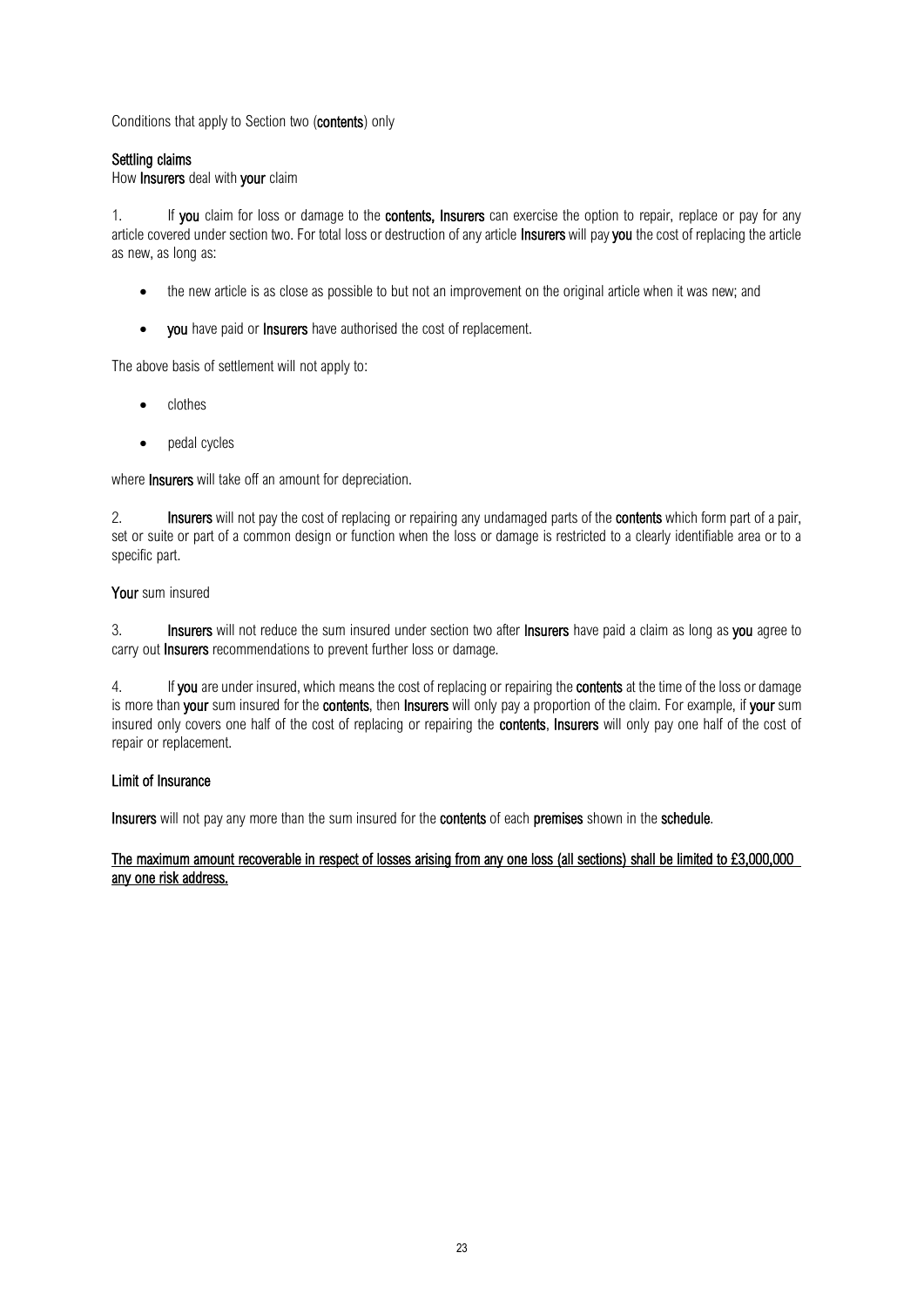## Section three Accidents to Domestic Staff

This section applies only if the **contents** are insured under Section two.

| What is covered                                                                                                                                                                                                                                                                                            | What is not covered                                                                                                                                                                                                                                                                                            |
|------------------------------------------------------------------------------------------------------------------------------------------------------------------------------------------------------------------------------------------------------------------------------------------------------------|----------------------------------------------------------------------------------------------------------------------------------------------------------------------------------------------------------------------------------------------------------------------------------------------------------------|
| We will indemnify you                                                                                                                                                                                                                                                                                      | Insurers will not indemnify you                                                                                                                                                                                                                                                                                |
| for amounts you become legally liable to pay, including costs<br>and expenses which we have agreed in writing, for bodily<br>injury by accident happening during the period of insurance<br>anywhere in the world to your domestic staff employed in<br>connection with the premises shown in the schedule | for <b>bodily injury</b> arising directly or indirectly<br>from any vehicle outside the <b>premises</b><br>from any vehicle used for racing, pace making or<br>speed testing<br>in Canada or the United States of America after<br>the total period of stay has exceeded 30 days in<br>the period of insurance |

## Limit of insurance

Insurers will not pay more than £2,000,000 for any one accident or series of accidents arising out of any one event, plus the costs and expenses which we have agree in writing.

## Section four Legal Liability to the Public

## This section applies only if the schedule shows that either the buildings are insured under section one or the contents are insured under section two of this insurance.

Part A

Part A of this section applies in the following way:

- if the buildings only are insured, your legal liability as owner only but not as occupier as covered under Part A (i) below.
- if the contents only are insured, your legal liability as owner only but not as occupier as covered under Part A (i) and Part A (ii) below.
- if the buildings and contents are insured, your legal liability as owner only or occupier as covered under Part A (i) and Part (ii) below.

| What is covered                                                                                                                                                                                          | What is not covered                                                                                                                                                                                          |
|----------------------------------------------------------------------------------------------------------------------------------------------------------------------------------------------------------|--------------------------------------------------------------------------------------------------------------------------------------------------------------------------------------------------------------|
| We will indemnify you                                                                                                                                                                                    | Insurers will not indemnify you for any liability                                                                                                                                                            |
| (i) as owner or occupier for any amounts you become legally<br>liable to pay as damages for:<br>bodily injury<br>damage to property<br>caused by an accident happening at the <b>premises</b> during the | a) for <b>bodily injury</b> to:<br>you<br>any other permanent member of the <b>home</b><br>any person who at the time of sustaining such<br>injury is engaged in your service                                |
| period of insurance,<br>0 <sub>R</sub><br>(ii) as a private individual for any amounts you become                                                                                                        | b) arising out of any criminal or violent act to another<br>person or property<br>c) for damage to property owned by or in the charge or<br>control of:                                                      |
| legally liable to pay as damages for<br>bodily injury<br>damage to property                                                                                                                              | you<br>any other permanent member of the <b>home</b><br>any person engaged in your service<br>any person engaged in your service                                                                             |
| caused by an accident happening anywhere in the world<br>during the <b>period</b> of insurance                                                                                                           | d) in Canada or the United States of America after the total<br>period of stay in either or both countries has exceeded 30<br>days in the <b>period of insurance</b> (Exclusions continued over<br>the page) |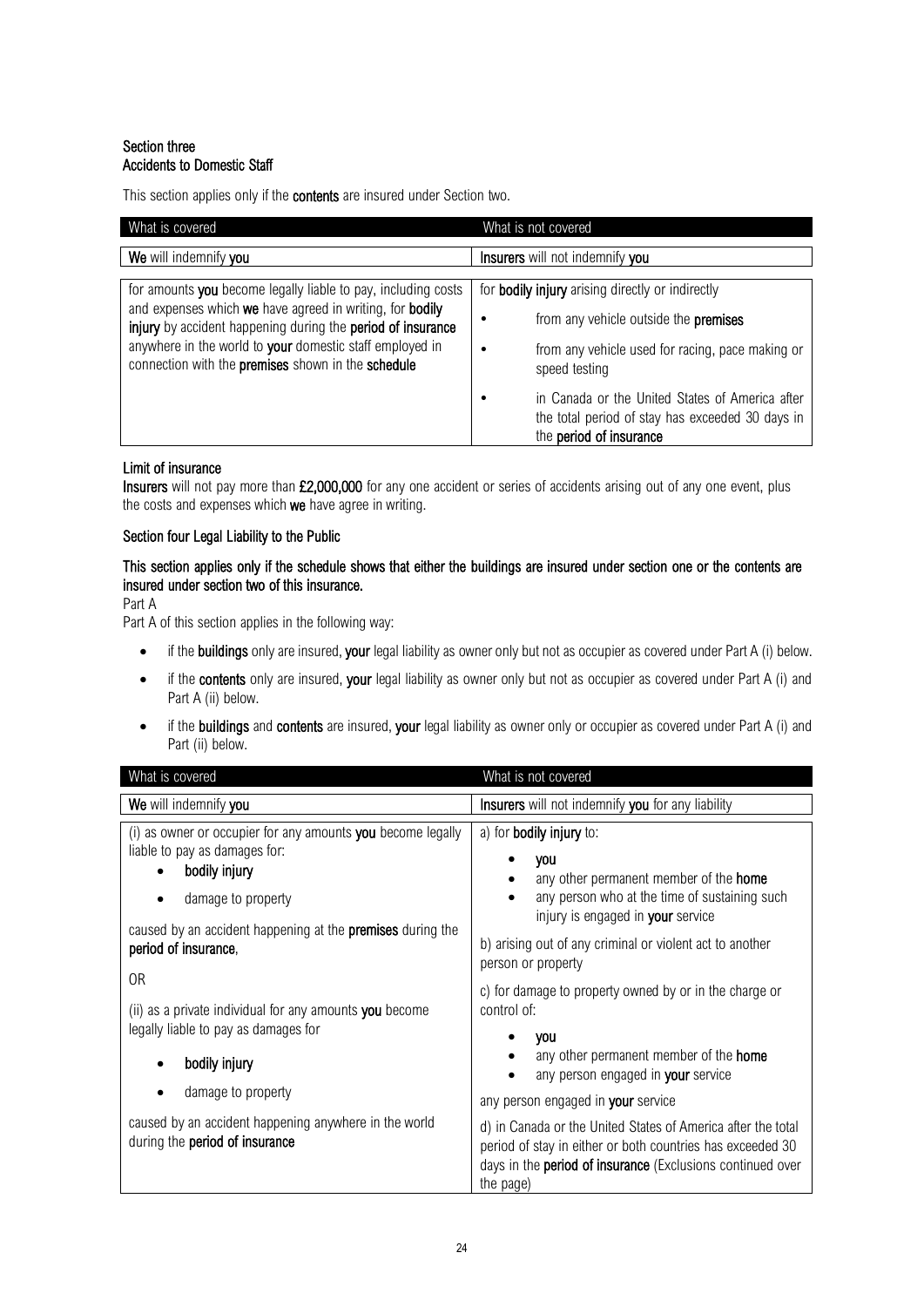## Section four Legal Liability to the Public - Part A (continued)

| What is covered       |             | What is not covered                                                                                                                                                                                                                                     |
|-----------------------|-------------|---------------------------------------------------------------------------------------------------------------------------------------------------------------------------------------------------------------------------------------------------------|
| We will indemnify you |             | Insurers will not indemnify you for any liability                                                                                                                                                                                                       |
|                       |             |                                                                                                                                                                                                                                                         |
|                       |             | e) arising directly or indirectly out of any profession,<br>occupation, business or employment                                                                                                                                                          |
|                       |             | f) which you have assumed under contract and which<br>would not otherwise have attached                                                                                                                                                                 |
|                       |             | g) arising out of your ownership, possession or use of:                                                                                                                                                                                                 |
|                       |             | h) any motorised or horse drawn vehicle other than:                                                                                                                                                                                                     |
|                       | ٠           | motorised mobility scooters                                                                                                                                                                                                                             |
|                       |             | gardening equipment used within the <b>premises</b><br>and                                                                                                                                                                                              |
|                       |             | pedestrian controlled gardening equipment used<br>elsewhere                                                                                                                                                                                             |
|                       |             | ii) any power-operated lift, other than stair lifts                                                                                                                                                                                                     |
|                       |             | iii) any aircraft or watercraft other than manually operated<br>rowing boats, punts or canoes                                                                                                                                                           |
|                       |             | iv) any animal other than cats, horses, or dogs which are<br>not designated as dangerous under the Dangerous Dogs<br>Act 1991 the Dangerous Dogs (Northern Ireland) Order<br>1991 or the Dangerous Dogs (Amendment) 1997 or any<br>amending legislation |
|                       | other than: | i) in respect of any kind of pollution and/or contamination                                                                                                                                                                                             |
|                       |             | caused by a sudden, identified, unexpected and<br>unforeseen accident which happens in its entirety<br>at a specific moment of time during the <b>period of</b><br>insurance at the premises named in the schedule;<br>and                              |
|                       |             | reported to Insurers as soon as possible but not<br>later than 30 days from the end of the period of<br>insurance;                                                                                                                                      |
|                       |             | in which case all such pollution and/or contamination arising<br>out of such accident shall be deemed to have happened at<br>the time of such accident                                                                                                  |
|                       |             | j) arising out of your ownership, occupation, possession or<br>use of any land or building that is not within the premises                                                                                                                              |
|                       |             | k) if you are entitled to indemnity under any other insurance,<br>including but not limited to any horse or travel insurance,<br>until such insurance(s) is exhausted                                                                                   |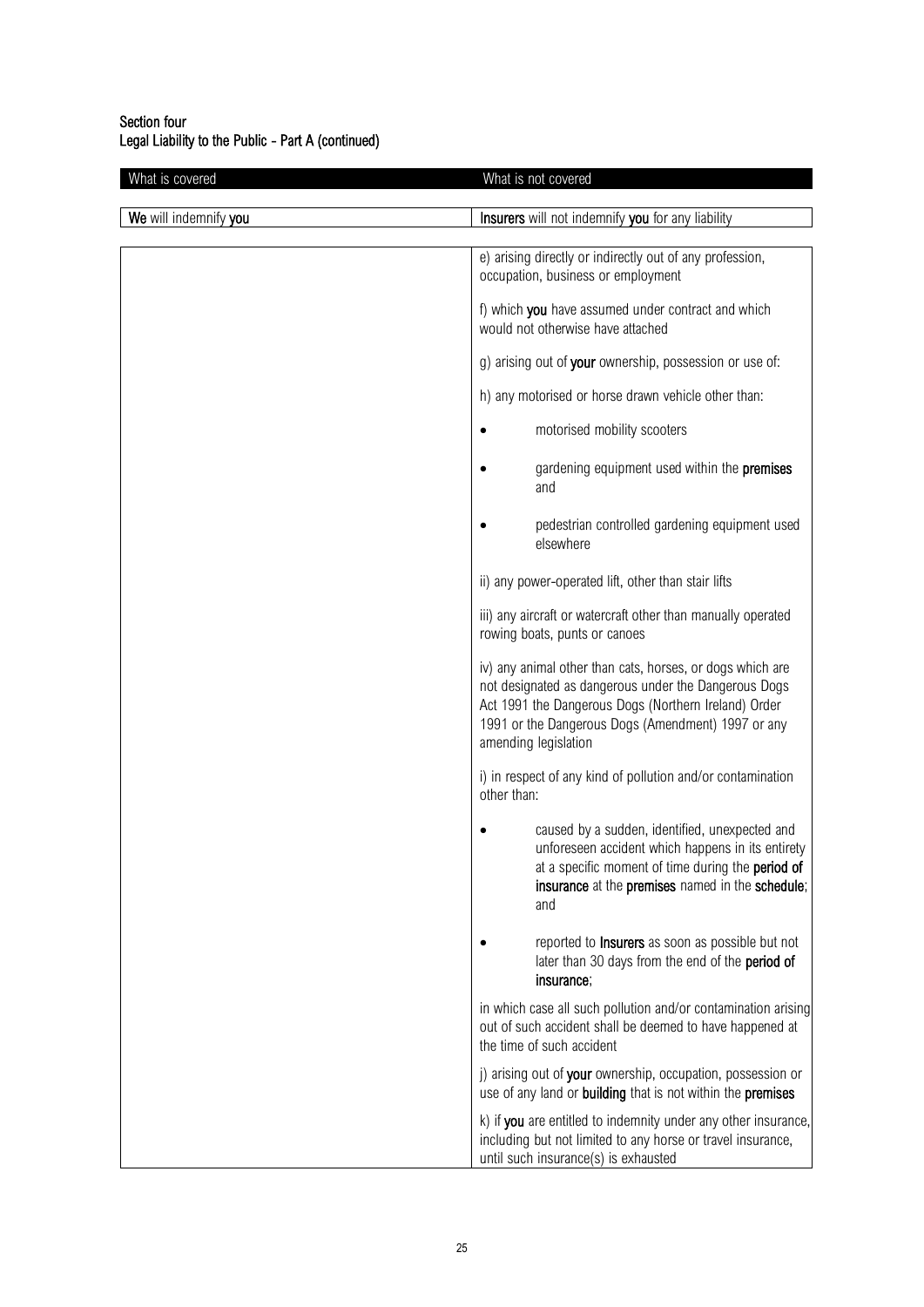Part B

| What is covered |                                                                                                                                                                                                                                      | What is not covered                  |
|-----------------|--------------------------------------------------------------------------------------------------------------------------------------------------------------------------------------------------------------------------------------|--------------------------------------|
|                 |                                                                                                                                                                                                                                      |                                      |
| We will pay for |                                                                                                                                                                                                                                      | Insurers will not indemnify you      |
|                 |                                                                                                                                                                                                                                      |                                      |
|                 | sums which you have been awarded by a court in the United<br>Kingdom, Northern Ireland, Isle of Man or the Channel<br><b>Islands</b> and which still remain outstanding three months after<br>the award has been made provided that: | for any amount in excess of £100,000 |
|                 | Part A(ii) of this section would have indemnified<br>you had the award been made against you<br>rather than to you                                                                                                                   |                                      |
|                 | there is no appeal pending                                                                                                                                                                                                           |                                      |
| payment         | you agree to allow us to enforce any right which<br><b>Insurers</b> shall become entitled to upon making                                                                                                                             |                                      |

Part C

| What is covered                                                                                                                                                                                                                                  | What is not covered                                                                                                               |
|--------------------------------------------------------------------------------------------------------------------------------------------------------------------------------------------------------------------------------------------------|-----------------------------------------------------------------------------------------------------------------------------------|
| We will indemnify you for                                                                                                                                                                                                                        | <b>Insurers</b> will not indemnify you                                                                                            |
| Any amount you become legally liable to pay under Section 3<br>of the Defective Premises Act 1972 or Article 5 of the<br>Defective Premises (Northern Ireland) Order 1975 in<br>connection with any <b>home</b> previously owned and occupied by | for any liability if you are entitled to indemnity<br>under any other insurance<br>for the cost of repairing any fault or alleged |
| you                                                                                                                                                                                                                                              | fault                                                                                                                             |

## Limit of insurance

Insurers will not pay

- Any damage or liability arising from pollution or contamination unless caused by a sudden and unforeseen and identifiable accident - £2,000,000 in all
- in respect of other liability covered under section four:- more than £2,000,000 in all for Part A and C, and £100,000 for Part B for any one accident or series of accidents arising out of any one event, plus the costs and expenses which we have agreed in writing.

## The maximum amount recoverable in respect of losses arising from any one loss (all sections) shall be limited to £3,000,000 any one risk address.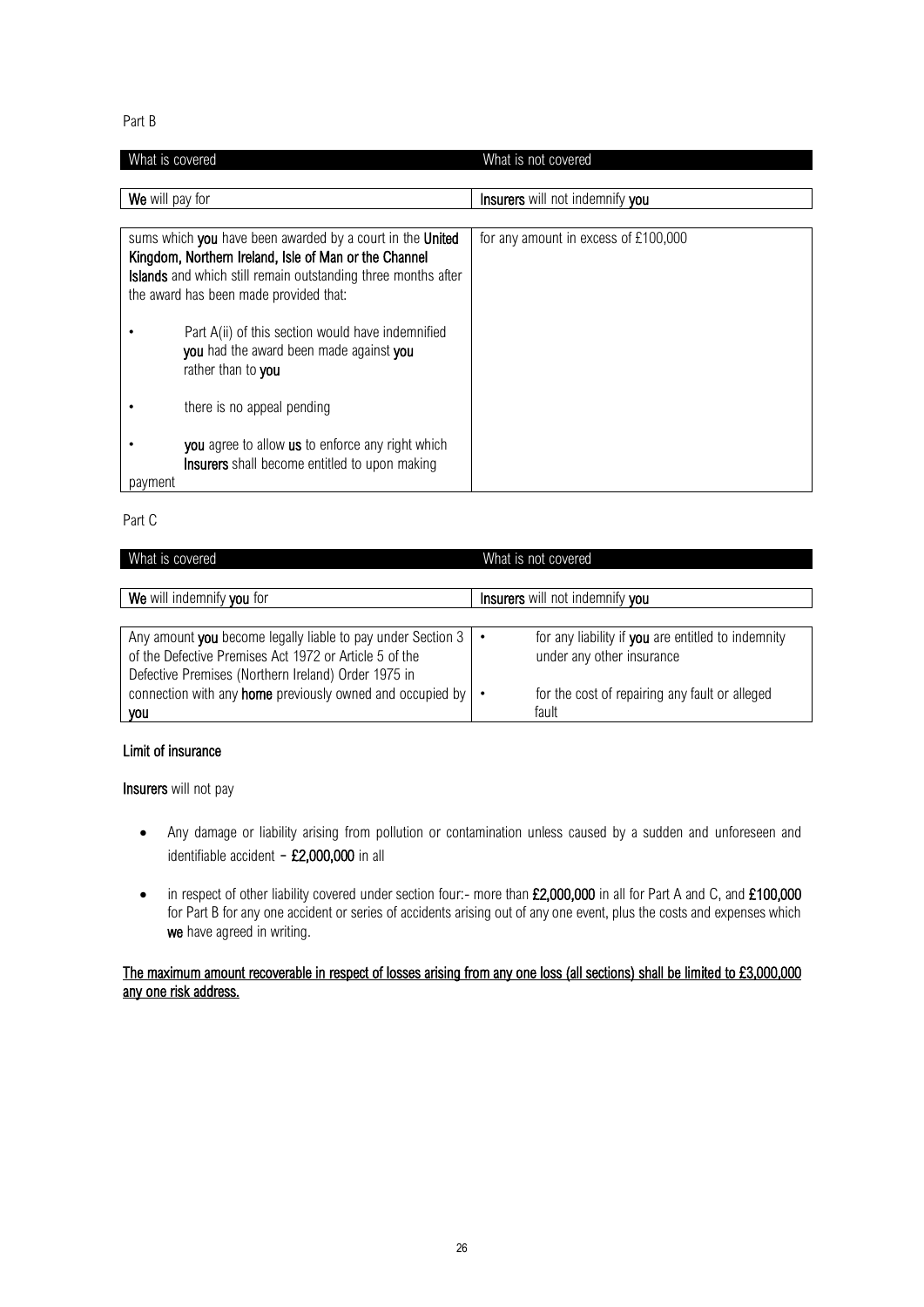## Section five Valuables and personal possessions

| What is covered                                                                                                                                                                     | What is not covered                                                                                                                                                                                                                                             |
|-------------------------------------------------------------------------------------------------------------------------------------------------------------------------------------|-----------------------------------------------------------------------------------------------------------------------------------------------------------------------------------------------------------------------------------------------------------------|
| This insurance covers                                                                                                                                                               | Insurers will not pay the excess(es) shown on your<br>schedule                                                                                                                                                                                                  |
|                                                                                                                                                                                     |                                                                                                                                                                                                                                                                 |
| valuables and personal possessions listed in the schedule (or<br>specification(s) attached) against physical loss or damage<br>within the geographical limits shown in the schedule | a) for damage caused by insects, vermin, infestation,<br>corrosion, damp, wet or dry rot, mould, fungi or frost<br>b) for damage to any part of a machine or system arising<br>out of its own mechanical or electrical fault, breakdown,<br>burn out or failure |
|                                                                                                                                                                                     |                                                                                                                                                                                                                                                                 |
|                                                                                                                                                                                     | c) any amount over £1,500 for any one item unless stated<br>otherwise in the schedule or the specification(s) attached to<br>the schedule                                                                                                                       |
|                                                                                                                                                                                     | d) for damage or deterioration of any article caused by<br>dyeing, cleaning, repair, renovation or whilst being worked<br>upon                                                                                                                                  |
|                                                                                                                                                                                     | e) for damage to guns caused by rusting or bursting of<br>barrels                                                                                                                                                                                               |
|                                                                                                                                                                                     | f) for breakage of any sports equipment whilst in use                                                                                                                                                                                                           |
|                                                                                                                                                                                     | g) for any loss of or damage to contact, corneal or micro<br>corneal lenses                                                                                                                                                                                     |
|                                                                                                                                                                                     | h) for theft or disappearance of jewellery from baggage<br>unless such baggage is carried by hand and under your<br>personal supervision                                                                                                                        |
|                                                                                                                                                                                     | i) any amount over £1,500 in total in respect of theft or<br>disappearance of property from any vehicle when such<br>vehicle is left unattended without an authorised occupant                                                                                  |
|                                                                                                                                                                                     | j) any amount over £2,000 in total in respect of theft or<br>disappearance of jewellery from hotel or motel rooms during<br>your absence from such rooms                                                                                                        |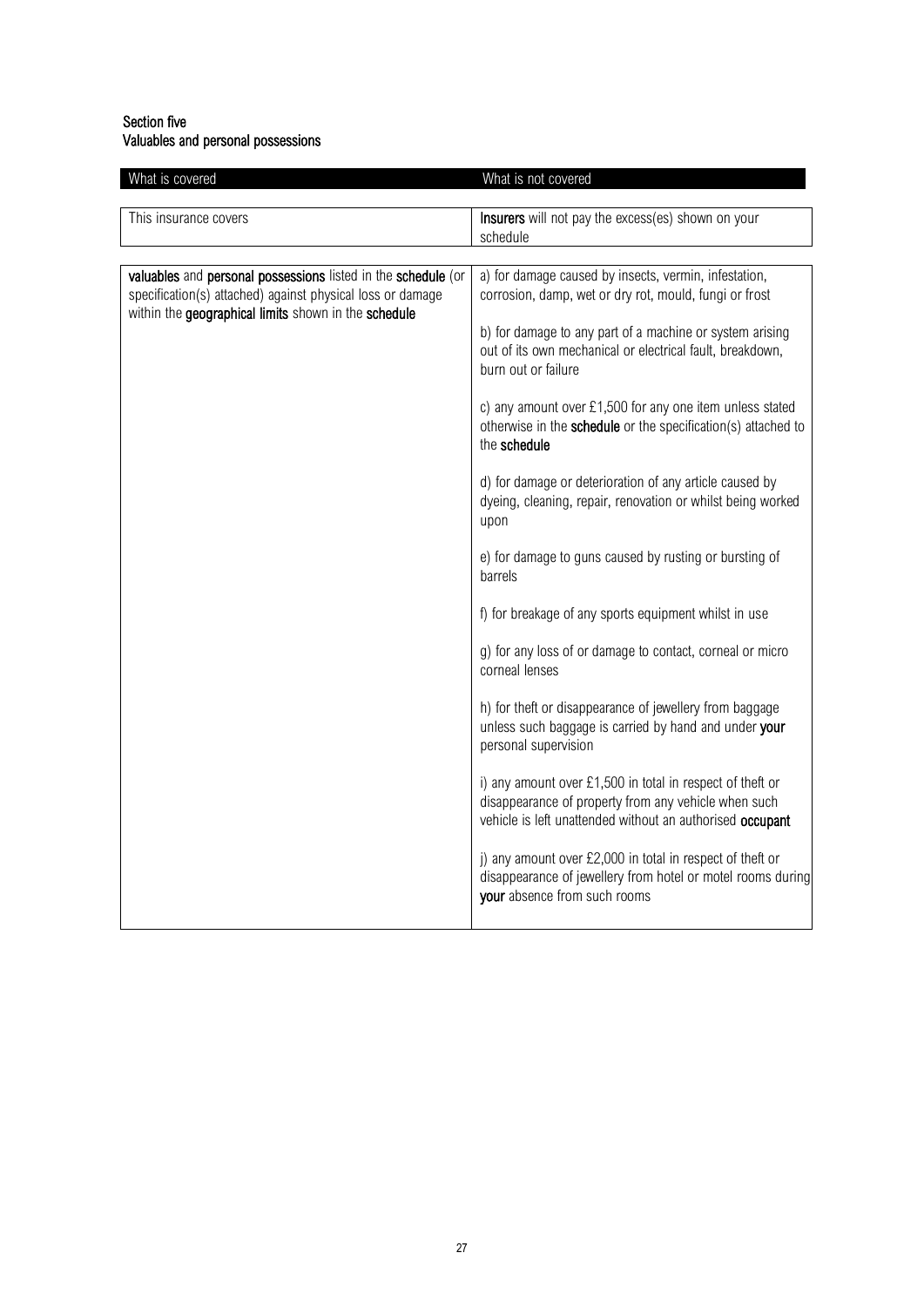## Conditions that apply to Section five (valuables and personal possessions) only

## How Insurers deal with your claim

- 1. Insurers will exercise the option to repair, replace or pay for any article lost or damaged.
- 2. If any insured item which is part of a pair or set and has an insured **value** of  $£1,000$  or over:
	- Insurers will not pay for the cost of replacing any undamaged or remaining items that form part of such pair or set.
	- Insurers will not pay more than the proportion that the lost or damaged item bears to the insured value of such pair or set.

## Your sum insured

3. If the total **value** of unspecified items at the time of the loss or damage is more than your sum insured for such items, then Insurers will only pay for a proportion of the claim. For example, if your sum insured only represents one half of the total value of unspecified items, Insurers will only pay one half of the cost of repair or replacement.

However, if personal possessions are lost or damaged away from the home, Insurers will not take account of the value of personal possessions in the home at the time of such loss or damage.

#### Limit of insurance

Insurers will not pay more than the sum(s) insured shown in the schedule.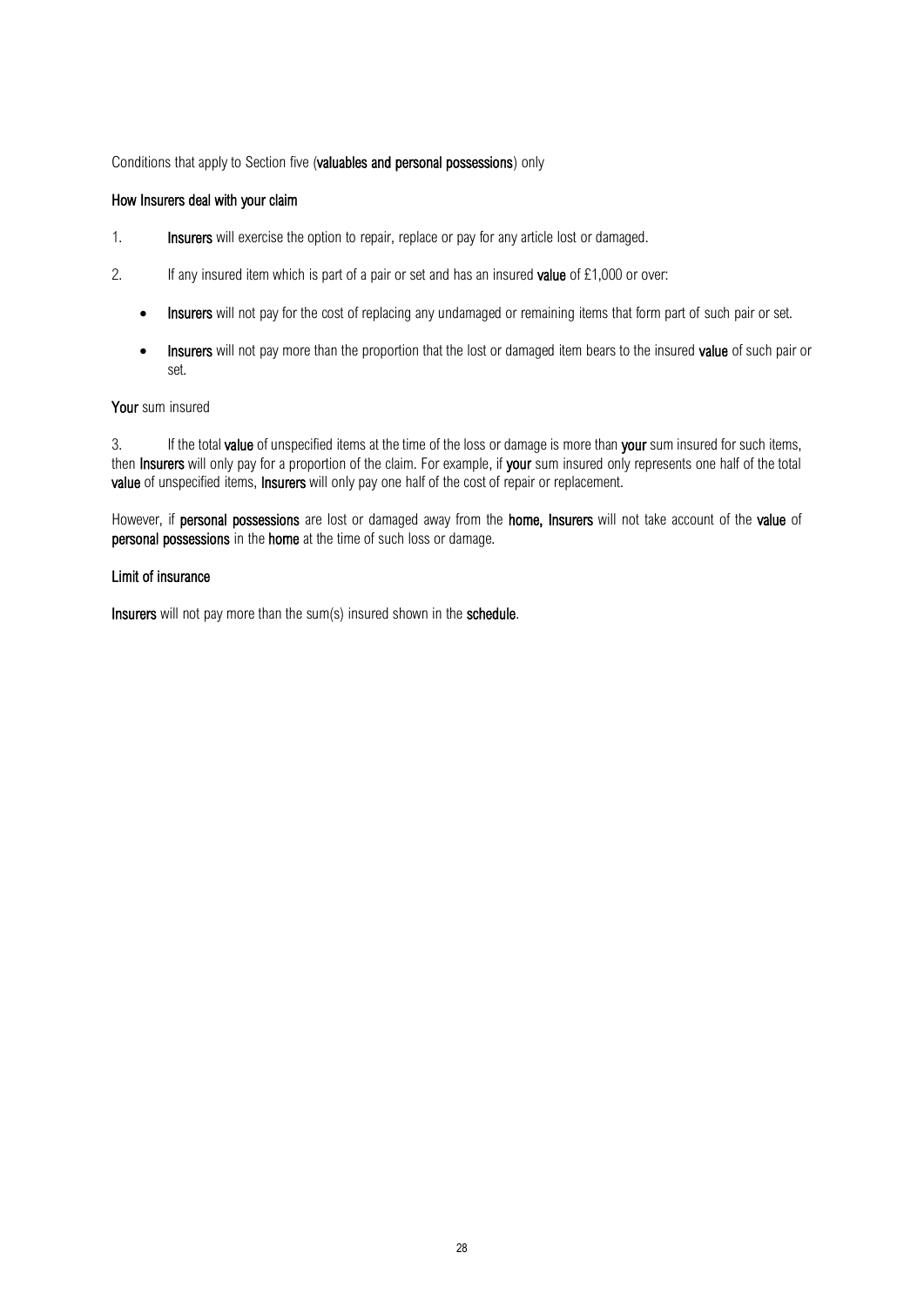## Section six Domestic freezer cover

The following cover apples only if the schedule shows that it is included.

| What is covered                                                                                                                                        | What is not covered                                                                                                                |
|--------------------------------------------------------------------------------------------------------------------------------------------------------|------------------------------------------------------------------------------------------------------------------------------------|
|                                                                                                                                                        |                                                                                                                                    |
| Section two of this insurance extends to cover                                                                                                         | <b>Insurers</b> will not pay                                                                                                       |
|                                                                                                                                                        |                                                                                                                                    |
| the cost of replacing your food in your fridge or freezer if it is<br>spoiled due to a change in temperature or contaminated by<br>refrigeration fumes | a) for loss or damage caused by any electricity or gas<br>company cutting off or restricting your supply                           |
|                                                                                                                                                        | b) for loss or damage due to the failure of your electricity<br>or gas supply caused by a strike or any other industrial<br>action |
|                                                                                                                                                        | c) more than £500                                                                                                                  |

## Section seven Pedal Cycle cover

The following cover applies only if the schedule shows that it is included.

| What is covered                                                 | What is not covered                                                                                                                            |
|-----------------------------------------------------------------|------------------------------------------------------------------------------------------------------------------------------------------------|
|                                                                 |                                                                                                                                                |
| Section two of this insurance extends to cover                  | Insurers will not pay                                                                                                                          |
|                                                                 |                                                                                                                                                |
| the cost of repairing or replacing your pedal cycles following: | a) for loss or damage to:                                                                                                                      |
| theft or attempted theft                                        | tyres,                                                                                                                                         |
| accidental damage                                               | lamps,                                                                                                                                         |
| occurring anywhere in the United Kingdom                        | accessories,                                                                                                                                   |
|                                                                 | unless the cycle is stolen or damaged at the same time                                                                                         |
|                                                                 | b) for damage from mechanical or electrical faults or<br>breakdown                                                                             |
|                                                                 | c) for loss or damage while the cycle is used for racing or<br>pace making or is let out on hire or is used other than for<br>private purposes |
|                                                                 | d) to replace a stolen cycle unless it was locked to an<br>immovable object or kept in a locked building at the time<br>of the theft           |

## Limit of Insurance

Insurers will not pay more than the sum insured shown in the schedule.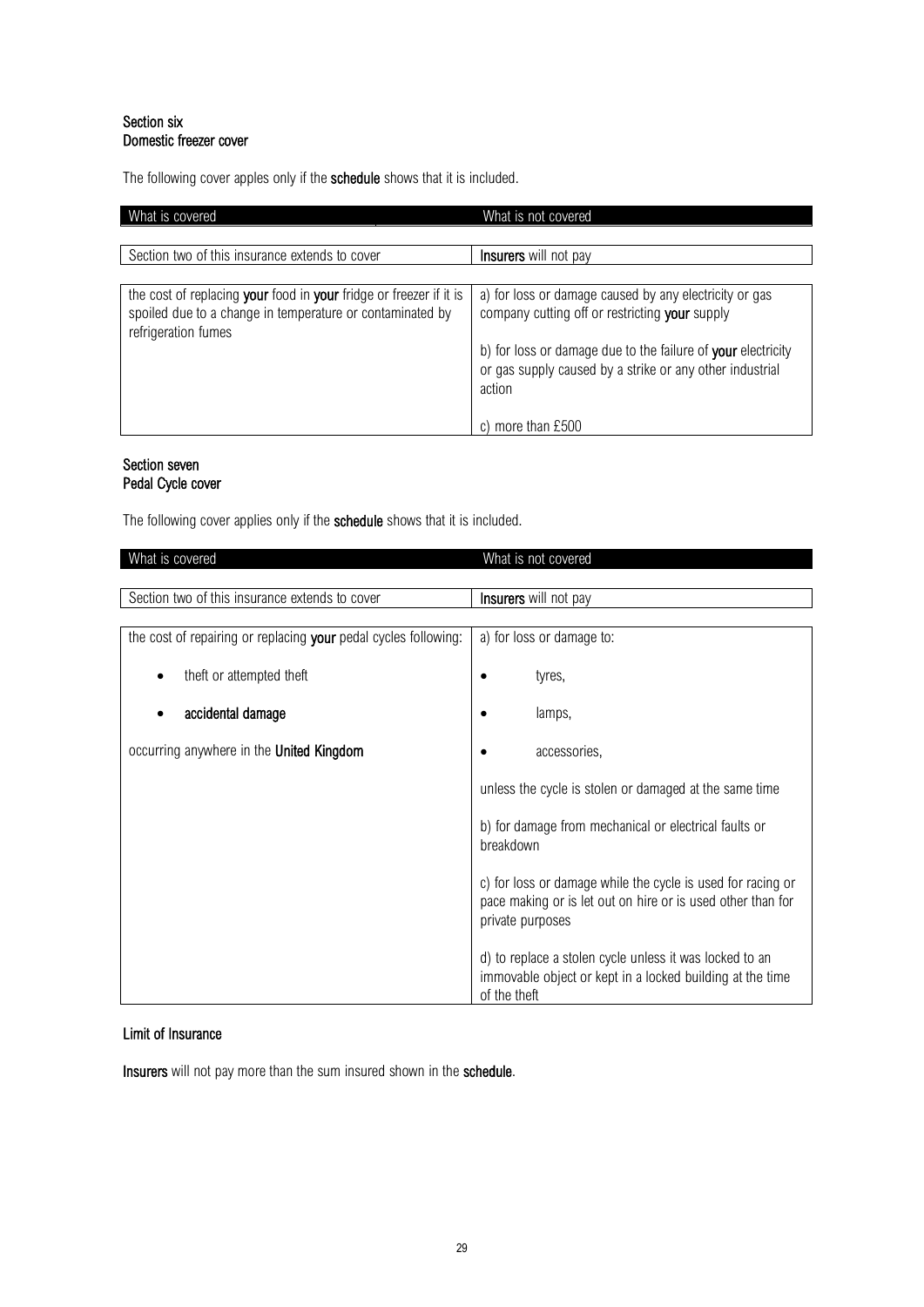## Section eight Money and credit card cover

The following cover apples only if the schedule shows that it is included.

| What is covered                                                                                                                                                                                                            | What is not covered                                                                                                        |
|----------------------------------------------------------------------------------------------------------------------------------------------------------------------------------------------------------------------------|----------------------------------------------------------------------------------------------------------------------------|
|                                                                                                                                                                                                                            |                                                                                                                            |
| Section five of this insurance extends to cover                                                                                                                                                                            | <b>Insurers</b> will not pay                                                                                               |
|                                                                                                                                                                                                                            |                                                                                                                            |
| theft or accidental loss of money                                                                                                                                                                                          | a) to make up any shortages due to error or omission                                                                       |
| any amounts which you become legally liable to<br>pay as a result of unauthorised use following loss<br>or theft of your credit card(s)<br>within the geographical limits shown in the schedule,<br>provided that          | b) for loss of <b>value</b><br>c) not more than £500 in respect of <b>money</b> and £2,500 in<br>respect of credit card(s) |
| upon discovering any such loss or theft, you have<br>notified the police and, in the case of <b>credit card(s)</b> ,<br>within 24 hours the card issuing company; and<br>you have complied with all other conditions under |                                                                                                                            |
| which your credit card(s) were issued to you                                                                                                                                                                               |                                                                                                                            |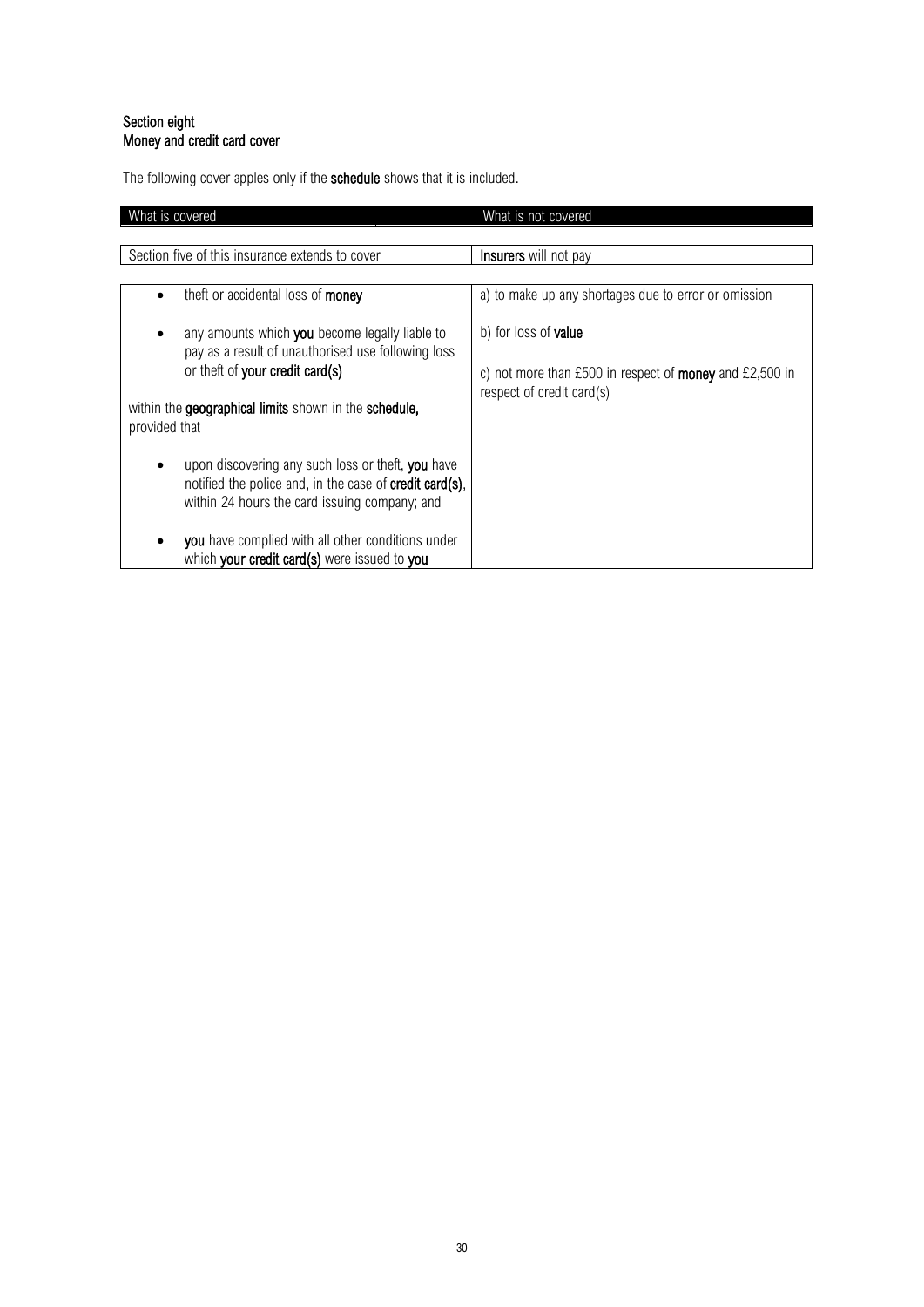## Section nine KEY COVER

This document sets out the terms and conditions of your cover and it is important that you read it carefully. It explains what is covered and what is not covered. There are also exclusions and conditions that you must follow for the policy to work. The cover you hold is set out in the policy schedule.

This key Protection policy is provided by Complectus Limited. Complectus Limited is authorised and requiated by the Financial Conduct Authority (FCA Number 774491). Its registered office is at The Courtyard, High Street, Ascot, Berkshire, SL5 7HP. It is registered in England no: 06581704

This policy is underwritten by Inter Partner Assistance SA (IPA) which is fully owned by the AXA Assistance Group. Inter Partner Assistance is a Belgian firm authorised by the National Bank of Belgium and subject to limited regulation by the Financial Conduct Authority. Details about the extent of its regulation by the Financial Conduct Authority are available from Us on request. Inter Partner Assistance SA firm register number is 202664. You can check this on the Financial Services Register by visiting the website [www.fca.org.uk/register o](http://www.fca.org.uk/register)r by contacting the Financial Conduct Authority on 0800 111 6768.

## What makes up this policy

These key protection policy terms and conditions and your policy schedule form your insurance contract.

## Important information

This document sets out the terms and conditions of your cover and it is important that you read it carefully. The type of cover you hold will be set out in the accompanying **policy** schedule. If changes are made, these will be confirmed to **you** separately in writing.

Each section of **cover** explains what is and is not covered. There are also general exclusions (things that are not included) that apply to all sections of the **cover**, and there are general conditions that **you** must follow for the **policy** to work.

## Jurisdiction and law

This key protection policy is governed by the laws of England and Wales.

#### Demands and needs

This key protection policy meets the demands and needs of a policy holder seeking to replace their keys in the event of an insured incident for their lost, stolen or broken keys.

## Meaning of words

Wherever the following words and phrases appear in **bold** in this policy and in the policy schedule, they will always have the following meanings.

| Cover                    | In the event of any of the Insured Incidents, we will reimburse you up to the limits stated<br>and AXA Assistance will assist with the arrangements for replacing your keys and locks,<br>or onward transportation. |
|--------------------------|---------------------------------------------------------------------------------------------------------------------------------------------------------------------------------------------------------------------|
| <b>Excess</b>            | The first £50.00 of any claim payable by you.                                                                                                                                                                       |
| Policy Holder            | The first person in whose name the <b>policy</b> is issued and who is protected in case of loss<br>or theft of <b>keys.</b>                                                                                         |
| Home/House               | The private dwelling located within the territorial limits as specified on the policy<br>schedule.                                                                                                                  |
| Keys/Locks               | Any key to any external door to your home, or vehicle including electronic key fobs and<br>immobiliser keys.                                                                                                        |
| Policy, Key              | Means this <b>policy</b> of insurance on the terms and subject to the conditions,                                                                                                                                   |
| <b>Protection Policy</b> | limitations and exclusions set out in this document.                                                                                                                                                                |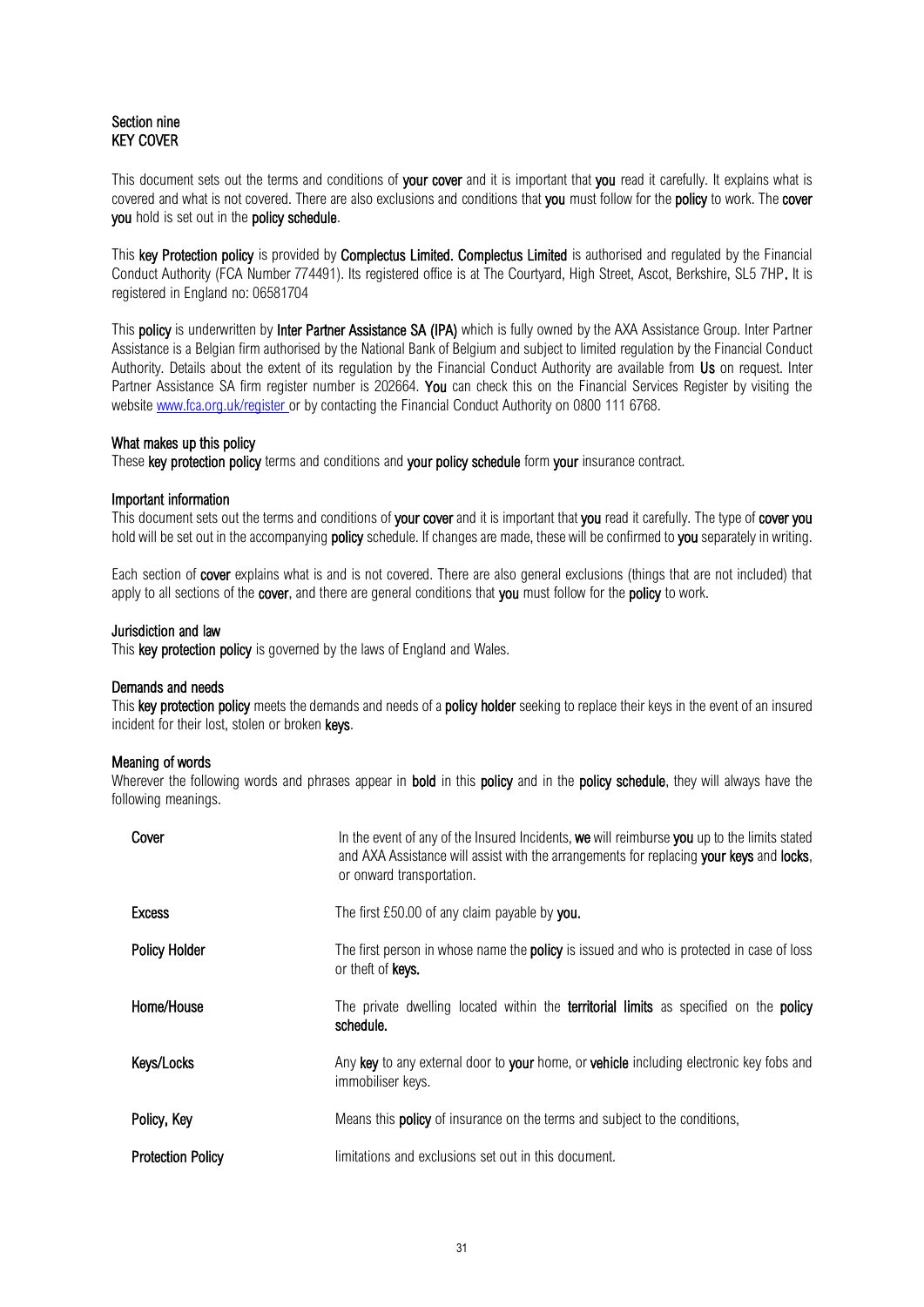| <b>Policy Limit</b>                     | The total amount payable in respect of each insured incident and in total for all Insured<br>Incidents as in any one year as shown in your policy schedule including VAT. The total<br>aggregate limit insured during the <b>policy period</b> is £1500.00 (£50 excess applies).                                                                                                                                                                                 |
|-----------------------------------------|------------------------------------------------------------------------------------------------------------------------------------------------------------------------------------------------------------------------------------------------------------------------------------------------------------------------------------------------------------------------------------------------------------------------------------------------------------------|
| <b>Policy Period</b>                    | 12 months from the start date of this policy as shown on your policy schedule.                                                                                                                                                                                                                                                                                                                                                                                   |
| <b>Policy Schedule</b>                  | Is the schedule issued to us on your behalf by Paragon Car Limited which contains<br>details of your policy start date, policy limit and additional information in support of your<br>application for cover under this policy, and which forms part of the key protection policy.<br>Your policy start date is the start date as detailed in your finance agreement issued to<br>you by Paragon Car Limited and where they have paid the premium on your behalf. |
| Premium                                 | The <b>premium</b> is payable on the payment date shown in the <b>policy schedule</b> as the<br>premium due date if applicable. The policy will start on the start date and will last until<br>one of the criteria set out under 'Termination of cover' is met.                                                                                                                                                                                                  |
| Proposal or<br><b>Statement of Fact</b> | The documents completed or supplied by you or on your behalf by Paragon Car<br>Limited and all other information provided by you on which we have relied when agreeing<br>to provide this key protection policy. If you do not give us full information at the start, or<br>do not tell us about changes, this key protection policy may no longer be valid, and we<br>may refuse to deal with any claim.                                                        |
| Paragon Car Limited                     | Paragon Car limited is authorised and regulated by the Financial Conduct Authority (FCA<br>Number 312028). Its registered office is at 1 <sup>st</sup> Floor Jupiter House, Orbital One, Green<br>Street Green Road, Dartford, Kent, DA1 1QG. It is registered in England no: 04133312                                                                                                                                                                           |
| <b>Start Date</b>                       | The date your cover starts under this policy shown in your policy schedule.                                                                                                                                                                                                                                                                                                                                                                                      |
| <b>Territorial Limits</b>               | UK: Great Britain, Northern Ireland, the Isle of Man and the Channel Islands.                                                                                                                                                                                                                                                                                                                                                                                    |
| Vehicle                                 | the motor vehicle notified to us within the proposal or statement of fact.                                                                                                                                                                                                                                                                                                                                                                                       |
| We, Our, Us,                            | means Inter Partner Assistance SA, the underwriters of this policy and AXA Assistance<br>UK Limited, the administrator of this policy, both of; The Quadrangle, 106-118 Station<br>Road, Redhill, Surrey RH1 1PR, UK.                                                                                                                                                                                                                                            |
| You, Your, Insured                      | The first person named on the policy schedule.                                                                                                                                                                                                                                                                                                                                                                                                                   |

#### Claims conditions

- All lost or stolen keys or keys broken in a lock must be reported to Us on 0345 607 5329 within 48 hours of the incident
- The police must be notified of all lost and stolen keys within 48 hours of the incident and a crime reference or lost property number obtained.
- All costs for any services rendered must be met by you and you must forward the original detailed invoice(s), receipt(s) and crime reference or lost property number to Us within 31 days of notifying AXA Assistance. Providing Your claim is within the terms of this policy We will validate your claim and reimburse your outlay up to the policy limits.
- If you claim under this policy for something that is also covered by another insurance policy, you must provide Us with full details of the other insurance **policy. We** will only pay **our** rateable proportion of the claim.
- You must take reasonable care to avoid anything which may result in a claim under this policy.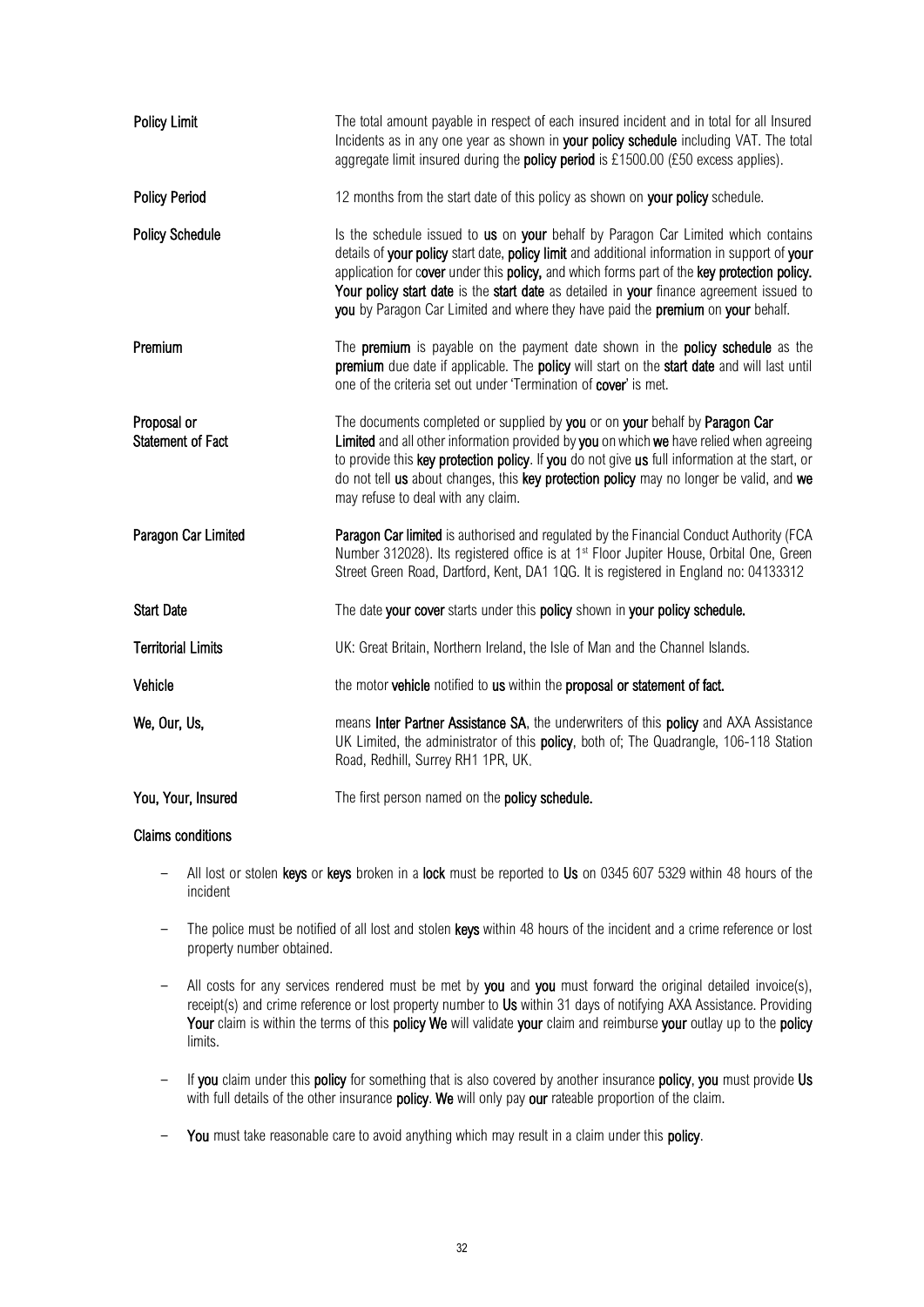#### **Exclusions**

- All costs incurred where you have not notified Us within 48 hours of the incident.
- Any claim for theft or loss of keys which is not reported to the police within 48 hours of the incident and a crime reference or lost property number obtained.
- Any claim for replacing locks when only parts need changing.
- Any claim made, or any insured event causing the need for a claim to be made, which occurs within 14 days from the start date of this policy.
- Insured keys lost or broken by, or stolen from, someone other than you.
- Any lock replacement other than the lock with the key broken in it denying you access to your home or vehicle.
- Any event giving rise to a claim which occurred outside the territorial limits.
- Any costs other than the replacement of insured keys where you have access to duplicate keys.
- Any claim for keys where a previous claim has been rejected unless the current claim is supported by a valid VAT receipt to evidence that the previously lost or stolen key was replaced.
- Any claim for damage to **locks** by wear and tear, mechanical or electrical breakdown, cleaning, repairing, restoring or anything which happens gradually.
- Any claim for damage to **locks** by attempted theft or malicious damage.
- Any claim for loss or damage caused by any act of war, invasion or revolution.
- Any other keys other than for the Home or your vehicle

#### How to make a claim

Please read the Insured Incidents, Claims Conditions and Exclusions sections to ensure the incident is covered under the terms of this policy. If you believe your claim to be valid then within 48 hours of the incident, please telephone:

Us on 0345 607 5329 and assistance will be arranged for you.

## FAILURE TO FOLLOW THESE STEPS MAY DELAY OR JEOPARDISE THE PAYMENT OF YOUR CLAIM.

## Insured incidents

- 1. Theft or loss of your keys If your vehicle or house keys are stolen or lost anywhere in the UK, you must report this to both the police, obtaining a crime reference or lost property number, and AXA Assistance who will arrange for a suitable contractor to attend the scene. Upon validation of your claim We will reimburse you for the cost of your key or lock replacement up to the **policy** limit
- 2. Vehicle keys If your keys are locked in your vehicle or broken in any lock of your vehicle denying you access or use, you must report this event to AXA Assistance who will arrange for a suitable contractor to attend the scene and upon validation of your claim We will reimburse you for the cost of a replacement key and the call out charge up to the policy limit.
- 3. House keys If your keys are locked in your house or broken in any external door lock denying you access to your property, you must report this event to AXA Assistance who will arrange for a suitable contractor to attend the scene and upon validation of **your** claim We will reimburse you for the cost of gaining access and if necessary provide reimbursement for a replacement key, or repair or replacement of the damaged lock, up to the policy limit.
- 4. If you are stranded more than 20 miles from Home by theft or loss of your vehicle keys and have no access to your vehicle, We will pay £30 per day including VAT for vehicle hire, for up to 3 days. AXA Assistance must be notified of the circumstances and car hire arranged through them.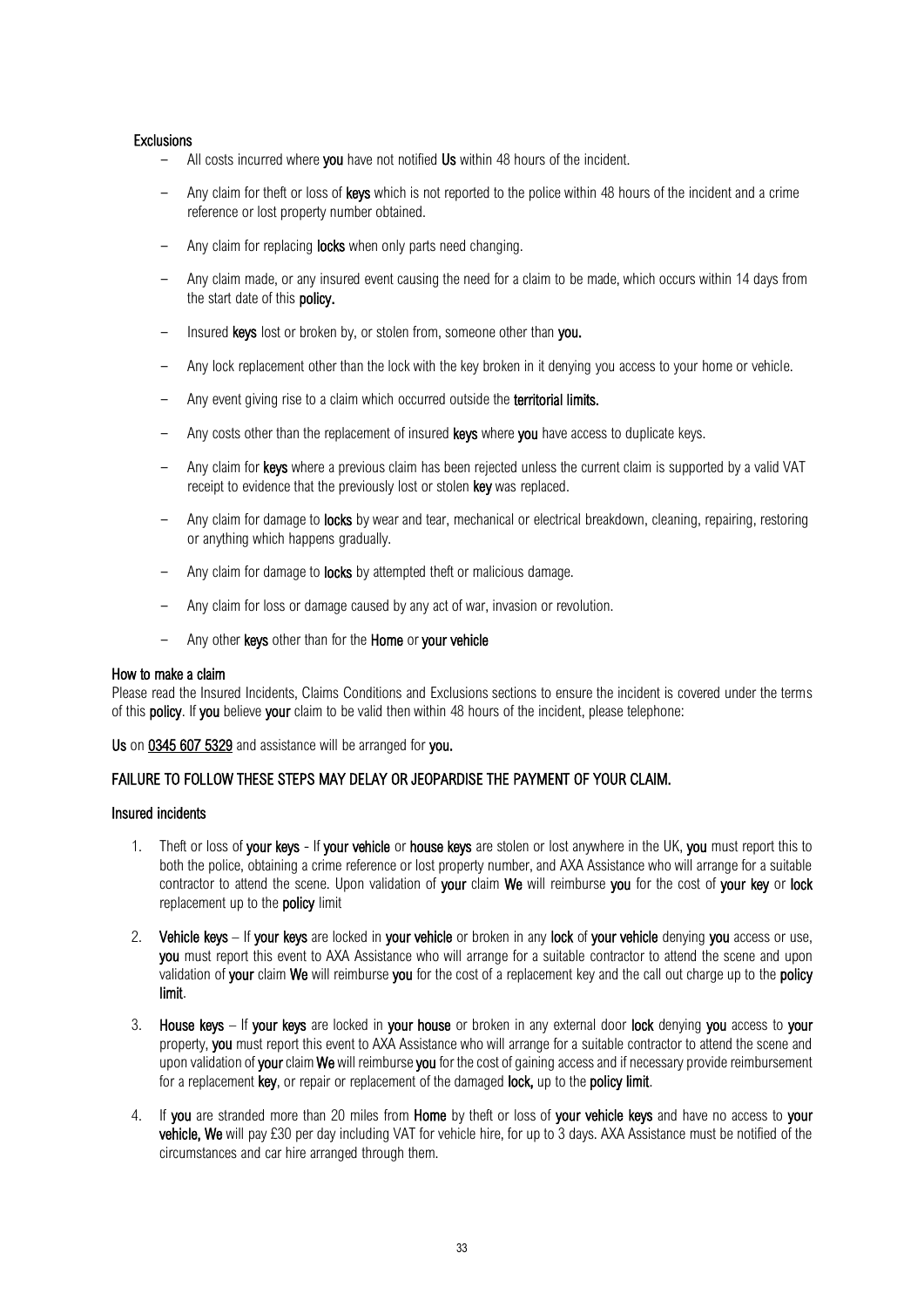This **policy** will continue to respond for the **policy period** or until your chosen level of indemnity is exhausted whichever comes first. Please refer to your policy schedule to check the policy limit you have chosen.

## Cancellation – Your rights

If you find that this cover does not meet your needs, please contact us within 14 days of receiving this document and we will cancel this policy.

## Cancellation – Our rights

We may cancel this policy by giving you at least 14 days written notice at your last known address for the following reasons;

We may cancel this policy without giving you prior notice if, by law, or other similar reasons we are unable to provide it.

We reserve the right to refuse renewal of any individual policy.

We may cancel this policy 'with immediate effect if:

- You make or try to make a fraudulent claim under your policy;
- You are abusive or threatening towards our staff;
- You repeatedly or seriously break the terms of this policy.

We will continue to honour any claims made before cancellation.

#### Termination of cover

This insurance **cover** shall automatically terminate immediately upon the first to occur of the following:

- 1. The expiry of the **policy Period.**
- 2. Upon transfer of ownership of the **vehicle** or **house** to any person other than the first named on the **policy schedule**.

#### Important information

AXA Assistance will provide you with assistance by arranging key or lock, repair or replacement, or onward transportation as appropriate. Providing assistance is a service only and does not pre-qualify your claim for reimbursement of costs. We will validate your claim and reimburse you for costs you have met following any of the Insured Incidents detailed below. Reimbursement is subject to You providing the original invoice(s), receipt(s), any relevant crime reference or lost property number and complying with all other terms and conditions of this insurance. All costs outside of the terms of this **policy** must be met and paid for by you.

#### Complaints procedure

You can write to the Group Quality and Customer Relations Manager at: Inter Partner Assistance SA, The Quadrangle, 106-118 Station Road, Redhill, Surrey, UK RH1 1PR,

Or, you can phone 01737 815 215 or email [quality.assurance@axa-assistance.co.uk](mailto:quality.assurance@axa-assistance.co.uk)

If it is impossible to reach an agreement, you may have the right to make an appeal to the Financial Ombudsman Service by writing to:

#### Financial Ombudsman Service

Exchange Tower, London E14 9SR. Telephone 0800 023 4567 Email[: complaint.info@financial-ombudsman.org.uk](mailto:complaint.info@financial-ombudsman.org.uk)

These procedures do not affect your right to take legal action.

#### Compensation scheme

Inter Partner Assistance SA is a member of the Financial Services Compensation Scheme (FSCS). Further information can be obtained from the website [www.fscs.org.uk](http://www.fscs.org.uk/)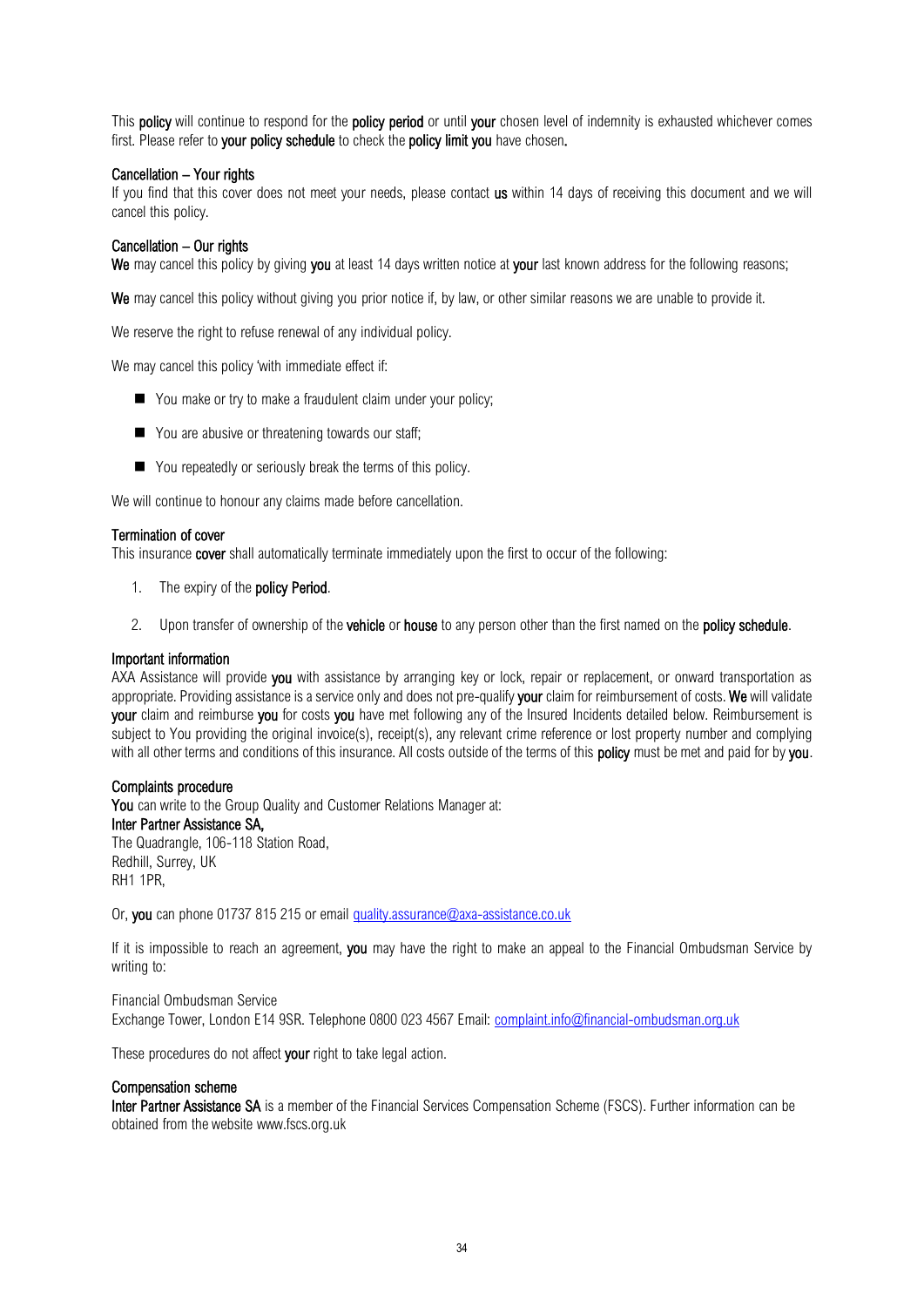## Data Protection

Details of you, your insurance cover under this policy and claims will be held by us (acting as data controllers) for underwriting, policy administration, key insurance claims handling, complaints handling, sanctions checking and fraud prevention purposes, subject to the provisions of applicable data protection law and in accordance with the assurances contained in our website privacy notice (see below).

We collect and process these details as necessary for performance of our contract of insurance with you or complying with our legal obligations, or otherwise in our legitimate interests in managing our business and providing our products and services.

These activities may include (a). use of sensitive information about the health or vulnerability of you or others involved in your key insurance claim, in order to provide the services described in this policy. (b) disclosure of information about you and your insurance cover to companies within the AXA group of companies, to our service providers and agents in order to administer and service your insurance cover, to provide you with emergency key assistance, for fraud prevention, to collect payments, and otherwise as required or permitted by applicable law; (c) monitoring and/or recording of your telephone calls in relation to cover for the purposes of record-keeping, training and quality control; (d) obtaining and storing any relevant and appropriate photographic evidence of the condition of your property which is the subject of the claim or any information submitted to substantiate the claim, or for the purpose of providing services under this policy, sending you feedback requests or surveys relating to our services, and other customer care communications.

We will separately seek your consent before using or disclosing your personal data to another party for the purpose of contacting you about other products or services (direct marketing). Marketing activities may include matching your data with information from public sources, for example government records of when your MOT is due, in order to send you relevant communications. You may withdraw your consent to marketing at any time, or opt-out of feedback requests, by contacting the Data Protection Officer (see contact details below).

We carry out these activities within the UK and the European Economic Area (the European Union plus Norway, Liechtenstein and Iceland) and Switzerland, across which the data protection laws provide a similar level of protection.

By purchasing this policy and using our services, you acknowledge that we may use your personal data, and consent to our use of sensitive information, as described above. If you provide us with details of other individuals, you agree to inform them of our use of their data as described here and in our website privacy notice (see below).

You are entitled on request to a copy of the information we hold about you, and you have other rights in relation to how we use your data (as set out in our website privacy notice – see below). Please let us know if you think any information, we hold about you is inaccurate, so that we can correct it.

If you want to know what information is held about you by Inter Partner Assistance or AXA Assistance, or have other requests or concerns relating to our use of your data, please write to us at:

Data Protection Officer; The Quadrangle 106-118 Station Road Redhill RH1 1PR UK

Email: dataprotectionenquiries@axa-assistance.co.uk

Our full data privacy notice is available at: www.axa-assistance.co.uk. Alternatively, a hard copy is available from us on request.

#### Alternative Format

Please contact Us if You would like a copy of these terms and conditions in alternative format such as large print or audio.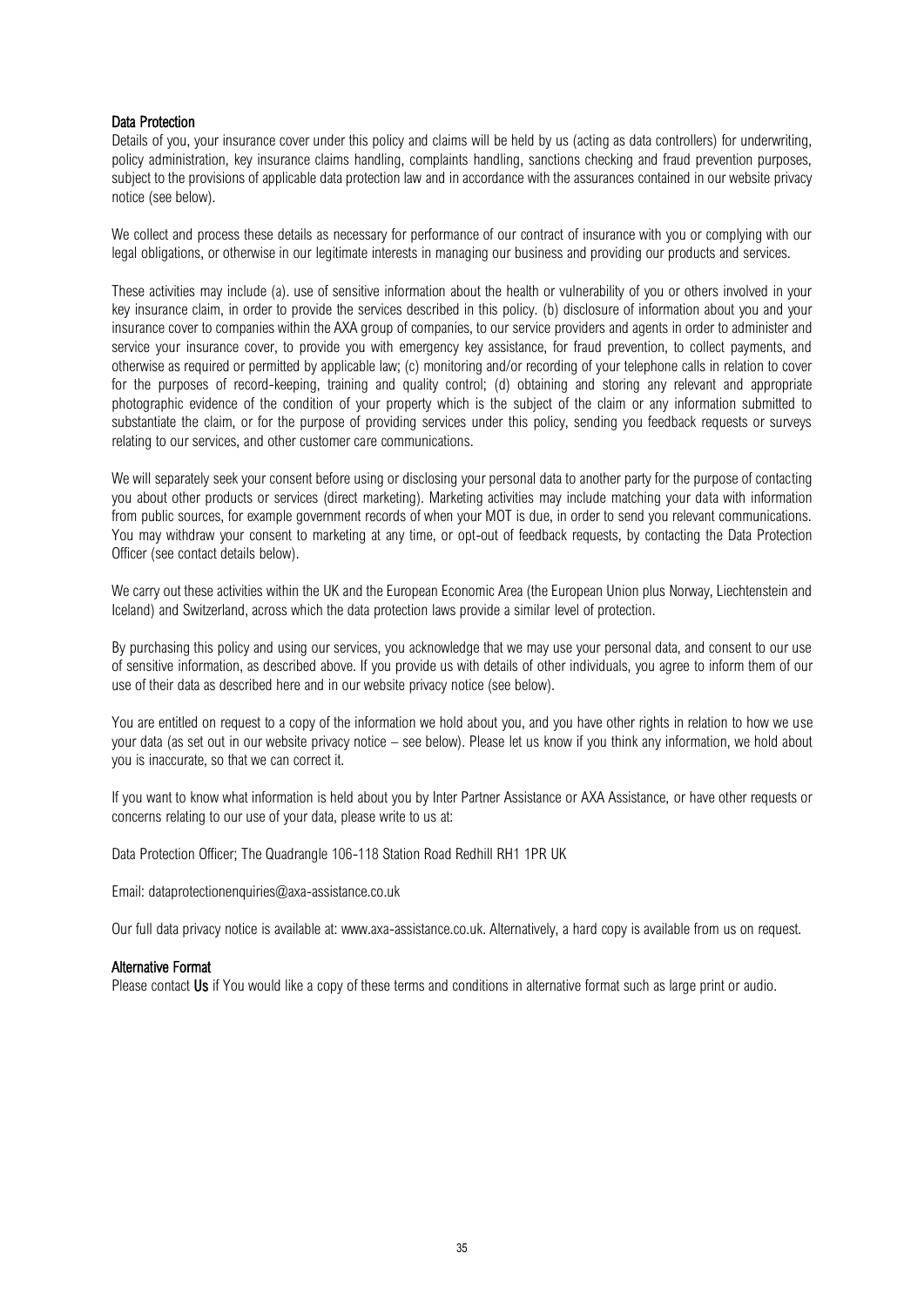## Endorsements

The following clauses apply if they are mentioned in the schedule. These are the standard endorsements that may be applied to your insurance by Insurers. Occasionally Insurers may apply special endorsements to your insurance. If this is the case a full copy of the endorsement will be provided with your policy schedule.

#### 1: Alarm clause:

This insurance does not cover theft:

when you have left the premises without an authorised occupant unless:

a) at all such times the intruder alarm has been put into full and effective operation,

and

b) the intruder alarm is kept in good working order throughout the period of insurance under a maintenance contract with a company which is a member of N.A.C.O.S.S. (National Approval Council for Security Systems), A.I.S.C. (Alarms Inspectorate and Security Council), S.S.A.I.B. (Security Systems and Alarms Inspection Board) or Integrity 2000.

#### 2: Bank or building societies interest clause:

The rights of the bank or building society who provided your mortgage will not be affected by anything you do to increase the risk of loss or damage to the home provided that they were unaware of such action. The bank or building society must write and tell Insurers as soon as they become aware of any action you have taken to increase the risk of loss or damage. They may also have to pay an extra premium which you will have to repay them.

#### 3: Business use extension clause:

In return for the payment of an extra premium Section four A(i) extends to include your legal liability, as defined in that Section, for using the home for the business purposes which are detailed in the schedule. However, **Insurers** will not cover any liability arising out of advice given or services rendered in respect of your profession, occupation or business or employment.

#### 4: Climatic conditions clause:

This insurance does not cover loss or damage caused by extremes of temperature or exposure to the light.

#### 5: Contractors exclusion clause:

This insurance does not cover loss, damage or liability arising out of the activities of contractors.

#### 6: Flood exclusion clause:

Section one (Buildings) and Section two (Contents) of this insurance do not cover loss or damage caused by flood other than directly resulting from escape of water from fixed water tanks, apparatus or pipes as shown in number 4 of Section one and number 4 of Section two.

#### 7: Hotel and motel clause:

This insurance does not cover theft or disappearance of Jewellery (including watches) from hotel or motel rooms during your absence from such rooms.

(This clause overrides exclusion (j) of the Personal Possessions section).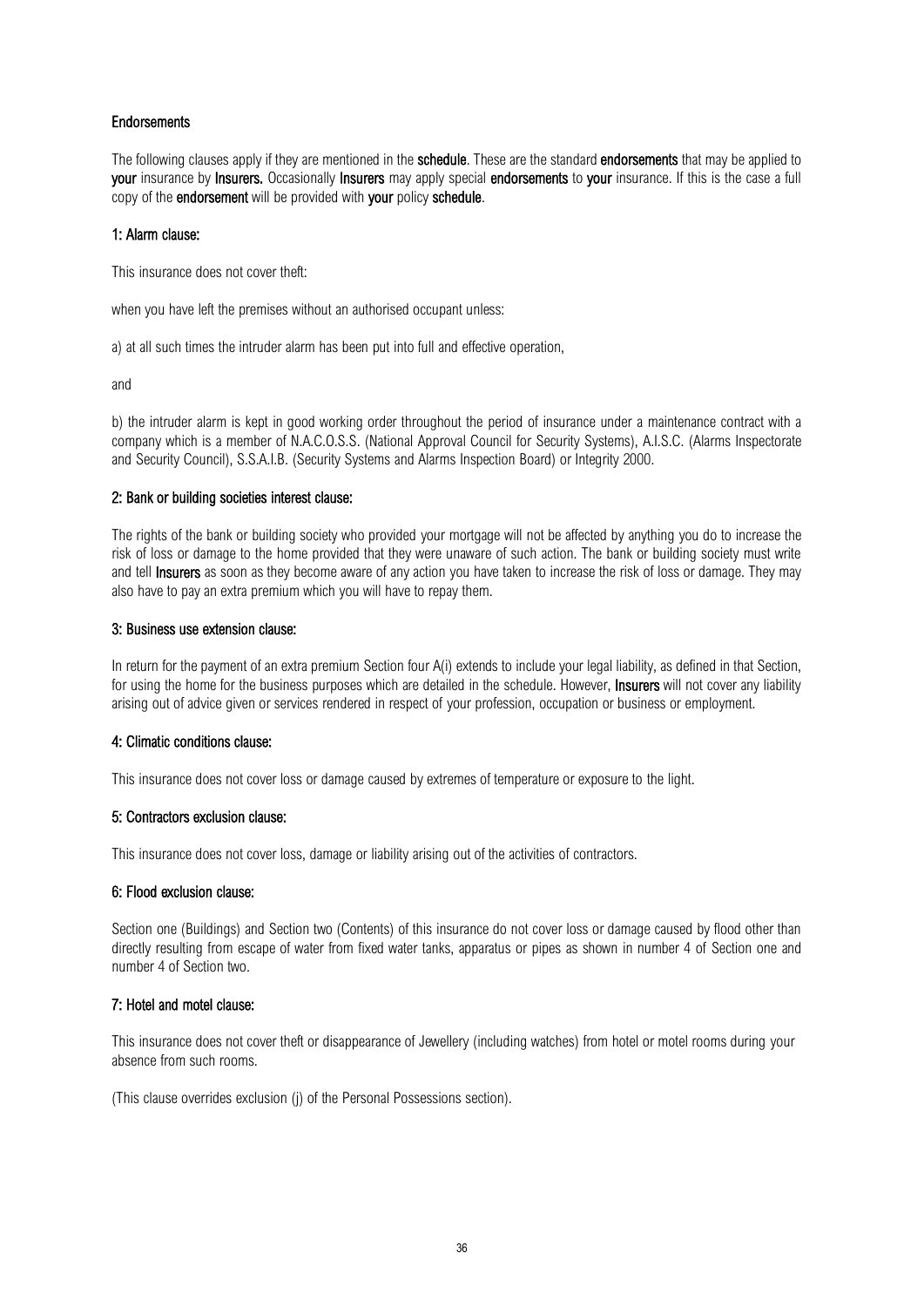#### 8: Index-linking clause

The sums insured in Section one (Buildings) will be indexed each month in line with the following:

Section one (Buildings): The House Rebuilding Cost Index issued by the Royal Institution of Chartered Surveyors.

Insurers will not charge you an extra premium for any monthly increase, but at each renewal Insurers will calculate the premium using the new sums insured. For your protection should the index fall below zero **Insurers** will not reduce the sum insured.

## 9: Jewellery clause:

This insurance shall not cover loss of Jewellery (including watches) by theft or disappearance unless it is:

a) Being worn;

b) Deposited in a bank or locked safe with an adequate cash rating or Hotel/Motel safe; or

c) Carried by hand and under your Personal supervision.

(This clause overrides exclusion (h) of Section 5 Personal Possessions).

#### 10: Keys clause:

This insurance does not cover theft of Jewellery (including watches) from safe(s) unless you have removed the keys of the safe(s) from the home while you are absent from the premises.

#### 11: Minimum security clause:

This insurance does not cover theft from the private dwelling of the home unless the undernoted minimum protections are fitted and operative.

Final Exit Door: 5 Lever Mortise Deadlock or some other lock conforming to British Standard 3621 or in the case of UPVC Double glazing a key operated multi locking mechanism with at least 3 locking bolts.

Other External Doors: A lock of the above calibre or the existing security supplemented with 2 key operated locking bolts.

Patio Doors: In addition to a central locking device, key operated bolts to top and bottom opening sections or the central rail, or a purpose manufactured patio door lock.

French Doors: A mortise lock of the calibre mentioned above in addition to the receiving section having 2 key operated bolts or 2 key operated bolts to both units.

Windows: Key operated security locks to all ground floor/basement and other accessible windows. Ground/Basement windows are acceptable if fitted with security bars or lockable security grills.

#### 12: Second Home clause:

This insurance does not cover theft from the private dwelling of the home unless mortise deadlocks are fitted to all external doors and are fully locked when you are absent from the premises.

## 13: Musical instruments clause:

This insurance does not cover the breakage of strings, reeds or drumheads forming part of musical instruments.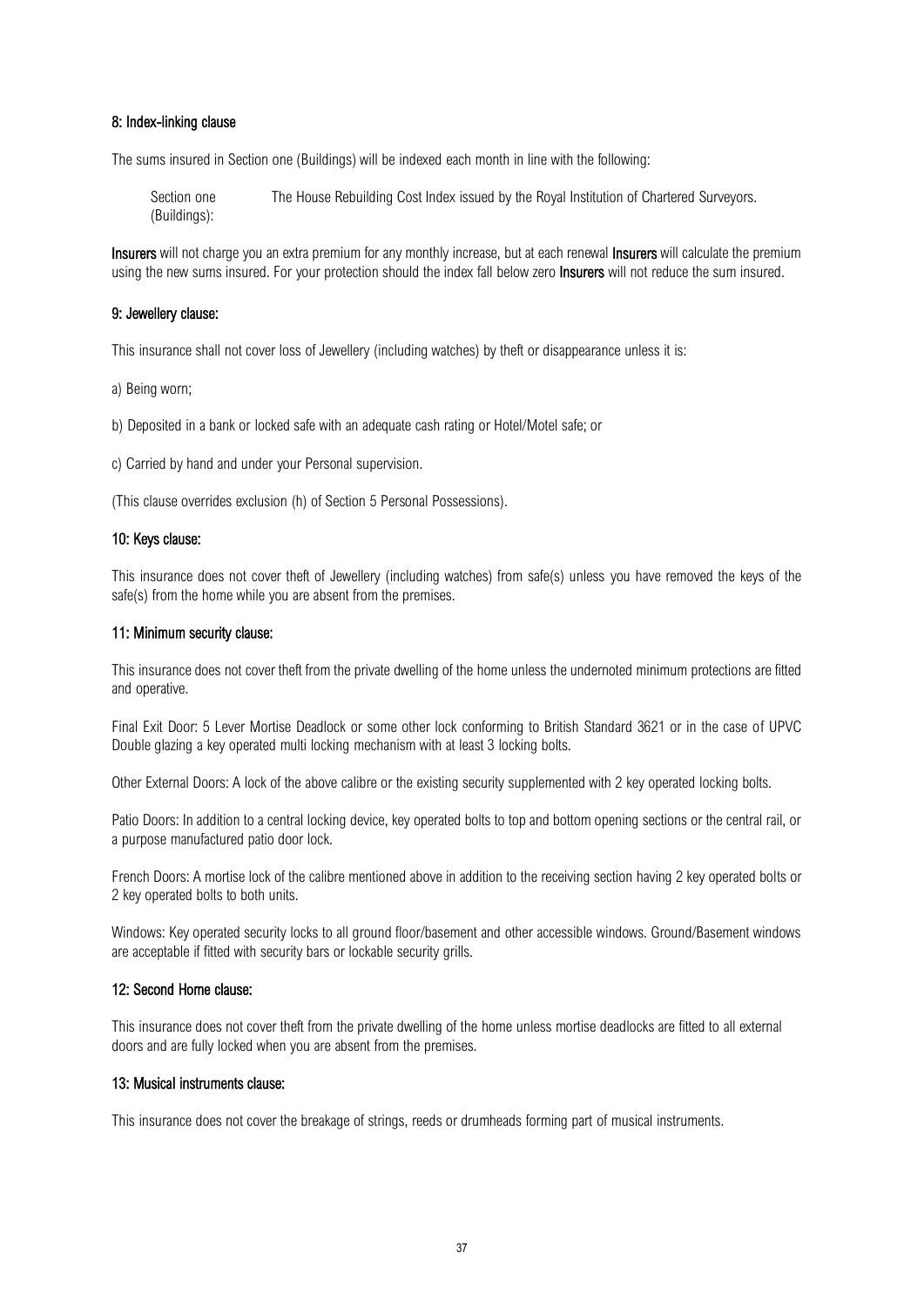## 14: Non-Standard construction clause:

It is agreed that the private dwelling of the home is not of standard construction.

#### 15: Premium finance cancellation clause:

Where reference in this certificate is made to the payment of the premium such reference shall include payment by you of the premium by instalments and if you have elected to pay the first and subsequent premium by such means, it is understood that the insurance remains an annual contract and if any premium is not received on or before its due date then all unpaid instalments shall become immediately due. Should the full premium not be paid within 14 days of the finance company giving written notice of default the cover granted by this insurance will be cancelled immediately upon expiry of such notice and the current Certificate of insurance must be returned. Any return premium allowable under this insurance shall first be applied to the repayment of any instalment amounts which may be outstanding. If any additional premium becomes payable during the period of the insurance this can be collected by adjusting the payments outstanding under the present arrangements for the payment of premiums by instalments. Where an additional premium becomes payable and any instalment payments have been completed for the current year you will be required to settle this amount immediately.

#### 16: Protections clause:

It is your duty to ensure that all protections provided for the security of the home and contents:

- are maintained in good working order, and
- are in full and effective operation whenever you are absent from the premises.

If you fail to comply with the above duties this insurance will become invalid in respect of loss or damage resulting from unauthorised entry.

## 17: Safe clause:

Within 14 days of inception of this insurance an appropriately rated safe must be installed at the **home**.

This insurance does not cover theft of Jewellery and watches from the **home** unless such items are kept in a safe with an adequate cash rating when you have left the premises without an authorised occupant.

#### 18: Stamp clause:

Insurers will only pay up to 75% of the Stanley Gibbons valuation in respect of any stamps that are lost or damaged.

#### 19: Subsidence, heave or landslip exclusion clause:

Subsidence or heave of the site on which the Buildings stand, or landslip as shown in number 9 of Section one Buildings and number 9 of Section two Contents is not covered by this insurance.

## 20: Theft limitation clause:

This insurance does not cover theft or attempted theft from the home other than as a result of violent and forcible entry or exit.

## 21: Unattended vehicles clause:

This insurance does not cover theft or disappearance of property from any vehicle when such vehicle is left unattended without an authorised occupant.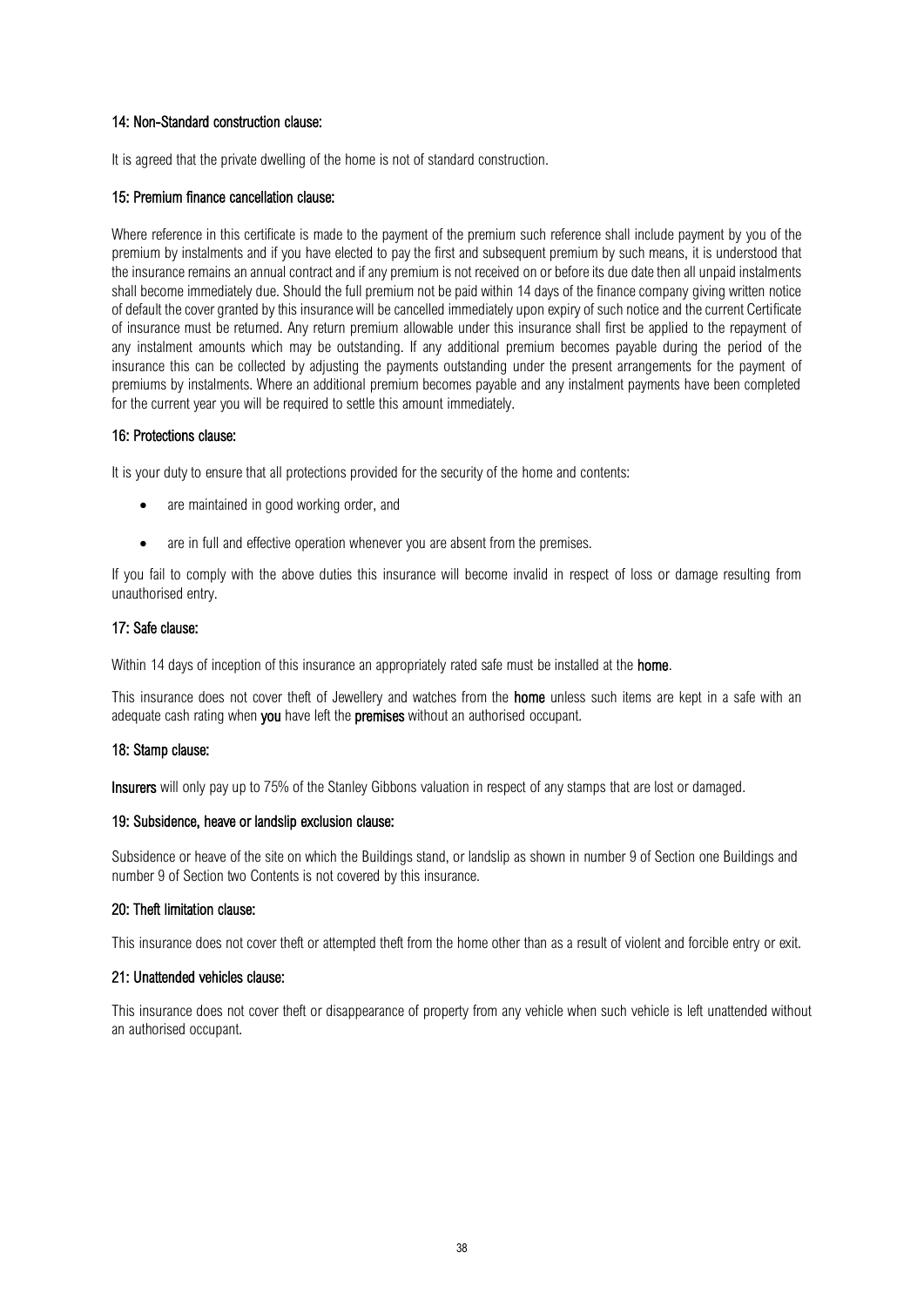## 22: Unoccupancy clause:

While the Buildings are unoccupied in excess of 30 consecutive days:

During the period 1st of November to 31st March all main water and gas supplies must be turned off unless the central-heating system is kept running to maintain a minimum temperature of 55°F (15°C);

This insurance excludes valuables, money and credit cards.

This insurance excludes theft or attempted theft from your home other than as a result of violent and forcible entry.

An authorised person must inspect the inside of your home every week.

A £350 excess shall apply to each claim other than subsidence or landslip which remains as per the certificate.

#### 23: Change of Occupancy clause:

It is a condition precedent to our liability that you or your authorised representative notify us if the home at the premises specified in the schedule becomes let under different circumstances or the nature of tenancy alters from that originally disclosed.

Upon receipt of this notice **Insurers** reserve the right to amend the terms and conditions or cancel this insurance.

If you fail to comply with the above this insurance may become invalid.

#### 24: Wine clause:

In consideration of the additional premium paid it is agreed that Section two extends to cover wine situated within the premises specified in the schedule (or specification attached) from any cause OTHER THAN AS EXCLUDED in the schedule

This insurance excludes:

- a) loss or damage caused by corkfly, ullage, unexplained shortages, contamination and decolourisation, extremes of temperature or pecuniary loss caused by fall in market value;
- b) loss or damage caused directly or indirectly by water damage to labels;
- c) any amount in excess of £100 any one bottle UNLESS otherwise stated in the specification attached to the schedule;
- d) Any amount in excess of the sum insured stated in the schedule;
- e) The first £100 of each and every claim.

It is warranted that:

i) All wine be racked and stored a minimum of 6 inches (15 centimetres) from the floor,

and

ii) All racking be securely fastened to a wall.

#### Basis of valuation:

In respect of items not separately specified in the schedule the basis of valuation shall be 75% of the Decanter Index.

#### 25: Settings clause:

It is warranted that the settings are checked and repaired annually by a jeweller who is a member of the National Association of Goldsmiths.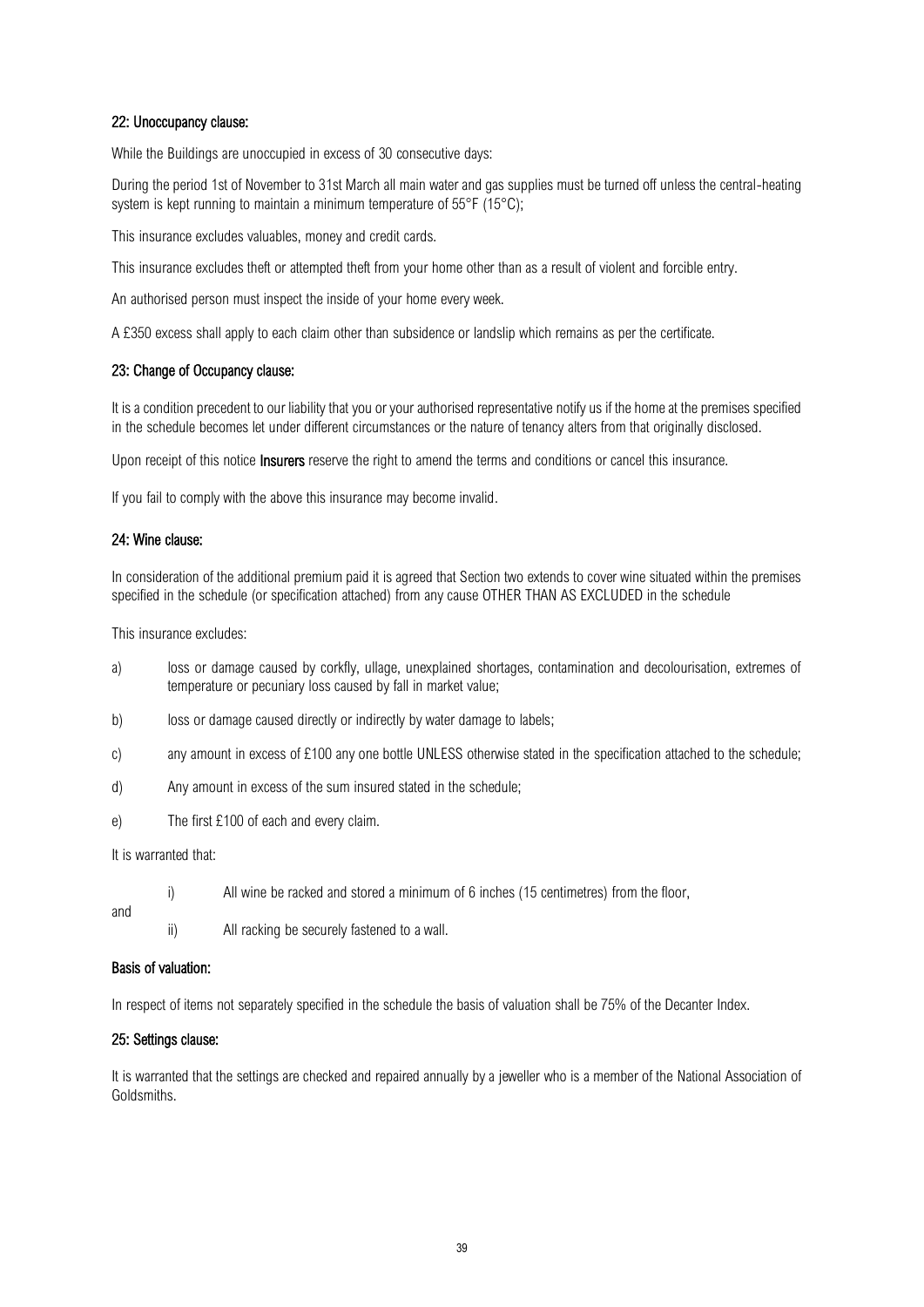## 26: Chimney clause:

It is your duty to ensure that:

- all chimneys and/or flues to solid fuel stoves, boilers and open fires are kept in a good state of repair and they must be professionally cleaned within 30 days of the inception date of this insurance or not more than 6 months since the last time they were professionally cleaned, whichever is the sooner. Thereafter you must have them cleaned at not more than 6 monthly intervals.
- vou must keep in vour possession the original dated receipts for all cleaning operations (including any cleaning operation prior to the inception of this insurance) for a period of 18 months. You will have to produce them for our inspection if **Insurers** ask for them.
- for the purposes of this insurance "professionally" shall refer to an individual or company who are members of a recognised trade body.

If you fail to comply with any of the above duties this insurance may become invalid in respect of loss or damage caused by fire.

## 27: Limited Occupancy clause:

While the **Buildings** are not occupied for normal residential use or you have not moved into the home: During the period 1st of November to 31st March all main water and gas supplies must be turned off unless the central-heating system is kept running to maintain a minimum temperature  $55^{\circ}F$  (15 $^{\circ}C$ );

This insurance excludes valuables, money and credit cards.

This insurance excludes theft or attempted theft from **your home** other than as a result of violent and forcible entry.

An authorised person must inspect the inside of your home every week.

A £350 excess shall apply to each claim other than subsidence or landslip which remains as per the certificate.

## 28: Flat Roof clause:

It is your duty to ensure that any areas of flat roof(s) shall be checked at your own expense at least every 5 years by an individual or company who are members of a recognised trade body and any faults rectified as soon as possible. In the event of a claim, evidence of the inspection plus any repairs, must be produced for the claim to be valid.

Additional excesses will apply if the flat roof exceeds 25% of the total roof area. The excesses are shown in your schedule.

## 29: Electrical Wiring clause:

The electricity supply system must be inspected and tested at least once every 10 years, or as stated on the Current Electrical Certificate, by a contractor approved by the National Inspection Council of Electrical Installing Contracting (NICEIC). Any faults found must be corrected in line with regulations of the Institute of Electrical Engineers. A certificate of compliance issued by the Inspector is to be produced at inception and lodged with the broker who placed this insurance after each inspection.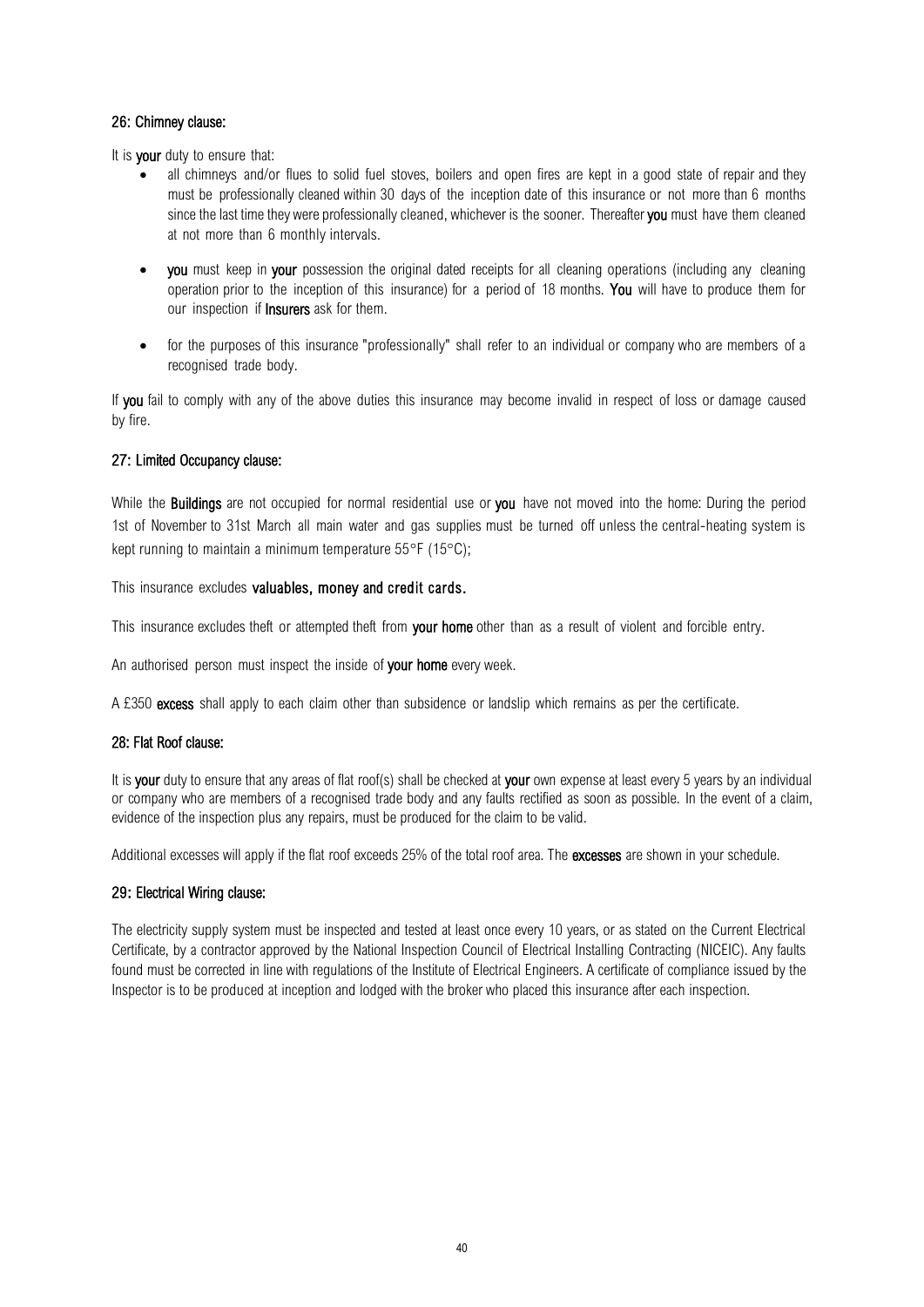#### 31: Bed and Breakfast clause:

In addition to being occupied by you for domestic purposes it is noted and agreed that the Home is being used by you for a "Bed and Breakfast" business. The following restrictions and conditions apply:

Additional excess of £100.00 applies in addition to the total **policy excess** already applicable.

Insurers will not pay for any loss or damage caused by Malicious Acts, Theft or attempted Theft unless there has been a forceful and/or violent entry or exit from the Buildings.

Excluding any loss of or damage to **Contents** or **Personal Possessions** belonging to any paying quest.

Insurers will not cover your legal liability arising directly by, through or in connection with your Bed & Breakfast business activities, where separate Business Insurance is required by you.

#### 32: Lodgers clause:

It is noted and agreed that your home is occupied by you and Lodgers. The following restrictions and conditions apply:

Insurers will not pay for any loss of or damage to **Contents** or **Personal Possessions** belonging to the lodgers.

Insurers will not pay for any loss or damage or legal liability whatsoever if either of the lodgers are in receipt of DSS benefits other than housing or disability benefits or are Students.

A further **excess** of £100.00 applies in addition to the total standard **policy excess** already applicable.

Insurers will not pay for any loss or damage caused by malicious acts, theft or attempted theft unless there has been a forceful and/or violent entry to or exit from the Buildings.

#### 33: Holiday Home clause:

It is noted and agreed that the **Buildings** are used by you as a second/holiday home.

Whilst the **Buildings** are not being used **Insurers** will not pay for any loss or damage unless:

a) You have either maintained the operation of the central heating system in order to maintain an internal ambient temperature of 15 degrees centigrade or you have turned off and drained the water system.

b) You have kept the Buildings securely locked at all times.

c) An authorised person has inspected the inside of your home every week.

Insurers will not pay for any loss or damage caused by malicious acts, theft or attempted theft unless there has been a forceful and/or violent entry to or exit from the **Buildings.** 

Insurers will not pay for loss of or damage to Valuables.

Insurers will not pay for any Accidental Damage.

An additional excess of £250.00 applies (other than in respect of Subsidence Heave or Landslip) in addition to the total standard policy excess already applicable.

Insurers will not pay for any loss or damage or legal liability if the Buildings become occupied by squatters, effective from the date of such occupation.

#### 34: Limitation of Cover clause:

Any cover granted in respect of Sections 1 and 2 is now limited to fire, lightning, explosion, aircraft and impact only and Section 4 legal liability to the public in respect of the **home** as stated in the schedule.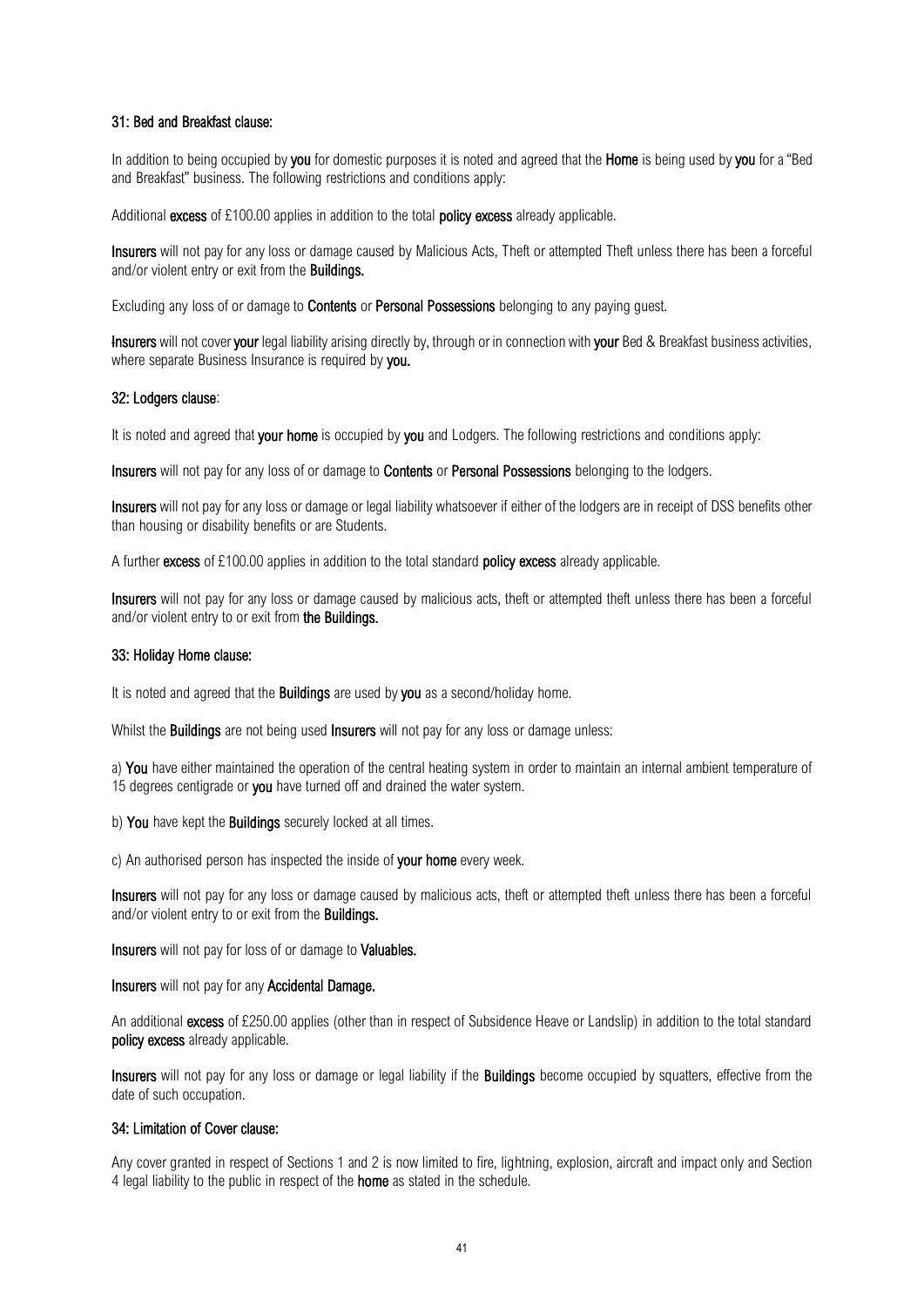## 35: Valuables clause – [Proof of Purchase or Valuation Condition:](file:///C:/Users/Graham/AppData/Local/Microsoft/Windows/Temporary%20Internet%20Files/Content.Outlook/4MAW4HVS/Metropolitan%20Endorsement%20Library.docx%23_25:__Settings)

Section two and Section five (If cover appears on your policy schedule).

This insurance does not cover loss of or damage to specified items shown in your policy schedule that have a value of more than £3,000 unless you can provide **Insurers** with a copy of the original purchase receipt or an official valuation of the item which is no more than 3 years old at the time you submit your claim.

## [36: Pedal Cycles and Electric Bikes High Value clause:](file:///C:/Users/Graham/AppData/Local/Microsoft/Windows/Temporary%20Internet%20Files/Content.Outlook/4MAW4HVS/Metropolitan%20Endorsement%20Library.docx%23_25:__Settings)

Section two and Section five (If cover appears on your policy schedule). This insurance does not cover theft or attempted theft of any single pedal cycle or electric bike valued at over £500 unless:

a) the pedal cycle or electric bike is kept in a locked building and there is physical evidence of violent forcible entry to or exit from the Building, or

the pedal cycle or electric bike is secured through the frame to an immovable object by a Sold Secure gold rated lock designed for pedal cycles